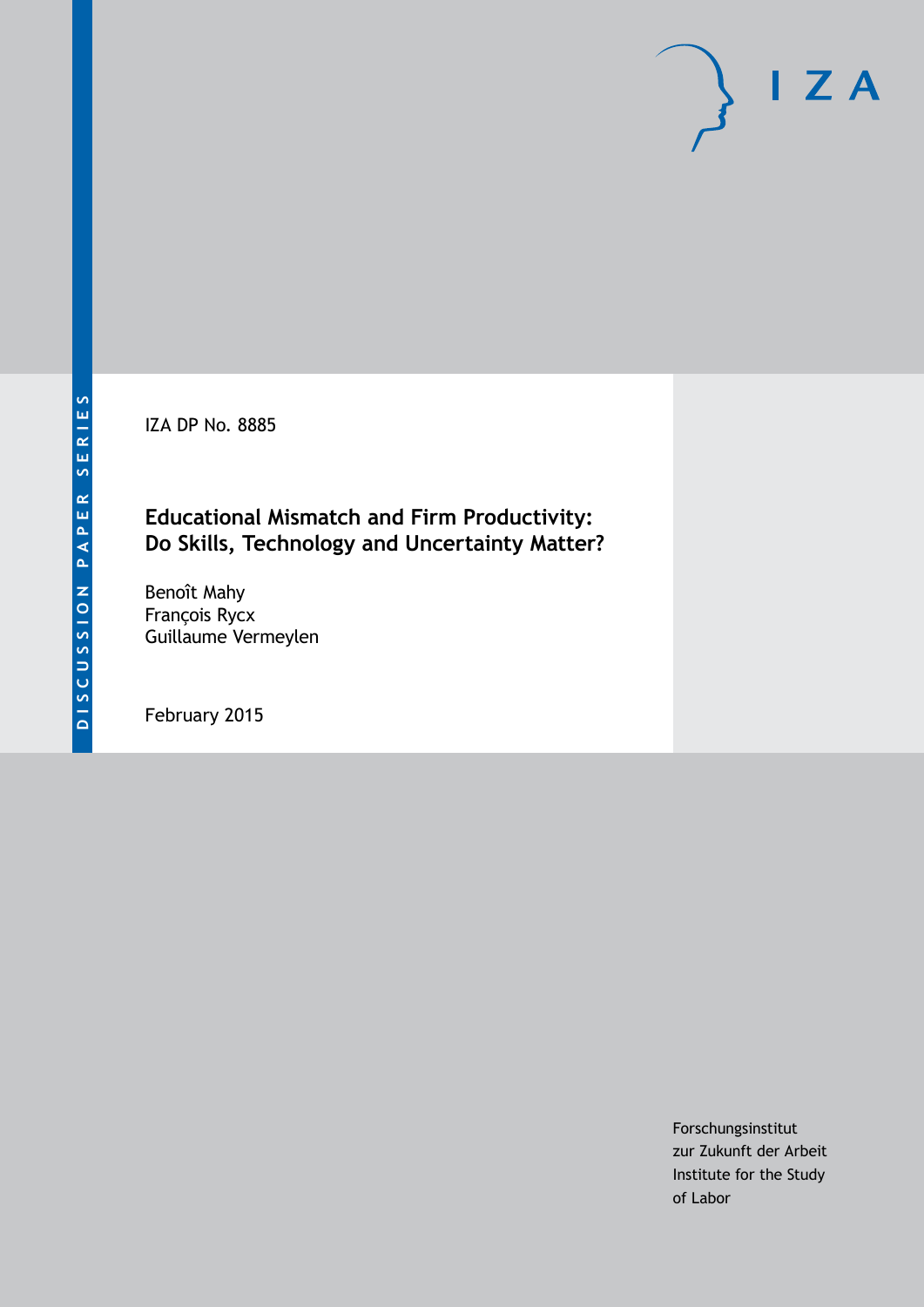# **Educational Mismatch and Firm Productivity: Do Skills, Technology and Uncertainty Matter?**

### **Benoît Mahy**

*HumanOrg, University of Mons*

### **François Rycx**

*Université Libre de Bruxelles (SBS-EM, CEB and DULBEA) and IZA*

## **Guillaume Vermeylen**

*HumanOrg, University of Mons and IWEPS*

Discussion Paper No. 8885 February 2015

IZA

P.O. Box 7240 53072 Bonn Germany

Phone: +49-228-3894-0 Fax: +49-228-3894-180 E-mail: [iza@iza.org](mailto:iza@iza.org)

Any opinions expressed here are those of the author(s) and not those of IZA. Research published in this series may include views on policy, but the institute itself takes no institutional policy positions. The IZA research network is committed to the IZA Guiding Principles of Research Integrity.

The Institute for the Study of Labor (IZA) in Bonn is a local and virtual international research center and a place of communication between science, politics and business. IZA is an independent nonprofit organization supported by Deutsche Post Foundation. The center is associated with the University of Bonn and offers a stimulating research environment through its international network, workshops and conferences, data service, project support, research visits and doctoral program. IZA engages in (i) original and internationally competitive research in all fields of labor economics, (ii) development of policy concepts, and (iii) dissemination of research results and concepts to the interested public.

<span id="page-1-0"></span>IZA Discussion Papers often represent preliminary work and are circulated to encourage discussion. Citation of such a paper should account for its provisional character. A revised version may be available directly from the author.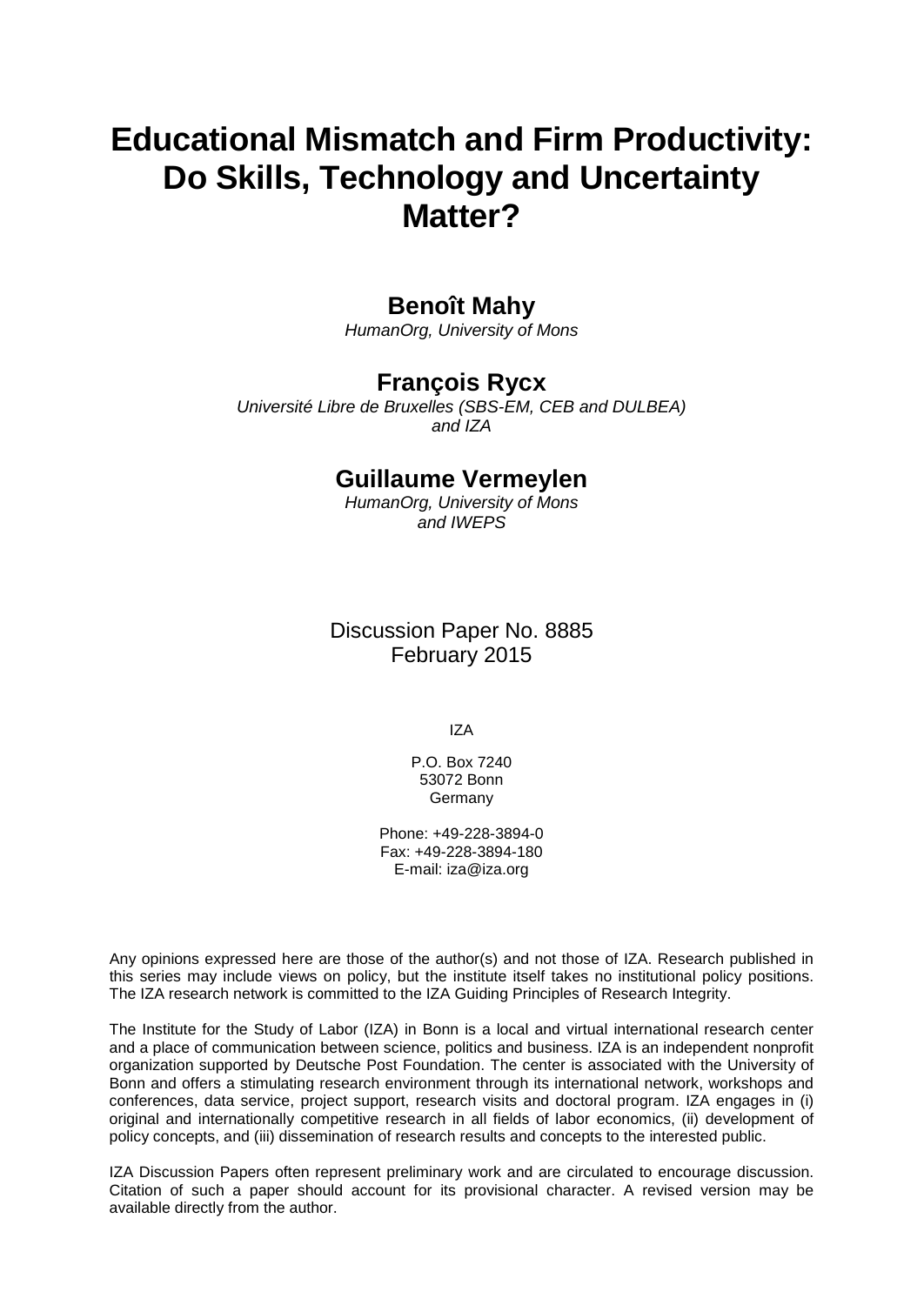IZA Discussion Paper No. 8885 February 2015

# **ABSTRACT**

# **Educational Mismatch and Firm Productivity: Do Skills, Technology and Uncertainty Matter?[\\*](#page-1-0)**

The authors provide first evidence on whether the direct relationship between educational mismatch and firm productivity varies across working environments. Using detailed Belgian linked employer-employee panel data for 1999-2010, they find the existence of a significant, positive (negative) impact of over- (under-)education on firm productivity. Moreover, their results show that the effect of over-education on productivity is stronger among firms: (i) with a higher share of high-skilled jobs, (ii) belonging to high-tech/knowledge-intensive industries, and (iii) evolving in a more uncertain economic environment. Interaction effects between under-education and working environments are less clear-cut. However, economic uncertainty is systematically found to accentuate the detrimental effect of under-education on productivity.

JEL Classification: J21, J24

Keywords: educational mismatch, productivity, linked employer-employee panel data, working environments

Corresponding author:

François Rycx SBS-EM, Université Libre de Bruxelles CP 114/02, Avenue F.D. Roosevelt, 50 B-1050 Brussels **Belgium** E-mail: frycx@ulb.ac.be

The authors are most grateful to Statistics Belgium for giving access to the data. Funding for this research was provided by the Walloon Region (IPRA Research Grant, IWEPS). François Rycx gratefully acknowledges financial support from the Belgian Federal Science Policy Office (BELSPO): SPP Politique Scientifique, programme "Société et Avenir", E*mployment, Wage Discrimination, and Poverty*, Research contract TA/00/046/EDIPO.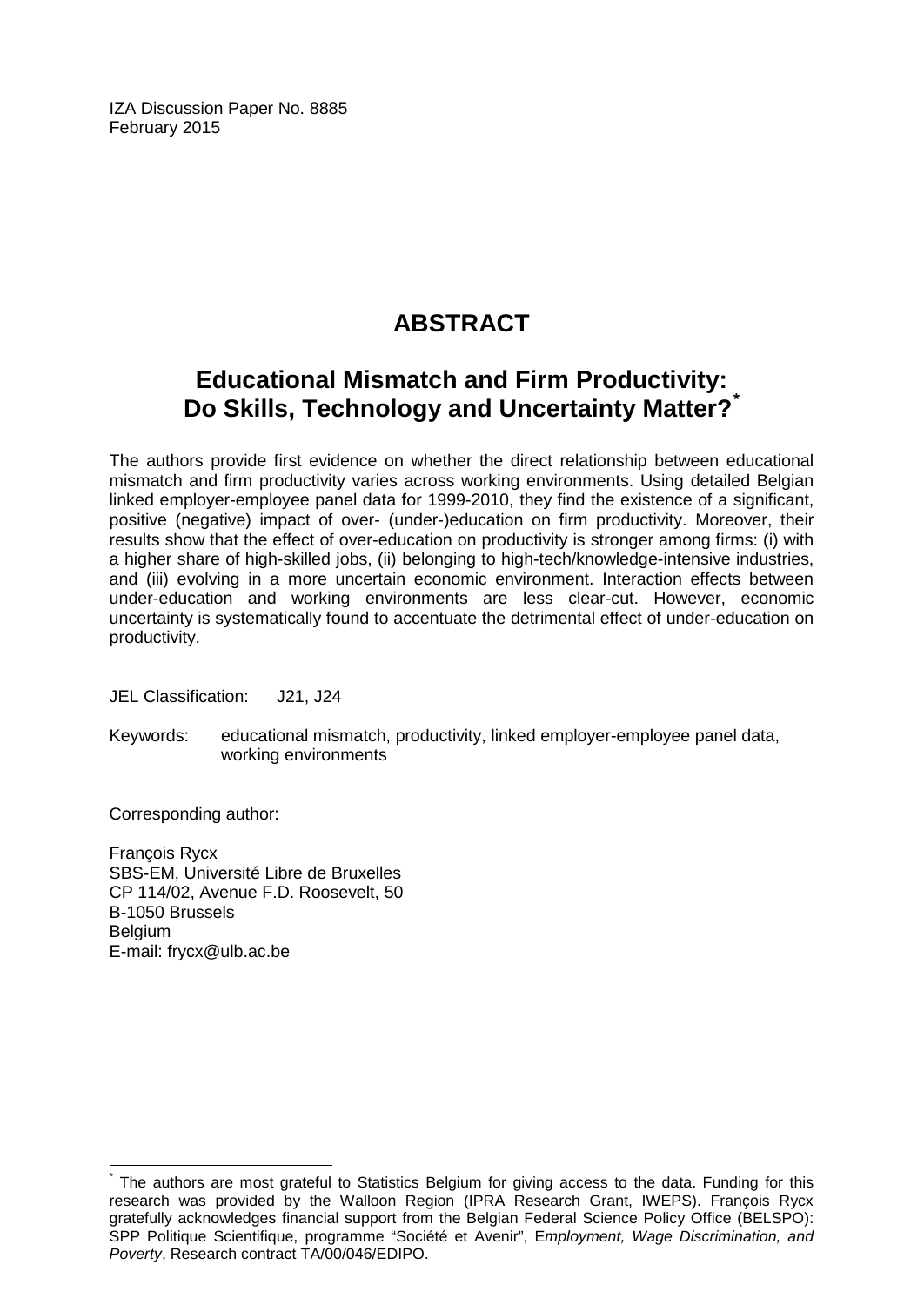#### **1. Introduction**

Over the past couple of years, our advanced economies have been facing a constant rise in the workers' level of education. For instance, the tertiary attainment level in the EU27 countries increased from 22.4% in 2000 to 34.6% in 2011 (European Commission 2012). Moreover, the European Union (2009) aims to reach a proportion of 40% of tertiary educated workers aged between 30 and 34 by 2020. Educational mismatch (Freeman 1976) appears if this increasing level of education is not matched by jobs requiring increasing skills. It represents the inadequacy between the workers' attained level of education and the level of education required for their jobs. Workers are then considered either over-educated if their level of attained education is higher than the level of education required for their jobs, or undereducated in the opposite case. Therefore, over- and under-education are the two educational mismatch variables we will consider in this paper. The European Union (2012) shows that educational mismatch is an important phenomenon that has concerned 36% of workers in the EU27 countries over the decade 2001-2011, with significant variations from one European country to the other. Moreover, roughly 30% of tertiary educated workers were over-educated in 2009. Over-education can also represent a cost for three economic actors involved (McGuinness 2006): for *individuals* themselves, when over-educated workers earn less than their former classmates in jobs that match their level of education; for *firms*, when overeducated are less productive than adequately educated workers; and for *the entire economy*, when financing excessive levels of education causes inefficiency.

Educational mismatch therefore appears to be an important issue, the effects of which need to be investigated (Mavromaras and McGuinness 2012; Sattinger and Hartog 2013). Although findings on the impact of educational mismatch on wages are quite consistent, existing evidence of the effect of educational mismatch on firm productivity goes in multiple, different directions (Hartog 2000; Sattinger, 2012). The first trend of research relies on human capital theory, which infers the effects of over- and under-education on productivity through their effects on wages (Battu *et al.* 1999; Duncan and Hoffman 1981; Rumberger 1987; Mavromaras *et al.* 2010; Sicherman 1991; Van der Meer 2006). The second trend studies the influence of educational mismatch on job satisfaction and other correlates of workers' productivity (Büchel 2002; Green and Zhu 2010; Hersch 1991; Tsang 1987; Tsang *et al.* 1991; Verhaest and Omey 2006, 2009).

However, these two trends of research lead to different conclusions. The first most often shows that over-educated workers are more productive than their adequately educated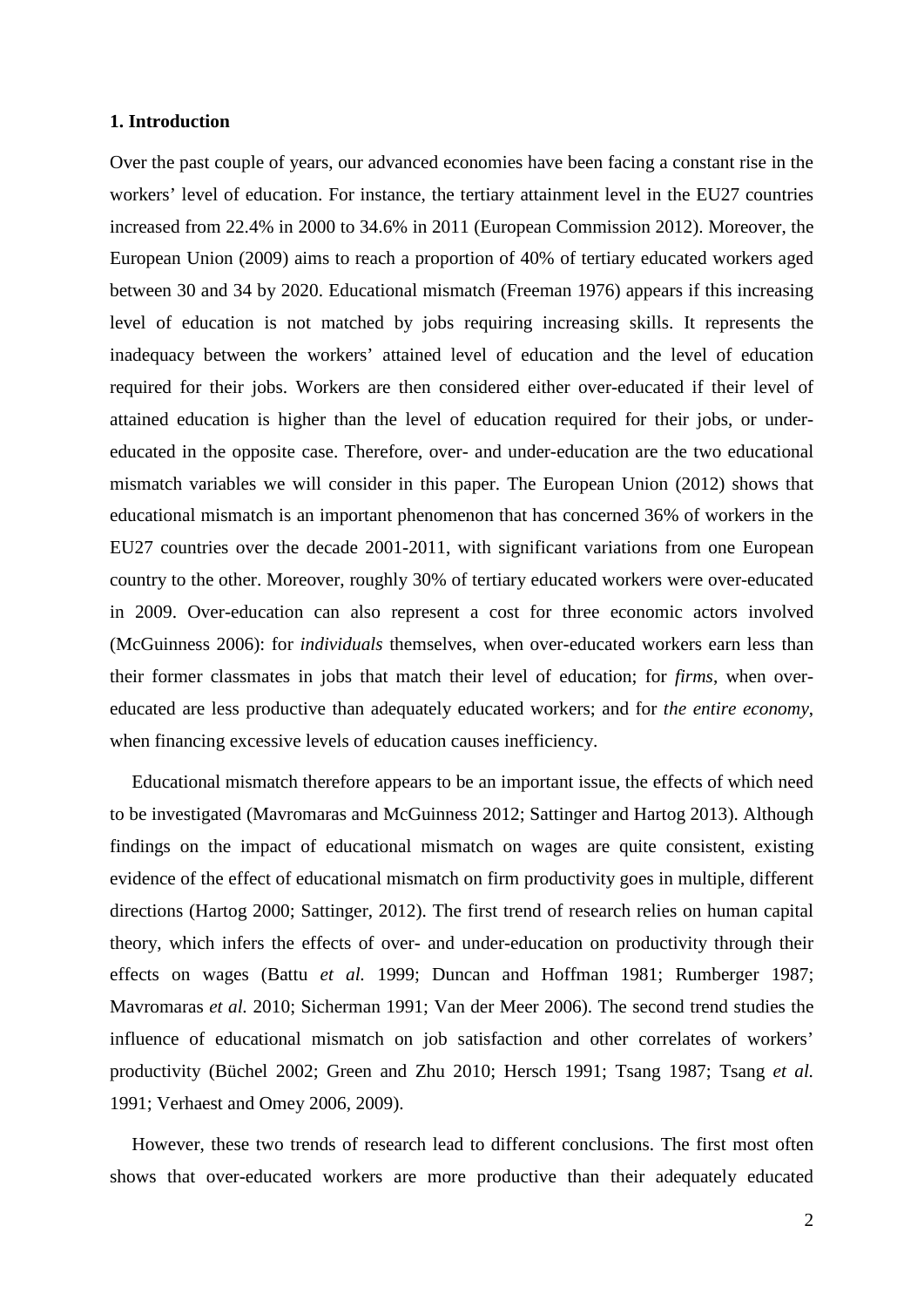colleagues in similar jobs, whereas the second provides ambiguous predictions. In addition, these two approaches suffer from several methodological limitations. As for human capital explanations, the idea that the effect of education on wages can be transposed as such on productivity should most probably not be assumed lightly (Mortensen 2003). Turning to job satisfaction, empirical results show that it is only correlated to job performance at a 30% level (Judge *et al.* 2001). It is thus quite misleading to focus only on job satisfaction to estimate the productivity effects of educational mismatch. The common main methodological shortcoming of these trends of research is that they do not address the effect of educational mismatch on productivity *as such*, but always indirectly. As Hartog (2000) explained, it would be interesting to know the direct effect of over- and under-education on productivity, rather than indirectly through wages, job satisfaction, and other correlates.

To our knowledge, the studies of Kampelmann and Rycx (2012) and Grunau (2014) are the first so far to *directly* address the effect of over- and under-education on firm productivity *as such*. However, their conclusions leave the door open for further developments. An important avenue for research is to determine under what conditions educational mismatch has positive effects and under what conditions it has negative effects. It is most probably appropriate to assume that the relationship between educational mismatch variables and firm productivity may depend on specific working environments of the firm. As a straight, simple example, it is easy to imagine that an over-educated worker with a PhD in mathematics could add value to the financial department of a bank or to a high-tech company operating in a constantly changing environment. In contrast, the same over-educated worker employed in a traditional retail store or cleaning company might be less productive than his adequately educated peers, due to frustration (*i.e.*, a lower level of job satisfaction).

The aim of this paper is to provide first evidence on whether the direct relationship between educational mismatch and firm productivity varies across working environments. More precisely, we explore the way working environments, differentiated by (i) the level of skills required by the job, (ii) the degree of technological/knowledge intensity, and (iii) the uncertainty of the economic context, may influence the relation between educational mismatch variables and productivity. In order to address these issues, we rely on detailed Belgian linked employer-employee panel data covering the period 1999-2010, use an ORU (Over-, Required, and Under-education) specification aggregated at firm level and consider the average firm-level value added per worker as dependent variable. We thus estimate how mean years of over- and under-education within firms affect the productivity of these firms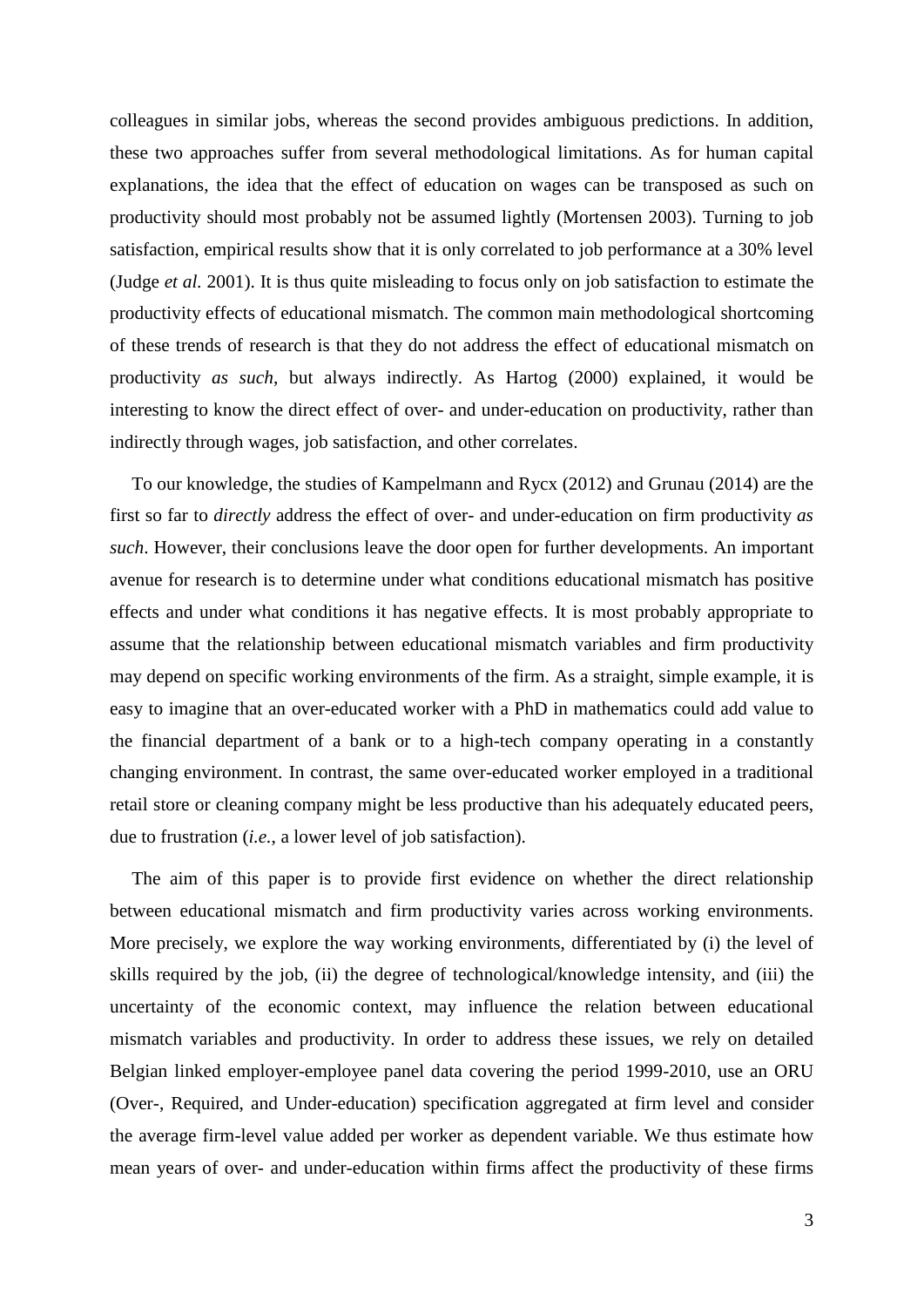(conditional on mean years of required education) across different working environments. The richness of our dataset allows us to control for a wide range of worker and firm characteristics. It also enables us to address important methodological issues such as firmlevel invariant heterogeneity, reverse causality, and dynamics in the adjustment process of productivity. To do so, we rely on both the dynamic system-GMM estimator developed by Blundell and Bond (1998) and the structural approach suggested by Levinsohn and Petrin (2003).

#### **2. Review of the Literature**

#### **2.1 Educational Mismatch and Firm Productivity**

From a microeconomic point of view, two different approaches are considered in the literature on the effect of educational mismatch on firm productivity. The first one relies on human capital theory (Becker 1964). It states that education allows developing skills that make workers more productive, and that the gap in earnings should reflect these different levels of productivity. Consequently, the effect of educational mismatch on productivity could be estimated through its impact on wages. This has been done by Rumberger (1987), who shows, on the basis of U.S. cross-sectional data, that the impact of a year of over-education on wages is positive but lower than the impact of a year of required education. Therefore, he suggests that "additional schooling is not completely unproductive, but simply that jobs constrain the ability of workers to fully utilize the skills and capabilities they acquire in school" (Rumberger 1987: 46). Other studies, some of which control for workers' fixed unobserved heterogeneity and/or field of education, also found that over- (under-)educated workers earn more (less) than their adequately educated peers. This implies, according to human capital theory, that over- (under-)education increases (decreases) workers' productivity (see *e.g.*, Battu *et al.* 1999; Dolton and Silles 2008; Duncan and Hoffman 1981; McGuinness and Sloane 2011; Sicherman 1991; Van der Meer 2006).

A second strand of the literature examines the impact of educational mismatch on job satisfaction and other correlates of workers' productivity (such as absenteeism, shirking or turnover). The standard hypothesis here is that over-educated workers, frustrated by using fewer skills than they have, could be less satisfied, more absent, and sicker than their adequately educated peers (Vroom 1964). The consequence would be that firms are reluctant to hire over-educated workers because of their negative impact on firm productivity.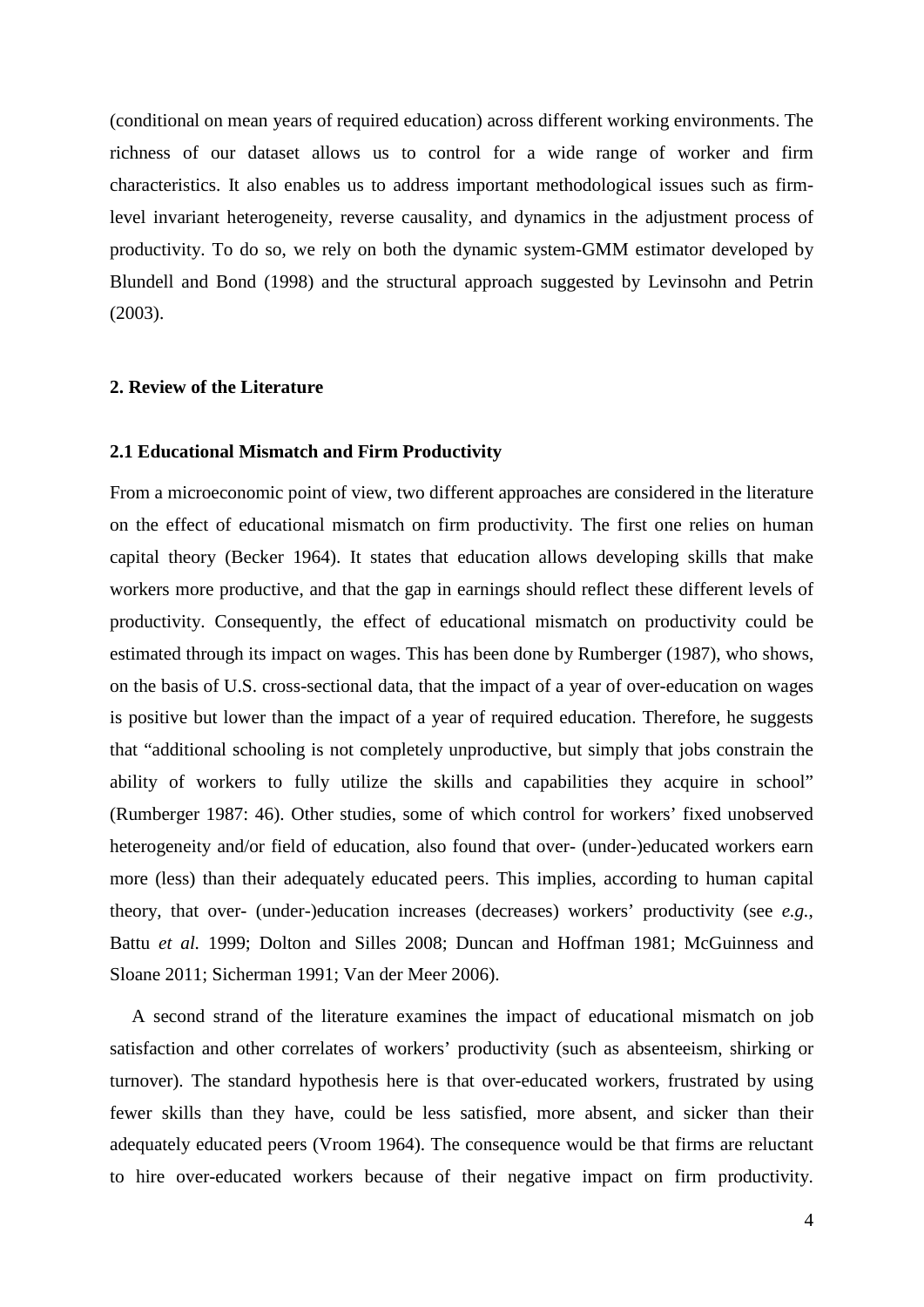However, empirical results go in different directions. On the one hand, Hersch (1991) shows that over-educated workers are less satisfied than the other workers, and that over-educated male workers are more ready to quit their jobs. This is confirmed by Tsang *et al.* (1991), except for the relationship estimated for over-educated female workers. Verhaest and Omey (2006), using Belgian data on Flanders covering the period 1999-2002, find that overeducated workers have a higher turnover, but they cannot validate the hypothetic impact of over-education on job satisfaction. However, using the same (but extended) dataset on Flanders, they find, in 2009, a significant negative impact of over-education on job satisfaction but also find that the negative consequence of over-education on job satisfaction decreases with the number of years of experience. Tsang (1987) investigates the effect of over-education on job satisfaction but also constructs a firm-level job-satisfaction index in his study and estimates its effect on firm productivity through a Cobb-Douglas production function. He finds that over-education impacts job satisfaction negatively, but also that job satisfaction is positively and significantly correlated to output, concluding that over-education impacts the worker's productivity negatively. On the other hand, according to the results of Büchel (2002), there is no significant relation between over-education and job satisfaction. He even finds that over-educated workers are healthier, more work- and career-minded, and stay longer in the same firm.

These two approaches thus lead to different conclusions: while human capital theory suggests that over-educated workers should be more productive, job satisfaction studies don't necessarily come to the same end. Moreover, the two approaches suffer from methodological limitations. For example, human capital theory supposes that the level of education influences marginal productivity and wages in the same way. But the relationship could be more complex than that. Spence (1973) exposes signalling theory (screening model) in which productivity is linked to factors such as family background, worker's history, or even talent. According to this theory, education is just used as a signal for an applicant to prove his capabilities to the employer. Moreover, wages cannot be linked strictly to productivity in every case. That is, in non-competitive models of wage determination such as rent-sharing, collective bargaining, discrimination or monopsony models, wages do not necessarily reflect marginal productivity, and workers with similar productive characteristics are found to receive different wages (Blanchflower and Bryson 2010; Manning 2003; Mortensen 2003). As for job satisfaction theory, many studies seem to forget that job satisfaction is not the only factor influencing productivity through education (Judge *et al.*, 2001). Even if over-educated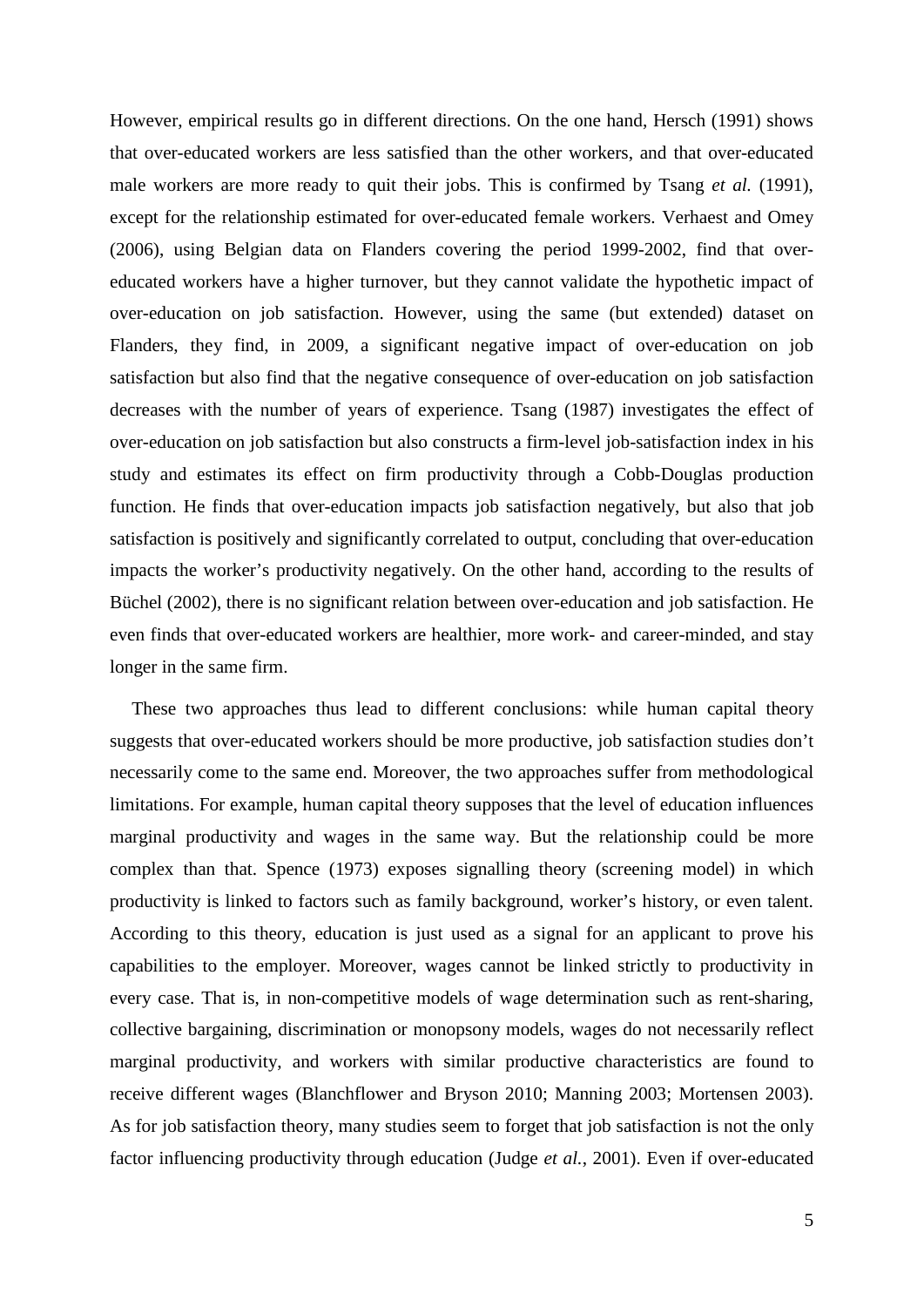workers are less satisfied with their jobs, and even if someone unsatisfied is less productive as such, these workers might have additional skills and capabilities acquired during schooling that allow to compensate the effect of job satisfaction on productivity.

However, the main shortcoming of these studies is that they all investigate the effect of educational mismatch on productivity in an indirect way. Hartog (2000) already noted this issue and stated that it would be interesting to know the *direct* effect of over- (under-) education on productivity instead of its *indirect* effect through wages, job satisfaction, or other related characteristics of workers. As far as we know, direct estimates of the impact of ORU variables (Over-, Required, and Under-education) on firm productivity (assessed through the value added per capita) have so far only been provided by Kampelmann and Rycx (2012) and Grunau (2014). While both studies report that undereducated workers impair firmlevel productivity, they differ as regards the impact of over-education (it is found to be significantly positive in the former study and insignificant in the latter). Additional work is thus needed to improve our understanding of this nexus. Moreover, their results leave the door open for further developments.

#### **2.2 Working Environments**

An important research question that has so far not been investigated is whether the impact of educational mismatch on firm productivity varies across working environments. The objective of this paper is to provide first evidence on this issue by exploring how working environments, differentiated by (i) the level of skills required by jobs, (ii) the degree of technological/knowledge intensity, and (iii) the uncertainty of the economic context, may influence the relationship between educational mismatch variables and productivity.

#### *2.2.1 Skills Required by the Job*

The first environment assessed concerns skills required by the job. Brown (1990) explains that workers' productivity is more "workers' quality" sensitive in jobs requiring higher skills. From this point of view, over-education can influence productivity through its impact on workers' quality.

More precisely, it can first improve it thanks to increased externalities between workers themselves. That is, relying on human capital theory, Booth and Snower (1996) state that when workers acquire skills, not only are they more productive, but there is also a positive effect on their peers' productivity. This statement confirms Marshall's (1890) intuition that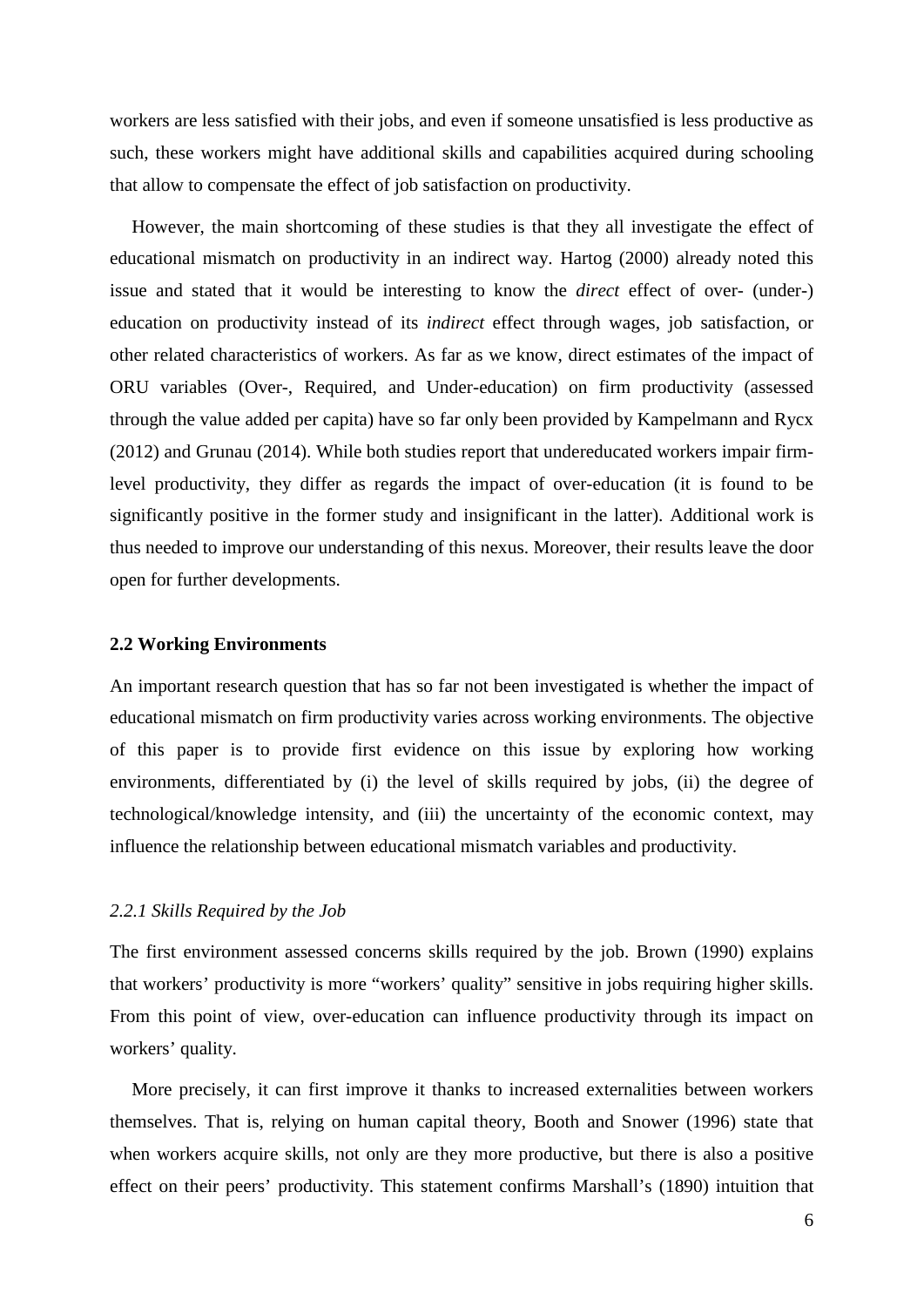interactions between workers create learning opportunities that increase productivity, and that the larger the share of more (over-) educated workers, the more externalities will be generated between workers, *i.e.*, the higher the average workers' quality will be.

Over-education can also improve workers' quality thanks to better unobservable worker characteristics associated to higher levels of education. Weiss (1995) shows that more (over-) educated workers possess better unobservable characteristics that increase their productivity, such as a better work attitude or a lower propensity to turnover. Barrick and Mount (1991) also show that conscientiousness, as a synthetic measure of behaviours such as motivation and diligence, is a good predictor of job performance. Hogan and Ones (1997) highlight that workers with higher conscientiousness scores are hard-working, careful, ambitious, and thus more productive than those with lower conscientiousness scores, who tend to be more lazy, careless, unambitious, etc. Barrick and Mount (1991) further attest that conscientiousness is highly correlated with measures of educational achievement, suggesting that over-education should favour workers' quality.

But workers' quality could also be negatively affected by over-education. As mentioned in job satisfaction theory, more (over-) educated workers could be less satisfied in their working lives than other workers because they have to work below their actual level of skills. This lack of satisfaction could, in turn, cause over-educated workers to be more absent or sicker, indicating lower level of workers' quality and inducing lower productivity (Hersch 1991). Furthermore, Caplan (2003) questions the expected positive relationship between higher education and workers' quality through some dimensions of higher conscientiousness, in the sense that higher intelligence does not necessarily impact conscientiousness and, thereby, workers' quality.

#### *2.2.2 Technology/Knowledge Intensity*

The second environment refers to the technological and knowledge environment of the firm. Nelson and Phelps (1966) develop the notion of adaptability. They propose two specific dimensions of education: the ability to adapt to technological changes and the ability to innovate. Krueger and Kumar (2004) follow this idea by assuming that education allows to reduce the probability that workers would suffer a loss in productivity from the introduction of a new technology. In that way, over-educated workers could be relatively more productive in a high-tech/knowledge job than in a low-tech/knowledge job because of their better capacities (*i.e.*, their adaptability) to interact within a high-tech/knowledge environment,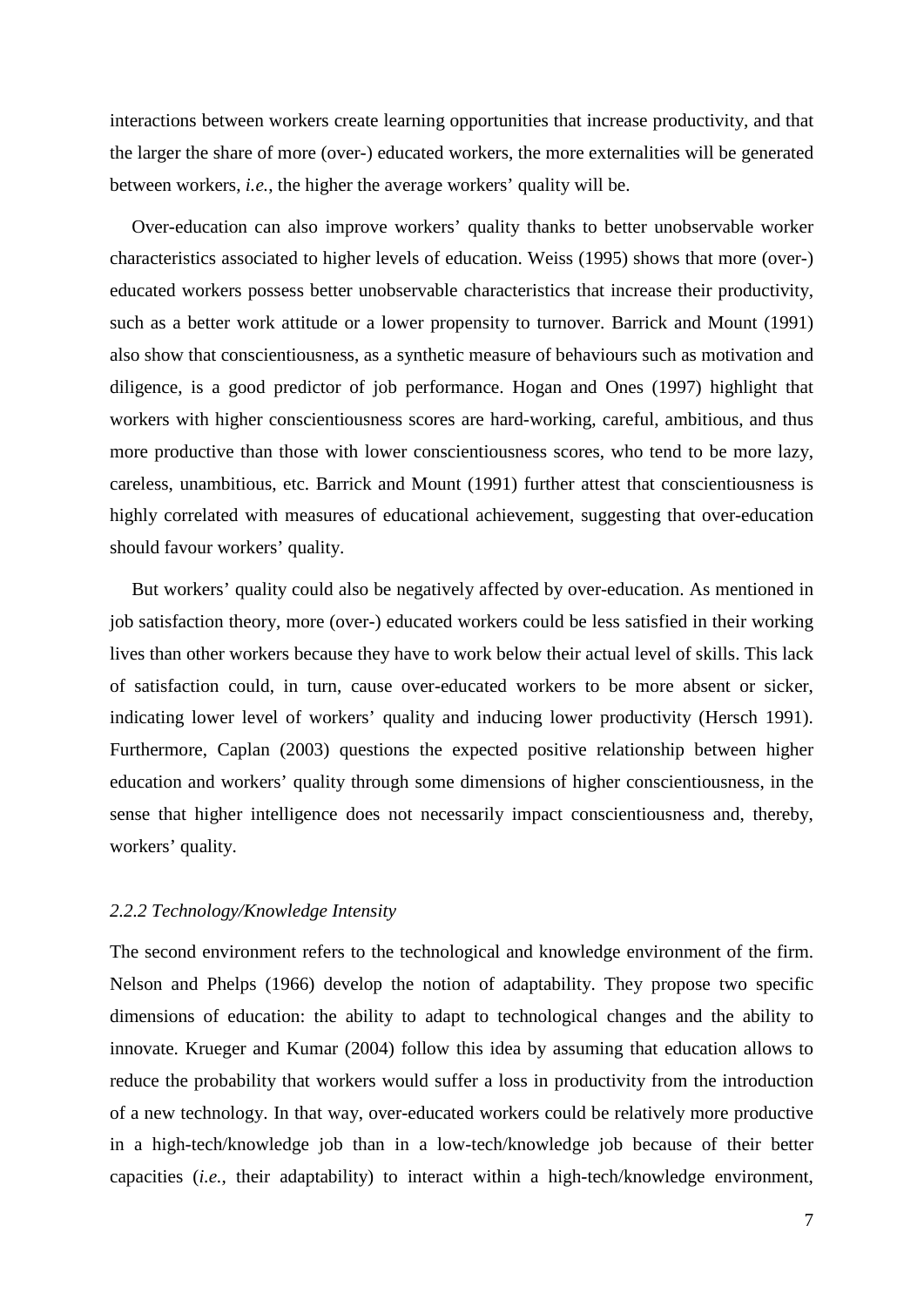which corresponds to more changing and more challenging conditions. In turn, hightech/knowledge firms should devote more latitude to over-educated workers in order to be as competitive as possible in these more challenging environments. In other words, they should be more inclined to develop the innovation capabilities of their workers. For these reasons, the opportunity for over-educated workers to develop their creativity and innovation capacity, and thereby the relation between their capacities and their productivity, should be favoured when they work in high-tech/knowledge intensive firms.

Nevertheless, this expected positive effect of high-tech/knowledge firms on the relation between over-education and productivity needs to be qualified. Some authors such as Bartel and Sicherman (1998) or Autor *et al.* (1998) distinguish two types of technological changes, depending on the extent to which the new technology complements or substitutes skills acquired through schooling. They find that a positive relationship between human capital and workers' productivity appears when the introduction of a technology complements skills already acquired by workers during their schooling. But, when the introduction of a new technology replaces skills acquired during schooling, it may also create a decrease in the demand for higher education and, in turn, lead to a negative impact of education on productivity, pushing workers to focus on on-the-job training rather than on formal education. As such, this argument suggests that the impact of over-education on productivity might depend on whether a newly implemented technology complements or substitutes skills.

#### *2.2.3 Uncertainty of the Firm's Economic Environment*

The impact of educational mismatch variables on productivity could also be different when the uncertainty of the economic context is taken into account. We could first assume a higher impact of over-education on productivity when firms are evolving in a more uncertain environment. To support this idea, we rely on the Bandura's (1986) self-efficacy concept coming from the social cognitive theory, referring to "people's judgments of their capabilities to organize and execute courses of action required for attaining designated types of performances" (Bandura 1986: 391). This concept is used by McQuaid *et al.* (2012), who suggest that lower educated workers believe that their limited skills could reduce their capability to make a successful career. Conversely, the more educated the workers, the higher their level of self-efficacy should be. Therefore, when firms operate in more uncertain environments, a higher level of self-efficacy should be more important in order for these firms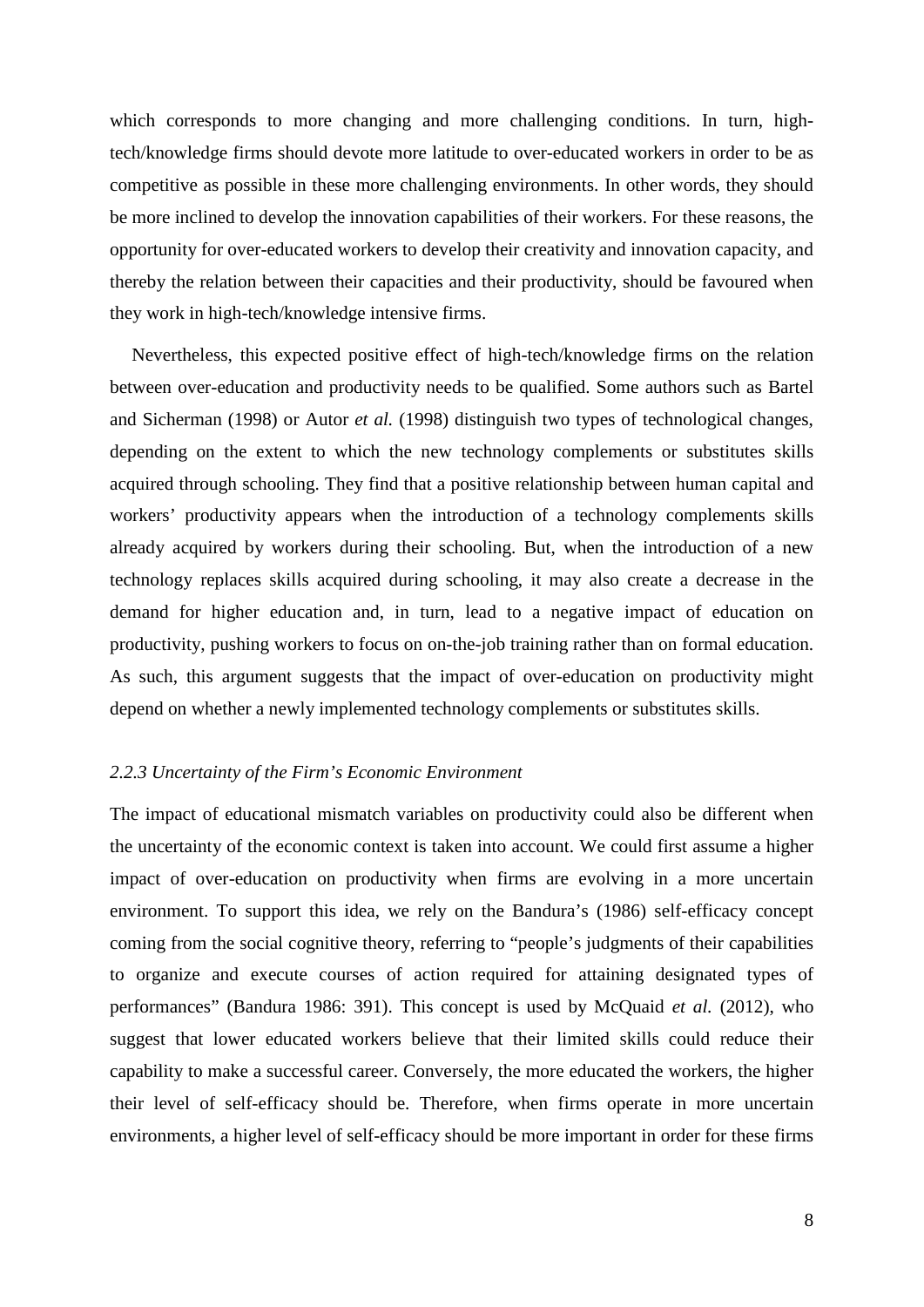to be competitive. And the level of productivity of over-educated workers should therefore be favoured in such circumstances.

This positive relation is also supported when relying on the job competition model developed by Thurow (1975, 1979). This model states that productivity is tied to the characteristics of the jobs rather than those of the workers, and that variables such as education are used by employers in order to take their hiring decisions. According to costs minimising considerations, the worker's position in the queue is then determined by his cost in terms of training, and education then conditions the expected cost of training to be supported by the firm: the more educated the employee, the less he has to be trained. These cost minimising considerations also apply in case of uncertainty, when job characteristics change often. Stankiewics (2004) suggests in this case that employers consider not only the capacity to meet the requirements of the actual job, but also the capacity of the worker to adapt to moving circumstances in their hiring decision. And the higher expected level of adaptability of over-educated workers should then be more useful in case of uncertainty: they could faster implement the changes needed, thus leading to higher levels of productivity at lower training costs. Moreover, Bulmahn and Kräkel (2002) highlight that over-educated workers are helpful in contexts of economic uncertainty, as they can offer the improvising and ad hoc solutions more quickly than other workers, which could in turn also explain their higher levels of productivity.

But the more important (positive) relationship between productivity and over-education in more uncertain environments is not necessarily always expected to be encountered. In the case of tournaments between workers (Lazear and Rosen 1981), firms award prizes (*i.e.,* bonuses or promotions) according to workers' relative performances. Following human capital theory, the more educated the worker, the higher his likelihood to obtain the highest prize. However, the increasing role of luck associated to uncertain environments can lead to a reduction in the worker's level of effort to win a prize and, subsequently, a reduction of his productivity which can be stronger for more (over-) educated workers. Researchers try to figure out this phenomenon. Mahy *et al.* (2011), for instance, mention that a stronger reduction in over-educated workers' productivity can come from the fact that they would not compete as hard as before to win a prize when they have less influence on their output in case of higher uncertainty. Also, Lazear (1989) states that there could appear unexpected consequences in tournament models, that is, more educated workers could choose to use sabotage techniques in order to maximize their chances to win the highest prize, which in turn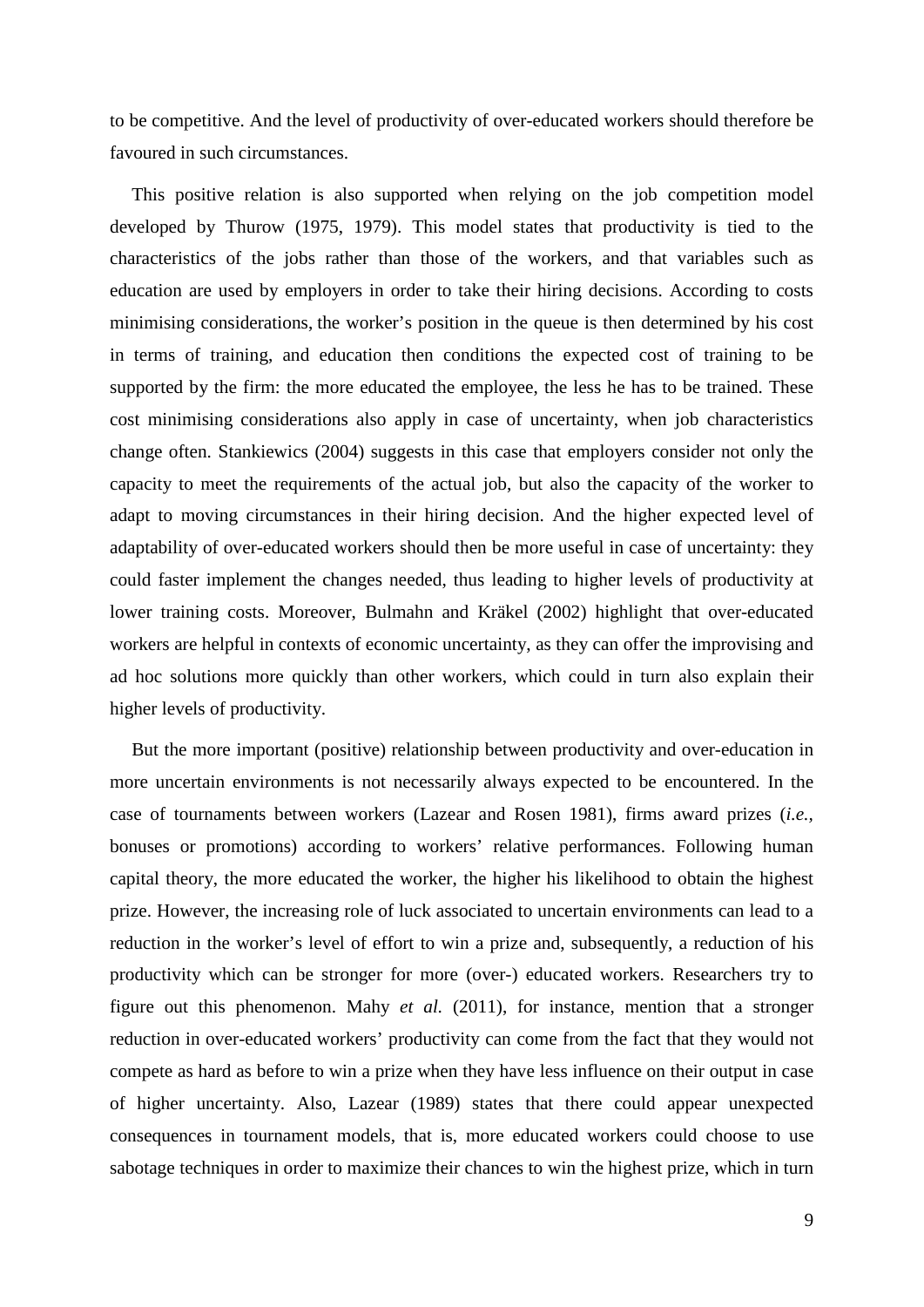distracts them from their productivity objectives. The drop in productivity may thus be stronger among over-educated workers, who are to a bigger extent concerned by tournaments and by their drifts.

#### **3. Methodology**

#### **3.1 Overall Specification**

We basically find in the literature three ways to measure the required education for a job and the incidence of educational mismatch. The first one, called the objective measure or job analysis approach is based on the evaluation by professional analysts of the level and type of education that is required for a specific job. The American Dictionary of Occupational Titles (DOT) is an example of such approach. The second approach, called subjective or selfassessment approach, requires the employee/employer to determine the type and level of formal education that is necessary for the achievement of the tasks associated with a given job. This measurement thus rests on employee and/or employer surveys. The third approach, called empirical or realized matches approach, derives the required level of education for a job from what workers in the corresponding job or occupation usually have attained. The required education is then generally computed on the basis of the mode of the education in a given occupation.

Each measure has its own advantages and weaknesses (for a detailed discussion see e.g. Hartog (2000)). For instance, the job analysis approach is appealing because it is based on clear definitions and explicit measurement instructions. However, because of the cost and difficulty of this exercise, classifications based on job analysis are only published from time to time. Moreover, given that technological progress is likely to affect rapidly the content and complexity of jobs, classifications become fast outdated. Another point is that there is no such classification for Belgium and the use of a foreign one would probably create important measurement errors given that job classifications and requirements vary across countries. The second approach, based on workers' self-assessment, interestingly relies on local up-to-date information. However, it suffers from the fact that it is not based on rigorous instructions. In particular, respondents may overstate the requirements of their own job. It also typically leads to a downward biased proportion of under-educated workers. Finally, the realized matches approach has the advantage that it can be implemented easily and on a regular basis. Moreover, in contrast to the self-assessment approach, it enables to estimate more easily how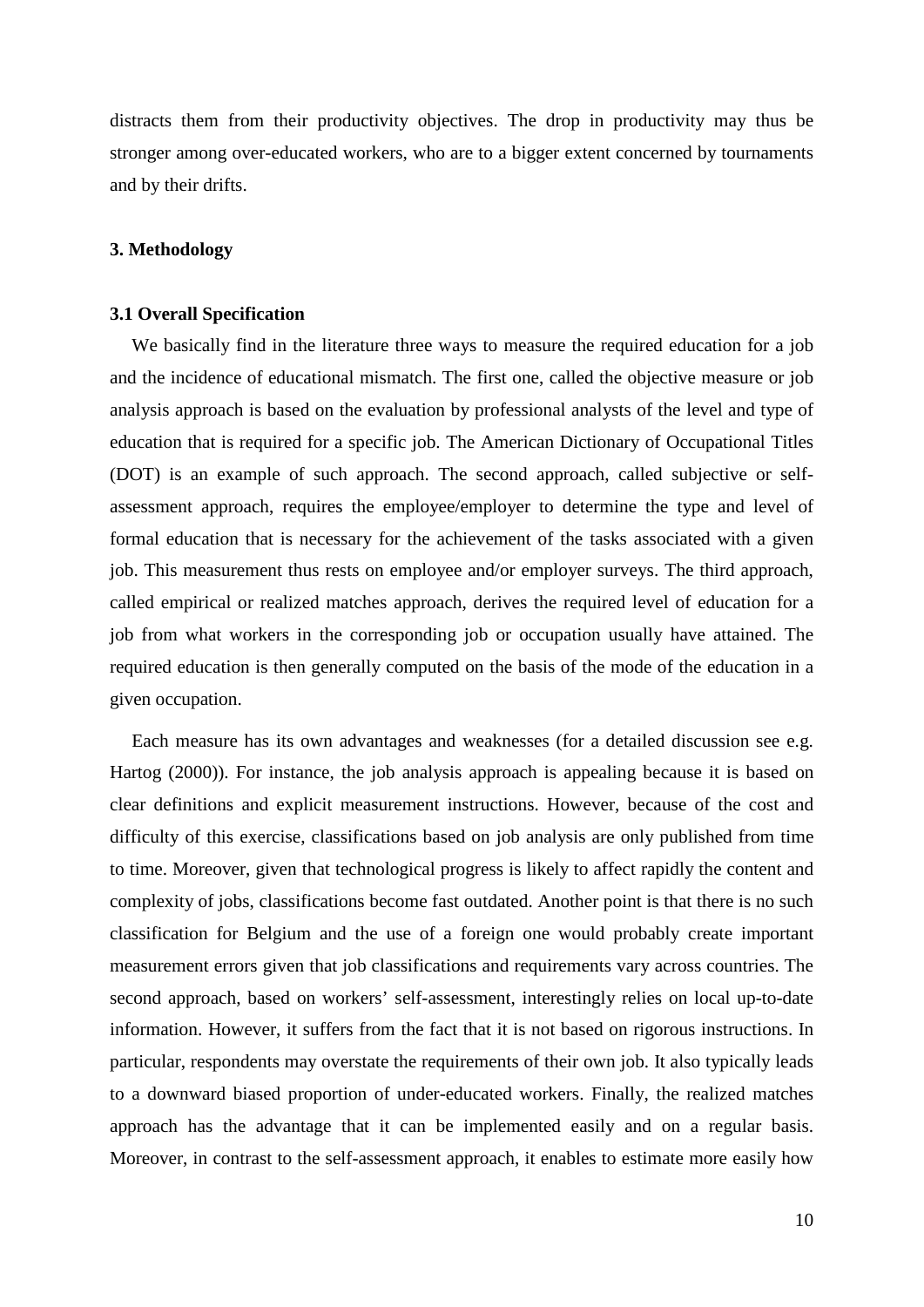much a worker is over- or under-educated. However, realized matches are criticized because of their endogenous definition. The point is that the required education is likely to be influenced by the extent of over- and under-education.

Overall, it is impossible to say that one measure is strictly better than the others and in practice the choice of a measure is often dictated by data availability (McGuinness, 2006). Given the feature of ours, we use realized matches in this paper. Thus, we compute the required level of education for a given job by taking the mode of workers' years of education within each ISCO 3-digit occupation  $(113 \text{ categories})$ .<sup>1</sup> A worker is then defined as over-(under-) educated if his attained years of education are higher (lower) than those required, i.e. observed, in his occupation.

To examine the impact of educational mismatch variables on firm productivity, we use an ORU specification aggregated at firm level. More precisely, we estimate the following firmlevel productivity equation:

$$
\ln VA_{j,t} = \beta_0 + \beta_1 \Big( \ln VA_{j,t-1} \Big) + \left[ \frac{1}{m_{j,t}} \Big( \beta_2 \sum_{i=1}^{m_{j,t}} O_{i,j,t} \Big) + \Big( \beta_3 \sum_{i=1}^{m_{j,t}} R_{i,j,t} \Big) + \Big( \beta_4 \sum_{i=1}^{m_{j,t}} U_{i,j,t} \Big) \right]
$$
  
+  $X_{j,t} \beta_5 + Z_{j,t} \beta_6 + \gamma_t + \upsilon_{j,t}$  (1)

In this equation,  $VA_{j,t}$  is the productivity of firm *j* at year *t*, measured by the average value added per worker;  $m_{j,t}$  is the number of workers employed in firm *j* at year *t*;  $R_{i,j,t}$  is the required years of education for the worker's job *i* in firm *j* at year *t*, measured by the mode of years of education in worker's *i* occupation at ISCO (International Standard Classification of Occupations) 3-digit level at year *t*;  $O_{i,j,t} = (Attained education_{i,j,t} - REQ_{i,j,t})$  if  $> 0$ , 0 otherwise;  $U_{i,j,t} = (Attained\ education_{i,j,t} - REQ_{i,j,t})$  if  $< 0$ , 0 otherwise; *Attained education*<sub>i,j,t</sub> is the number of years of schooling attained by worker *i* in firm *j* at year *t*;  $X_{i,t}$  is a vector representing aggregated characteristics of workers in firm *j* at year *t*: the share of the workforce that has at least 10 years of tenure, the fractions of workers respectively younger

 $\overline{a}$ 

<span id="page-12-0"></span> $1$  The workers' educational attainment is available in 7 categories in our dataset. This information, reported by firms' human capital departments (on the basis of their registers), has been transformed in years of education. To this end, we applied the following rule: (i) primary education: 6 years of education; (ii) lower secondary education: 9 years of education; (iii-iv) general, technical and artistic upper secondary education: 12 years of education; (v) higher non-university education, short: 14 years of education; (vi) university and non-university education, long: 16 years of education; (vii) postgraduate education: 17 years of education.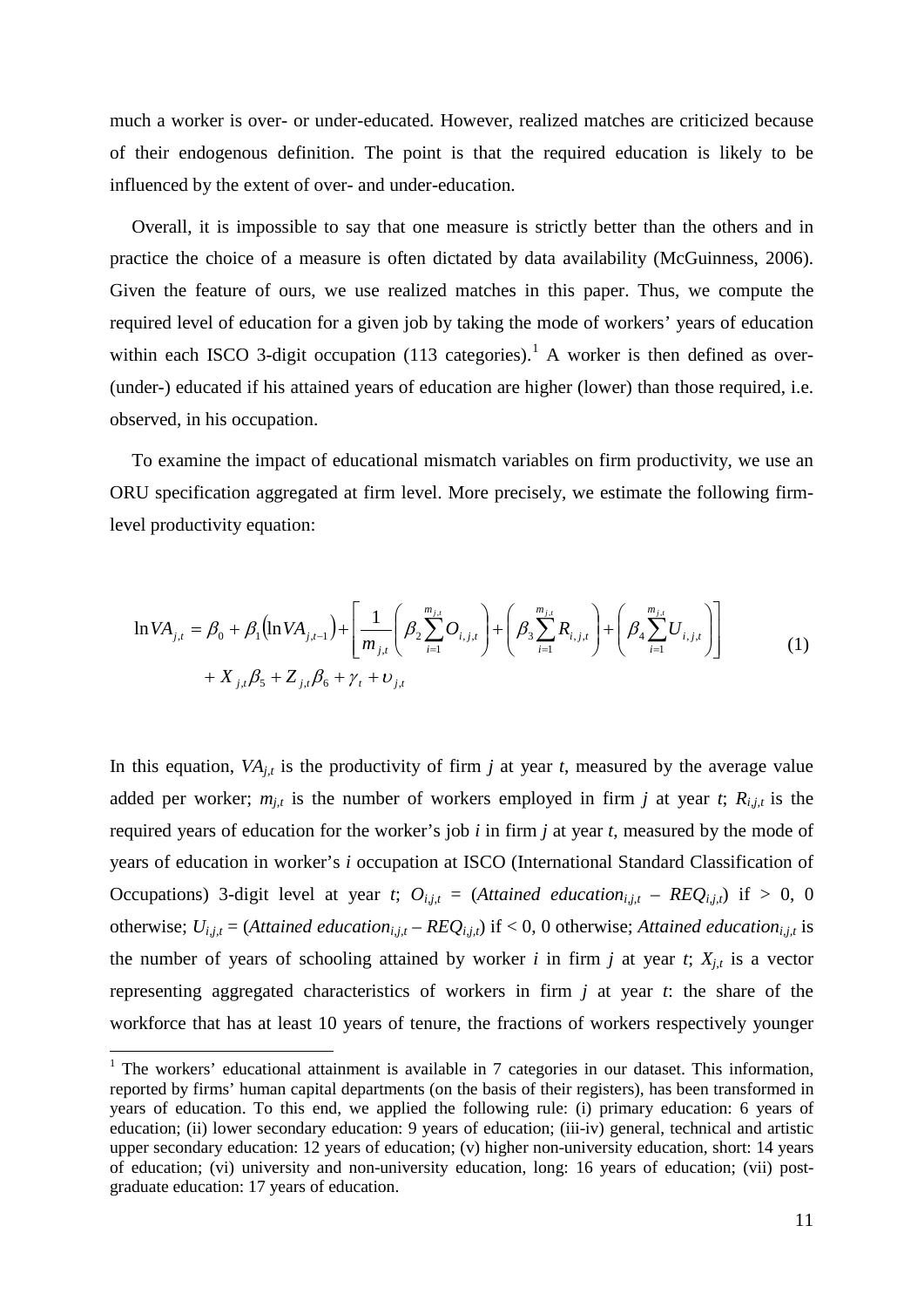than 30 and older than 49, and the shares of women, blue-collar and part-time workers;  $Z_{i,t}$  is a vector containing firm *j* characteristics at year *t*: the sectorial affiliation (8 dummies), the age and size (number of workers) of the firm, the conditional dispersion in hourly wages, and the level of wage bargaining (1 dummy);  $\gamma_t$  is a set of 11 year dummies; and  $v_{j,t}$  is the error term.

This equation investigates the relationship between average years of over-, required and under-education within firms and the productivity of the latter, when controlling for year dummies and mean worker and firm characteristics.<sup>[2](#page-12-0)</sup> The inclusion of the lagged dependent variable among the regressors accounts for the potential state dependence of firm productivity and aims to improve the parameters of interest in our preferred specifications.

#### **3.2 Interactions with Working Environments**

We make the impact of educational mismatch on firm productivity interact with working environments. To this end, we estimate equation (1) each time for two distinct groups of firms from our panel, according to the working environment to be investigated. We then compare estimates between the two groups, environment by environment.

#### *3.2.1 Skills Required by the Job*

To test whether the relationship between education and productivity first depends on the skills required by the job, we compose two groups of firms, the first one of firms with lower required skills. We assume that the firm belongs to this first group if it presents a proportion of low-ability occupations (occupations that fall into categories 7 to 9 of ISCO-88 and ISCO-08 nomenclatures) larger than the mean of the whole sample. The remaining firms belong to the group of firms with higher required skills.

#### *3.2.2 Technology/Knowledge Intensity*

 $\overline{a}$ 

We compose two groups of firms, distinguished by their levels of technological/knowledge intensity, following a taxonomy developed by Eurostat (2012), the HT/KIS nomenclature. This nomenclature gives the Nace 2- or 3-digit code, according to which some firms can be classified as high-tech/knowledge and others as low-tech/knowledge. This indicator covers

<sup>&</sup>lt;sup>2</sup> Note that:  $\frac{1}{m_{i,t}} \left( \sum_{i=1}^{m_{j,t}} O_{i,j,t} + \sum_{i=1}^{m_{j,t}} R_{i,j,t} + \sum_{i=1}^{m_{j,t}} U_{i,j,t} \right) = \frac{1}{m_{i,t}} \sum_{i=1}^{m_{j,t}}$ J 丫  $\overline{\phantom{a}}$  $\backslash$  $\left( \sum_{i=1}^{m_{j,i}} O_{i,i,t} + \sum_{i=1}^{m_{j,i}} R_{i,i,t} + \sum_{i=1}^{m_{j,i}} U_{i,i,t} \right) = \frac{1}{\sqrt{2}} \sum_{i=1}^{m_{j,i}}$  $\sum_{j,t}$   $\sum_{i=1}^{n}$  *Attuned*  $i, j, t$ *m*  $\sum_{i=1}^{U}$  *i*, *j*,*t m*  $\sum_{i=1}^{\infty} \mathbf{R}_{i,j,t}$ *m*  $\frac{1}{m_{j,t}} \left( \sum_{i=1}^{m_{j,t}} O_{i,j,t} + \sum_{i=1}^{m_{j,t}} R_{i,j,t} + \sum_{i=1}^{m_{j,t}} U_{i,j,t} \right) = \frac{1}{m_{j,t}} \sum_{i=1}^{m_{j,t}} \text{Attained}$  $\sum_{i=1}^n \left( \sum_{i=1}^{\infty} O_{i,j,t} + \sum_{i=1}^{\infty} \mathbf{R}_{i,j,t} + \sum_{i=1}^{\infty} O_{i,j,t} \right) = \frac{1}{m_{j,t}} \sum_{i=1}^{\infty}$ Anamea<sub>i,j,</sub>  $\frac{1}{1 - \sum_{i=1}^{m_{j,i}} \sum_{i=1}^{m_{j,i}} R_i}$   $\frac{1}{N} \sum_{i=1}^{m_{j,i}} \sum_{i=1}^{m_{j,i}} \sum_{i=1}^{m_{j,i}} \sum_{i=1}^{m_{j,i}} \sum_{i=1}^{m_{j,i}} \sum_{i=1}^{m_{j,i}} \sum_{i=1}^{m_{j,i}} \sum_{i=1}^{m_{j,i}} \sum_{i=1}^{m_{j,i}} \sum_{i=1}^{m_{j,i}} \sum_{i=1}^{m_{j,i}} \sum_{i=1}^{m_{j,i}} \sum_{i=1}^{m_{j,i}} \sum_{i=$ 

<span id="page-13-0"></span>required, over-, and under-education in firm *j* at time *t* is equal to the average years of education attained by the workers employed in firm *j* at time *t*.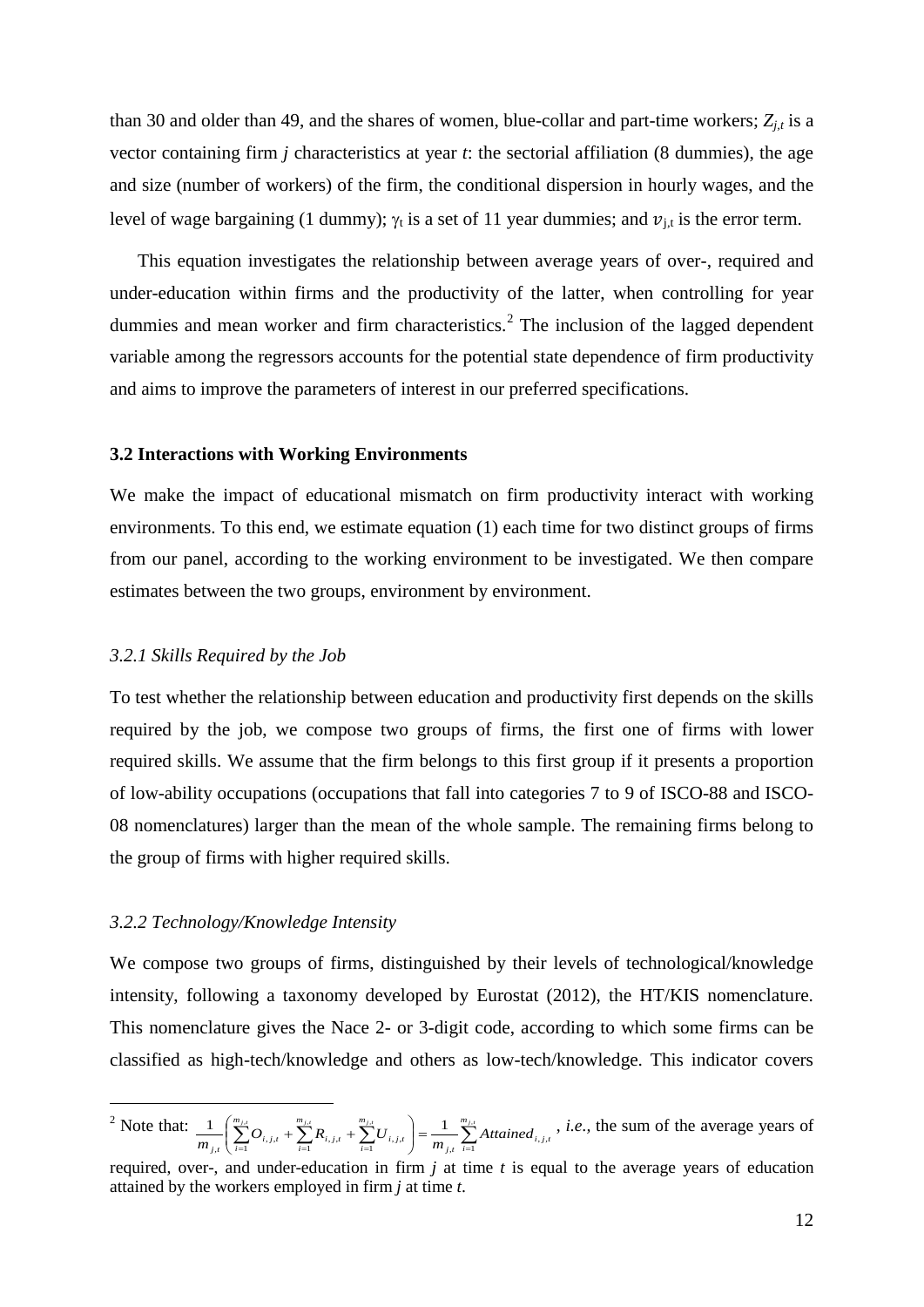industrial and service-oriented firms. Manufactures are aggregated according to technological intensity based on the R&D expenditure, *i.e.*, high-technology and medium high-technology in the first group, medium low-technology and low-technology in the second; services are aggregated according to their share of tertiary educated persons, *i.e.*, knowledge-intensive services in the first group, and less knowledge-intensive services in the second. So the group of firms considered as high-tech/knowledge intensive belongs to sectors that are high-medium tech/knowledge intensive (HT/KIS), while the second group of firms considered as low-tech belongs to sectors that are medium-low tech/less knowledge intensive (non-HT/KIS).

#### *3.2.3 Uncertainty of the Firm's Economic Environment*

In order to divide our sample between groups of firms that belong to less or to more uncertain economic environments, we use an indicator proposed by Mahy *et al*. (2011), *i.e.*, the mean rate of bankruptcy at a NACE 3-digit level supplied by Statistics Belgium. The first subset gathers firms belonging to sectors registering a higher mean rate of bankruptcy than the mean of the whole sample, while the second gathers firms belonging to sectors registering lower bankruptcy.

#### **3.3 Estimation Techniques**

Equation (1) has been estimated with four different methods: pooled ordinary least squares (OLS), a fixed-effects (FE) model, the generalized method of moments (GMM) estimator developed by Arellano and Bover (1995) and Blundell and Bond (1998), and a more structural approach suggested by Levinsohn and Petrin (2003, hereafter LP). The OLS estimator with standard errors robust to heteroscedasticity and serial correlation is based on the cross-section variability between firms and the longitudinal variability within firms over time. However, this OLS estimator suffers from a potential heterogeneity bias because firm productivity can be related to firm-specific, time-invariant characteristics that are not measured in micro-level surveys (*e.g.*, an advantageous location, firm-specific assets such as patent ownership, or other firm idiosyncrasies).

One way to remove unobserved firm characteristics that remain unchanged during the observation period is to estimate a FE model. However, neither pooled OLS nor the FE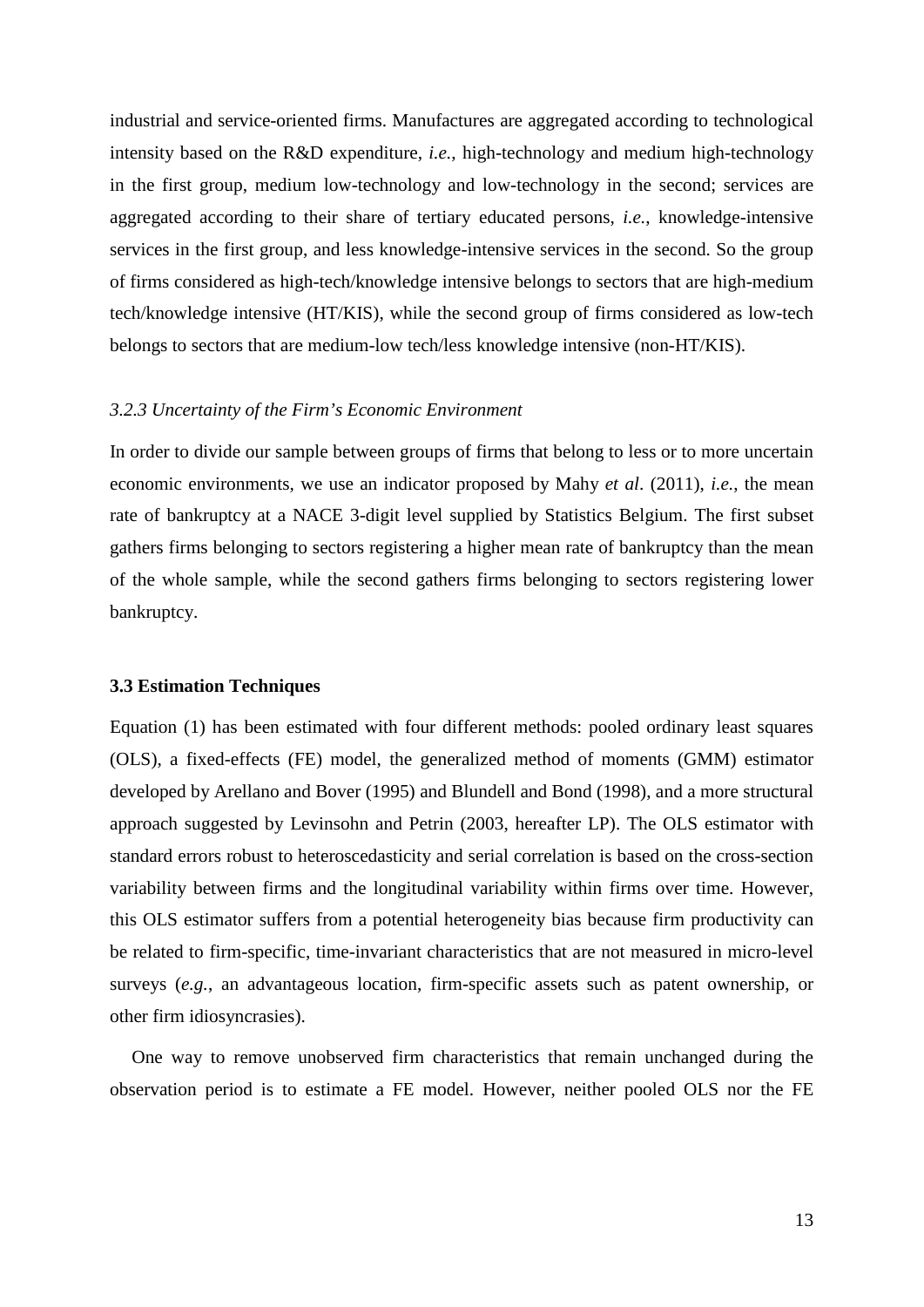estimator address the potential endogeneity of our explanatory variables.<sup>[3](#page-13-0)</sup> Yet, there might be some cyclical 'crowding out', namely a process by which highly educated workers take jobs that could be occupied by less educated ones during recessions, because of excess labour supply. This assumption suggests that mean years of over-education within firms may increase as a result of a lower labour productivity (and vice versa). To control for this endogeneity issue, in addition to state dependence of firm productivity and the presence of firm fixed effects, we estimate equation (1) with the dynamic system GMM (GMM-SYS) and LP estimators, respectively.

The GMM-SYS approach boils down to simultaneously estimating a system of two equations (respectively in level and in first differences) and relying on internal instruments to control for endogeneity. More precisely, ORU variables<sup>[4](#page-15-0)</sup> are instrumented by their lagged levels in the differenced equation and by their lagged differences in the level equation. The implicit assumption is that differences (levels) in (of) productivity in one period, although possibly correlated with contemporaneous differences (levels) in (of) ORU variables, are uncorrelated with lagged levels (differences) of the latter. Moreover, differences (levels) in (of) ORU variables are assumed to be reasonably correlated to their past levels (differences).

<span id="page-15-1"></span>As an alternative to the GMM-SYS method, Olley and Pakes (1996) have developed a consistent semi-parametric estimator. This estimator, particularly well-suited for panels with small *t* and big *N*, controls for endogeneity by using the employer's investment decision to proxy for unobserved productivity shocks. The intuition is that firms respond to time-varying productivity shocks observed by managers (and not by econometricians) through the adjustment of their investments. Put differently, profit-maximizing firms react to positive (negative) productivity shocks by increasing (decreasing) their output, which requires more (less) investments (or intermediate inputs, see below). The OP estimation algorithm relies on the assumptions that there is only one unobserved state variable at the firm level (*i.e.,* its productivity) and that investments increase strictly with productivity (conditional on the values of all state variables). This monotonicity condition implies that any observation with zero investment has to be dropped from the data, which generally leads to a sharp decrease in sample size and is hence likely to create a sample selection issue.

 $\overline{a}$ 

<span id="page-15-0"></span>Expected biases associated with OLS and the relatively poor performance and shortcomings of the FE estimator in the context of firm-level productivity regressions are reviewed in Van Beveren (2012).  $4 By$  'ORU variables', we mean ORU variables and other endogenous input factors.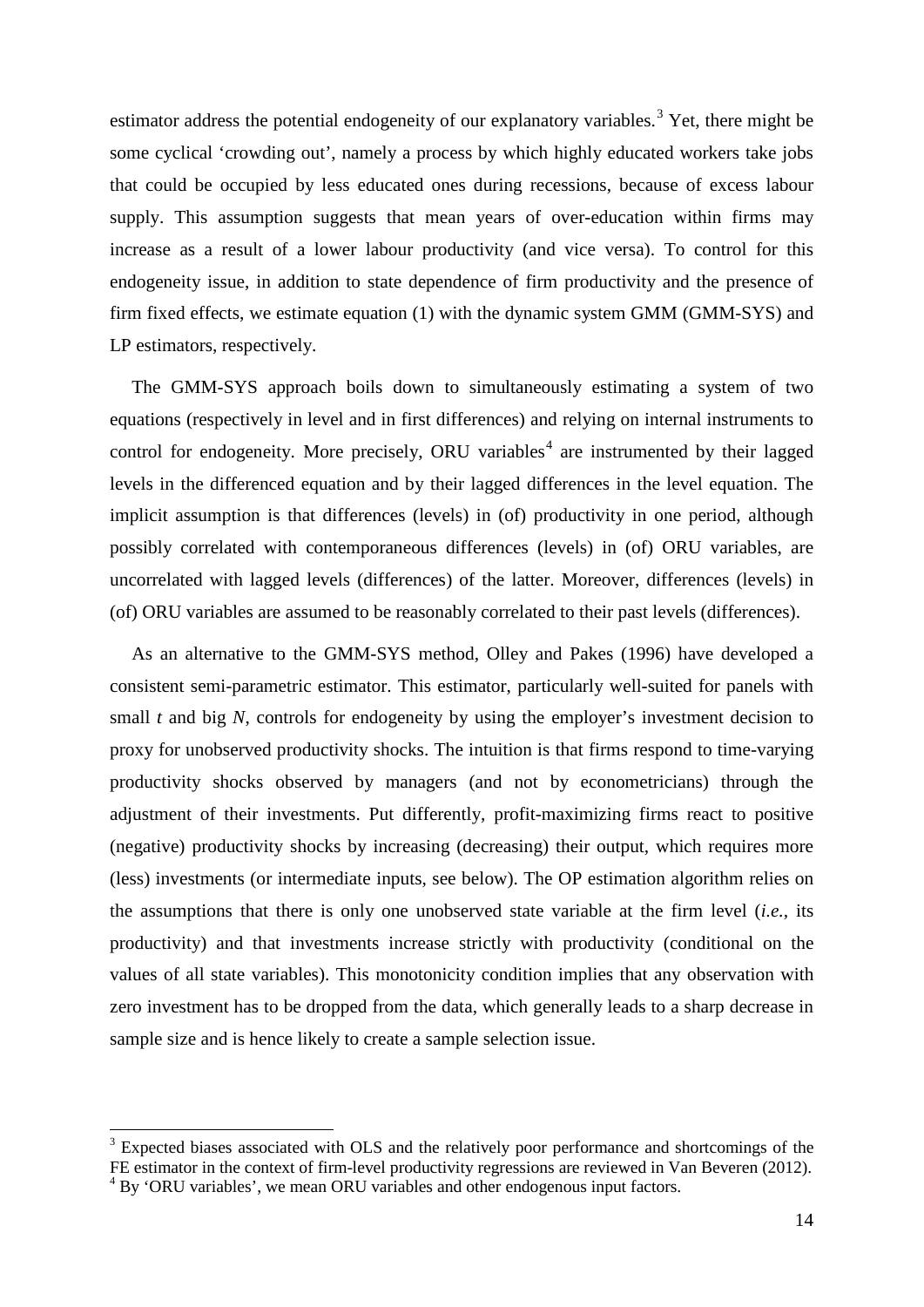To avoid this drawback, Levinsohn and Petrin (2003) use intermediate inputs (*i.e.,* inputs such as energy, raw materials, semi-finished goods, and services that are typically subtracted from gross output to obtain added value) rather than investments as a proxy for productivity shocks. Given that firms typically report positive values for intermediate inputs each year, most observations can be kept with the LP approach. An additional argument for using intermediate inputs rather than investments is that the former may adjust more smoothly to the productivity term than the latter, especially if adjustment costs are an important issue. For instance, "if adjustment costs lead to kink points in the investment demand function, plants may not respond fully to productivity shocks, and some correlation between the regressors and the error term can remain" (Petrin *et al.* 2004: 114). Intermediate inputs would thus provide a better proxy for unobserved productivity shocks. In the basic LP model, labour is a fully variable input, whereas capital is a fixed input. Given our focus, the variable inputs in our setup include the first moments of workforce characteristics. Assuming that intermediate inputs depend on capital and the unobservable productivity shocks, this relationship can be solved for the productivity term (Ilmakunnas and Ilmakunnas 2011). When relying on the LP estimation algorithm, standard errors are computed using a bootstrap approach taking the panel structure of the data into account (Petrin *et al.* 2004).

#### **4. Data and Descriptive Statistics**

#### **4.1 Data**

We use a combination of two large datasets covering the years 1999-2010. The merger of the two datasets has been realized by Statistics Belgium, using the firms' social security numbers. The first is the "Structure of Earnings Survey" (SES), carried out by Statistics Belgium. It covers all firms that are operating in Belgium, employ more than 10 workers and have economic activities within sections B to N of the NACE Rev. 2 nomenclature. This survey gathers information on firms' characteristics (*e.g.*, sector, number of workers, level of collective wage bargaining) as well as information on workers' characteristics (*e.g.*, age, education, tenure, gross earnings, paid hours, sex, occupation). However, the SES does not provide any financial information. It has thus been merged with a firm-level survey, namely the "Structure of Business Survey" (SBS), also carried out by Statistics Belgium. This survey provides financial information (*e.g.*, firm-level value added and gross operating surplus per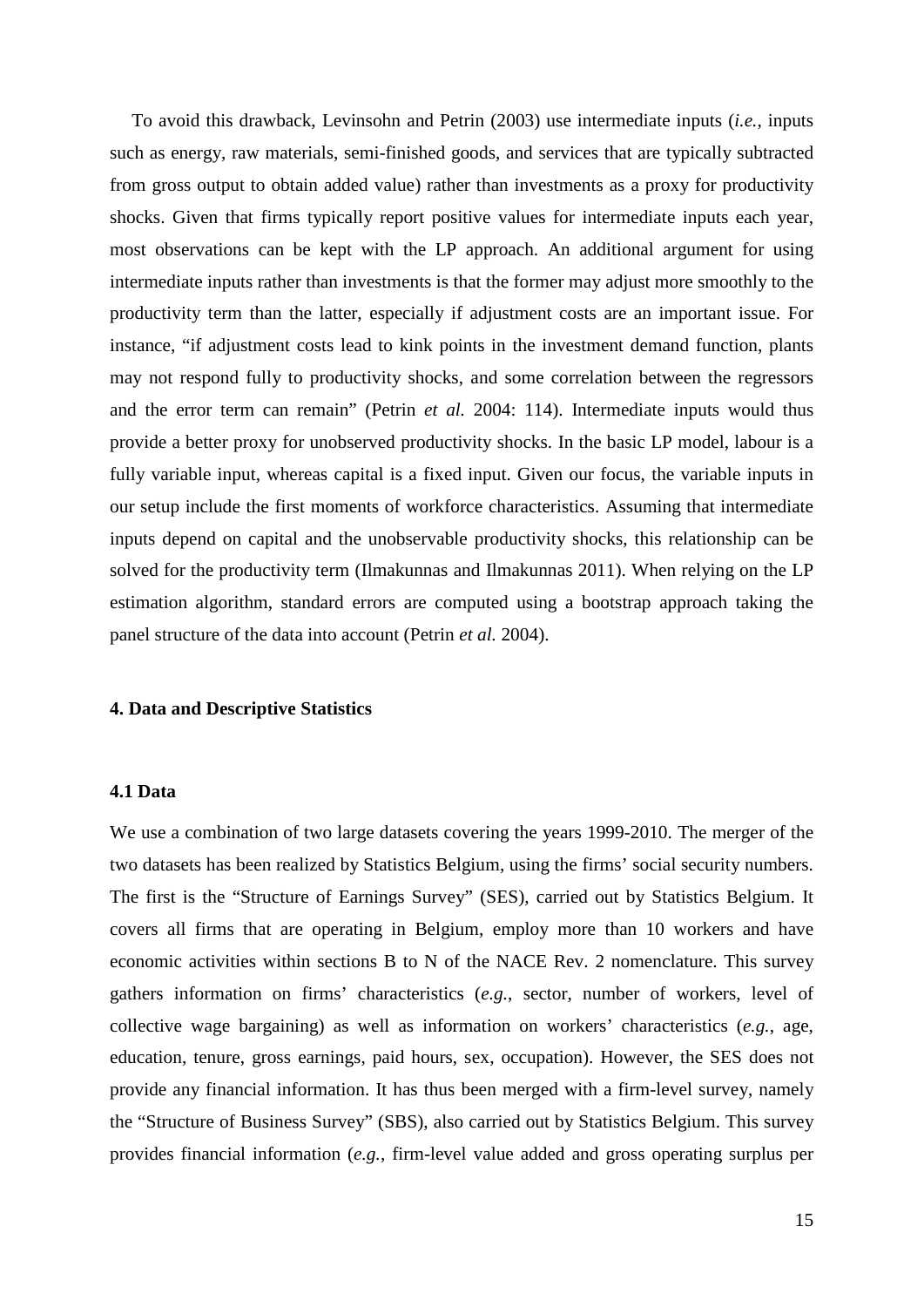worker). The coverage of the SBS is not the same as that of the SES, as it does not cover the entire financial sector (NACE K).

Information in the SES refers to the month of October of each year, while data in the SBS are measured over entire calendar years, *i.e.*, from January to December. To avoid running a regression where information on the dependent variable (collected for the entire year) precedes the recording of the explanatory variables (collected in October), all explanatory variables in equation (1) have been lagged by one year. This way, information on ORU variables is recorded in October in year *t* and used to explain firm-level productivity during the calendar year  $t+1$ . The imperfect synchronization of the SBS and SES data might introduce some fuzziness into our estimates since we cannot exclude the occurrence of external events influencing productivity in the intermediate period. This concern could only be completely eliminated if we had firm-level information on the ORU variables for the entire calendar year. This being said, even if this information were available, there is a compelling argument for using asynchronised information on ORU variables: it is difficult to conceive how changes in ORU variables could generate *immediate* effects, and potential productivity effects are thus more likely to occur after a certain adjustment period. The slightly asynchronised use of SBS and SES is therefore arguably the best option in light of data availability and productivity dynamics.

As a consequence, our sample contains firms that are observed in at least two consecutive years and thus over-represents medium-sized and large firms since the sampling percentages for each firm in our dataset increase with the size of the latter. [5](#page-15-1) Next, we exclude workers and

 $\overline{a}$ 

<span id="page-17-0"></span><sup>&</sup>lt;sup>5</sup> The SES is a stratified sample. The stratification criteria refer respectively to the region (NUTSgroups), the principal economic activity (NACE-groups) and the size of the firm. The sample size in each stratum depends on the size of the firm. Sampling percentages of firms are respectively equal to 10, 50 and 100 percent when the number of workers is below 50, between 50 and 99, and above 100. Within a firm, sampling percentages of employees also depend on size. Sampling percentages of employees reach respectively 100, 50, 25, 14.3 and 10 percent when the number of workers is below 20, between 20 and 49, between 50 and 99, between 100 and 199, and between 200 and 299. Firms employing 300 workers or more have to report information for an absolute number of employees. This number ranges between 30 (for firms with 300 to 349 workers) and 200 (for firms with 12,000 workers or more). To guarantee that firms report information on a representative sample of their workers, they are asked to follow a specific procedure. First, they have to rank their employees in alphabetical order. Next, Statistics Belgium gives them a random letter (*e.g.*, the letter O) from which they have to start when reporting information on their employees (following the alphabetical order of workers' names in their list). If they reach the letter Z and still have to provide information on some of their employees, they have to continue from the letter A in their list. Moreover, firms that employ different categories of workers, namely managers, blue- and/or white-collar workers, have to set up a separate alphabetical list for each of these categories and to report information on a number of workers in these different groups that is proportional to their share in total firm employment. For example, a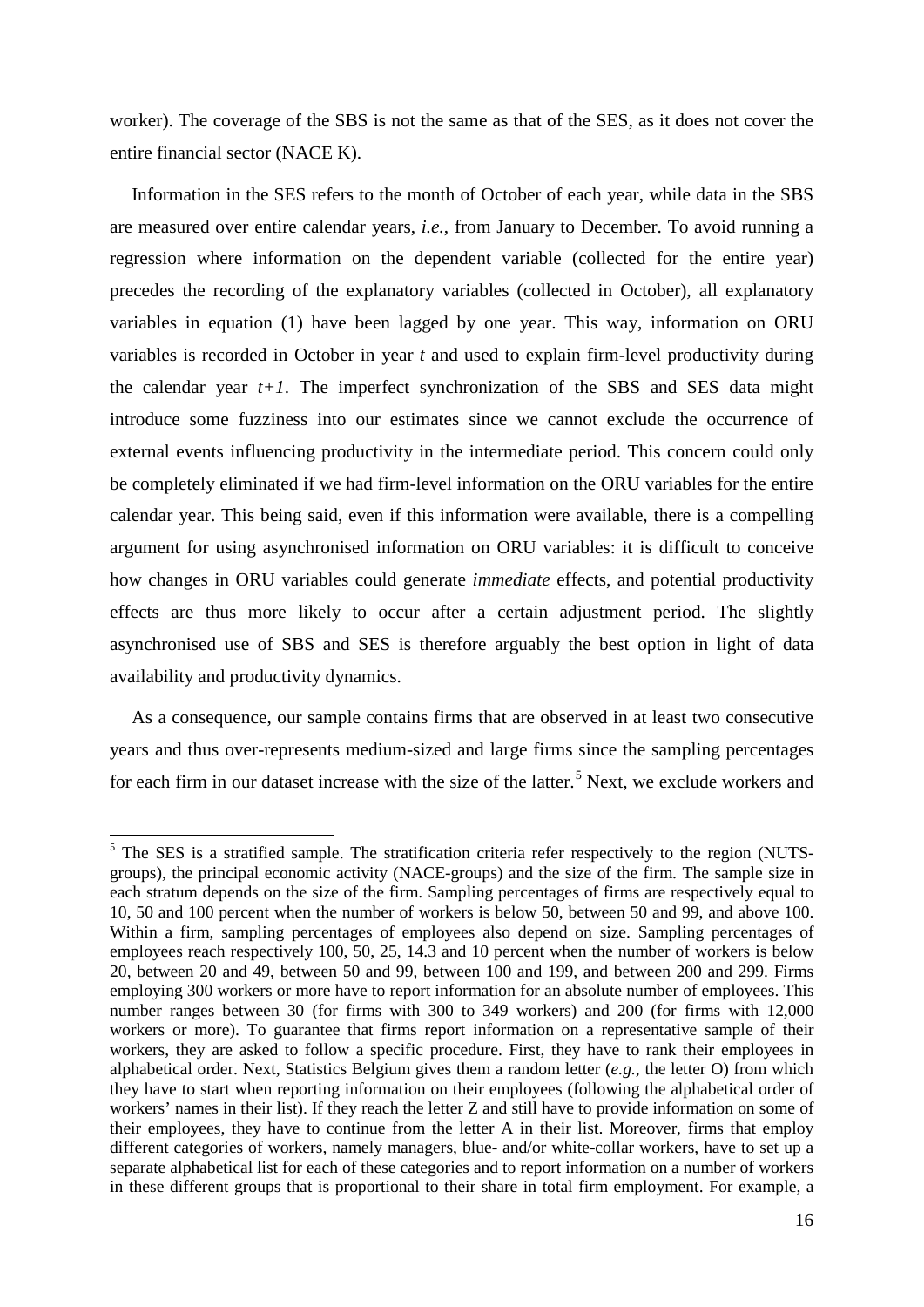firms for which data are missing or inaccurate.<sup>[6](#page-17-0)</sup> In addition, in order to guarantee that the level of required education is computed on the basis of a sufficient volume of data, we choose to eliminate occupations at ISCO 3-digit level with less than 10 observations.<sup>[7](#page-18-0)</sup> We also choose to eliminate firms with less than 10 observations, because the use of average values at firm level requires a suitable number of observations.<sup>[8](#page-18-1)</sup> Finally, we eliminate (a very small number of) firms with more than one NACE 3-digit code (*i.e.,* firms with more than one activity) over the considered period in order to get only one NACE 3-digit code per firm at aggregate level. Our final sample covering the period 1999-2010 consists of an unbalanced panel of 12,290 firm-year-observations from 3,913 firms. It is representative of all mediumsized and large firms in the Belgian private sector, with the exception of large parts of the financial sector (NACE K) and the electricity, gas and water supply industry (NACE D+E).

[Insert Table 1 about here]

#### **4.2 Descriptive Statistics**

 $\overline{a}$ 

Descriptive statistics of selected variables are presented in Table 1. They show that the annual firm-level value added per worker represents on average 94,435 EUR. The mean number of required years of education at the firm level equals 12.01, while the proportions of over- and under-educated workers stand respectively at around 20 and 28%. Put differently, average years of over- and under-education within firms are respectively equal to 0.53 and -0.94. Moreover, we find that around 28% of employees within firms are women, 52% are bluecollars, 61% are prime-age workers (*i.e.,* between 30 and 49 years old), 37% have at least ten years of tenure, and 16% are part-time workers (*i.e.,* work less than 30 hours per week). Firms have an average of 250 employees and are essentially concentrated in the following sectors: manufacturing (53%); wholesale and retail trade, repair of motor vehicles and motorcycles

firm with 300 employees (namely, 60 managers, 180 white-collar workers and 60 blue-collar workers) will have to report information on 30 workers (namely, 6 managers, 18 white-collar workers and 6 blue-collar workers). For more details, see Demunter (2000).

<span id="page-18-2"></span><sup>&</sup>lt;sup>6</sup> For instance, we eliminate a (very small) number of firms for which the recorded value added was negative.

<span id="page-18-0"></span><sup>&</sup>lt;sup>7</sup> We did some robustness tests by fixing the threshold at 50 observations. However, given that the number of data points per occupation at the ISCO 3-digit level is quite large, this alternative threshold has little effect on sample size and leaves results (available on request) unaffected.

<span id="page-18-1"></span><sup>&</sup>lt;sup>8</sup> This restriction is unlikely to affect our results as it leads to a very small drop in sample size.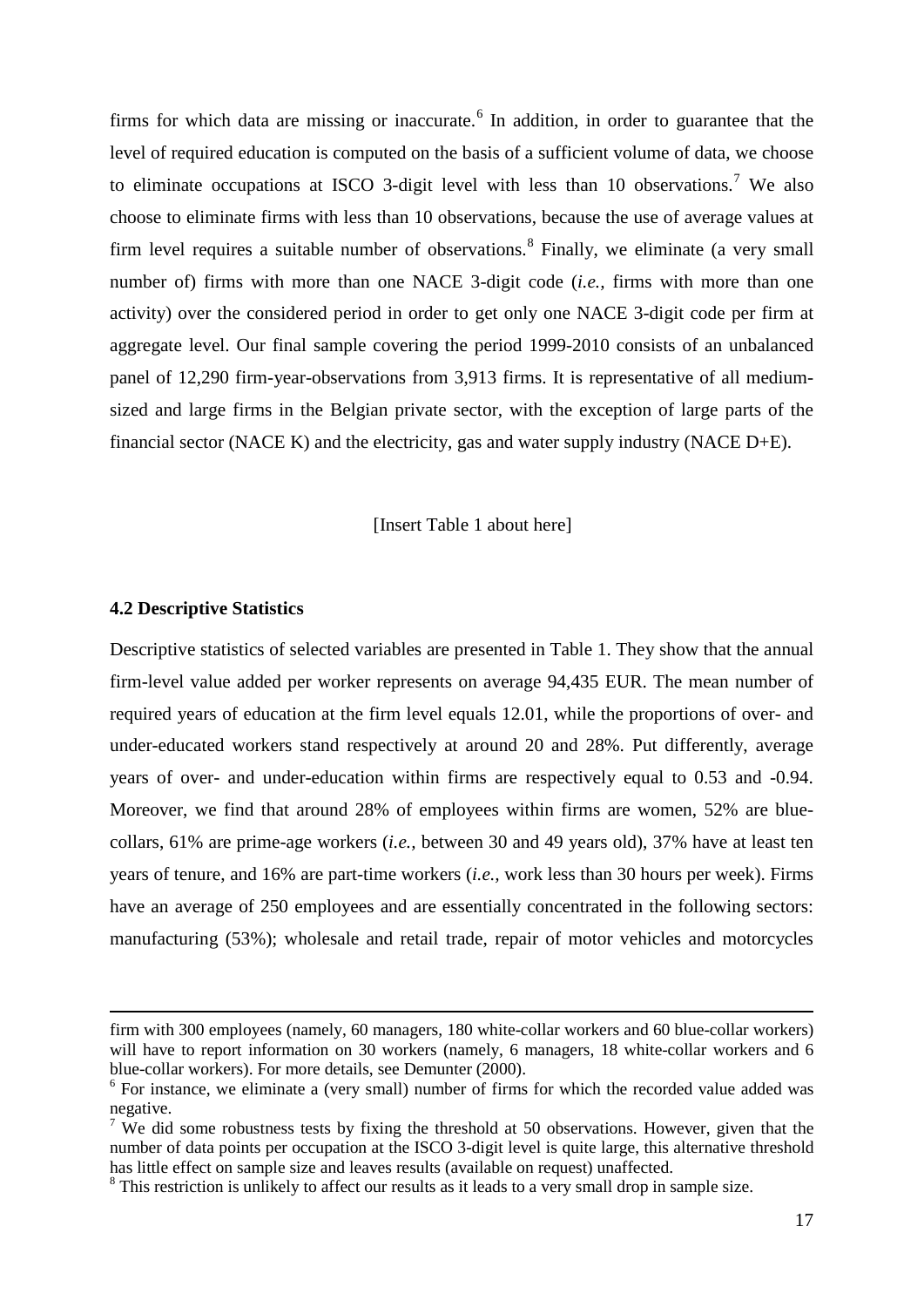(15%); real estate activities, professional scientific and technical activities, administrative and support service activities (13%); and construction (9%).

#### **5. Results**

<span id="page-19-1"></span> $\overline{a}$ 

#### **5.1 Overall Specification**

We first estimate equation (1) by OLS with standard errors robust to heteroscedasticity and serial correlation. The results presented in the second column of Table 2 show that lagged productivity has a significant and positive effect on its contemporaneous value. Moreover, an additional year of required education has a significant and positive impact on firm productivity. Firm productivity is estimated to rise by 1.3% on average when the (one year lagged) required level of education in a firm increases by one year. As for variables of educational mismatch, results show that mean years of over-education have a significant and positive impact on firm productivity, whereas under-education has a negative and significant impact on firm productivity. Firm productivity increases (decreases) on average by 1.8%  $(0.5\%)^9$  $(0.5\%)^9$  the year after a one-unit increase in mean years of over- (under-)education.

#### [Insert Table 2 about here]

However, these estimates suffer from the fact that time-invariant unobserved workplace characteristics are not controlled for. They can also be inconsistent due to endogeneity of ORU variables.<sup>[10](#page-19-0)</sup> To control for these potential biases, we first re-estimate equation (1) using the dynamic GMM-SYS estimator. To examine the consistency of our estimates, we apply Hansen's (1982) and Arellano-Bond's (1991) tests. As shown in the third column of Table 2, these tests respectively do not reject the null hypothesis of valid instruments and of no second order autocorrelation. So, we reliably find that current productivity is positively and

<sup>&</sup>lt;sup>9</sup> Note that, given that the measures of mean years of under-education variable are negative, a positive estimated coefficient means that productivity increases if this variable numerically increases by one unit, in other words when under-education decreases by one year.

<span id="page-19-0"></span> $10$  The FE estimator only controls for the potential bias related to the time-invariant unobserved workplace characteristics. So, only GMM and LP results are further reported. FE results are available on request.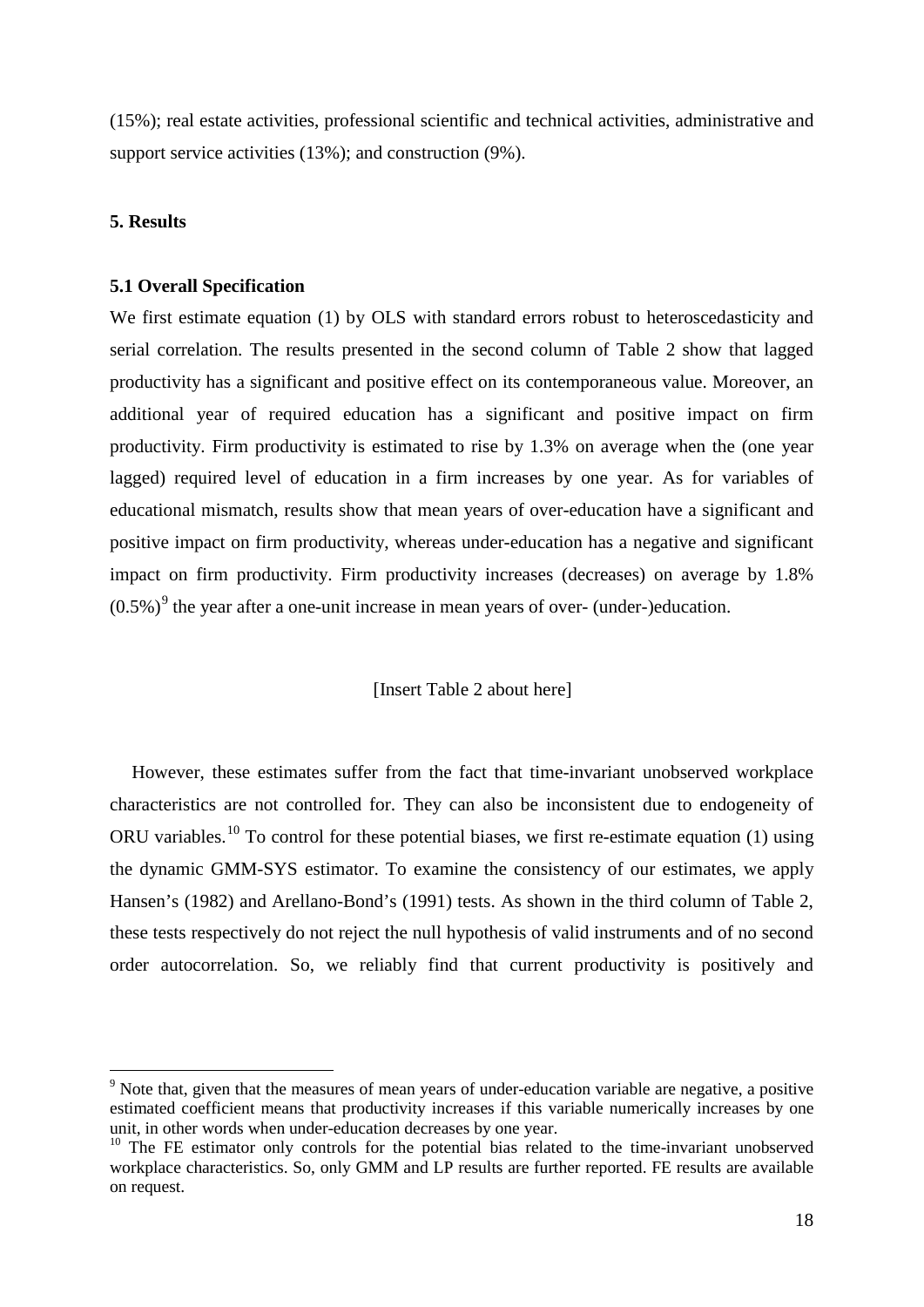significantly related to its lagged value.<sup>[11](#page-19-1)</sup> Concerning required education, the coefficient remains significant and suggests that, when the required level of education increases by one year, the productivity rises by 2.3% the next year. Moreover, coefficients of educational mismatch all remain significant too, which means that firm productivity increases (decreases) on average by 2.3% (1.1%) after a one-unit increase in mean years of over- (under-)education.

As a robustness test, we also estimate equation (1) with the LP estimator that relies on an external instrument (*i.e.,* intermediate inputs) to address endogeneity and that controls for firm fixed effects. The results, reported in the fourth column of Table 2, confirm that required and over-education are beneficial for firm productivity. Point estimates indeed suggest that an increase of one year in these variables fosters productivity on average by respectively 2.3% and 2.6% the year after.<sup>[12](#page-20-0)</sup> As regards the coefficient on under-education, it is still significantly negative and suggests that firm's productivity drops on average by 0.7% following a one-year increase in this variable the year before.

To compare these productivity estimates with those from the wage literature, a series of complementary hypotheses have been tested. Papers using individual wage data typically suggest that the return to required education is superior to that of attained education. In order to investigate whether this is also the case in our set-up, we re-estimate equation (1) using mean years of workers' attained level of education (namely  $\frac{1}{m} \sum_{i=1}^{m} \sum_{i=1}^{m}$  $\sum_{j,t}$   $\sum_{i=1}^{t}$  *Attuned*<sub>*i*</sub>, *j*, *i*  $\frac{1}{m}$ <sub>i.t</sub>  $\sum_{i=1}$  Attained ,  $\sum_{i=1}$ Attainea<sub>i, j,</sub>  $\frac{1}{N} \sum_{i=1}^{m_{j,i}}$  Attained..., see footnote

2) as main explanatory variable. Results, reported in Appendix Table A.1, are in line with the wage literature. Indeed, both GMM-SYS and LP estimates suggest that the impact of workers' attained education is significantly smaller on firm productivity than that of required education.<sup>[13](#page-20-1)</sup>

Secondly, to test the ORU specification against the Mincer equation (focusing on attained education), it is conventional in the wage literature to examine whether the return to required education differs from that of over- and under-education, respectively. Along the same lines, we test whether  $\beta_2 = \beta_3 = \beta_4$  in equation (1). Results, based on standard t-tests for equality of

 $\overline{a}$ 

 $11$  Interestingly, the GMM coefficient on the lagged dependent variable falls between the OLS and FE estimates (available on request). As highlighted by Roodman (2009), this result supports the appropriateness of our dynamic GMM-SYS specification.

<span id="page-20-0"></span>Note that we ran a test of differences between means in order to know whether a significant difference appears between the estimated parameters for each of the two subsamples, where the two parameters are not significantly different under the null hypothesis, while the two parameters are significantly different under the alternative. The results, showing that all coefficients are statistically different, are available on request.<br><sup>13</sup> t-tests for equality of regression coefficients are statistically significant at the 5 percent level and reach

<span id="page-20-1"></span>respectively -52 and -2 for the GMM-SYS and LP estimates.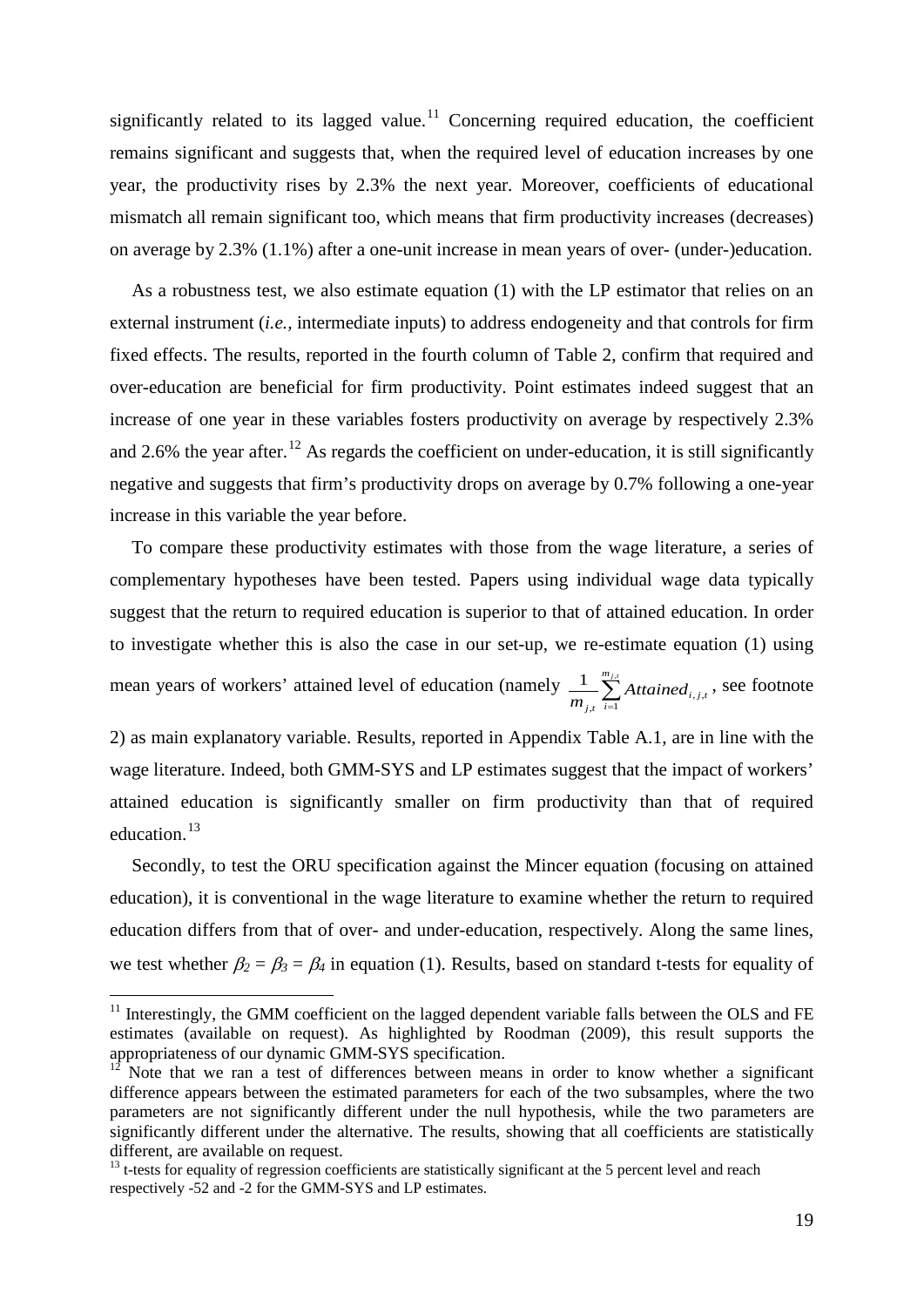regression coefficients, suggest that the return to over-education is either not significantly different from that on required education (GMM-SYS estimates) or slightly bigger (LP estimates).<sup>[14](#page-20-1)</sup> Given that our analysis is performed at the firm-level (which is likely to create some noise with respect to an individual level approach) and that the use of instrumental variables may inflate standard errors of the estimates (i.e. decrease their precision), we interpret these results as evidence in favour of human capital theory (Becker, 1964). In contrast, our findings are more difficult to reconcile with the predictions of the job competition model (Thurow, 1975). Furthermore, standard t-tests show for both types of estimates (GMM-SYS and LP) that the return to under-education (in absolute value) is smaller than that for required education.<sup>[15](#page-21-0)</sup> This result is in line with the wage literature.

To test the superiority of our ORU specification, we also re-estimated equation (1) including the required education both in level and squared. Results (available on request) confirm the positive (negative) impact of over- (under-) education on firm productivity. Yet, the potential non-linearity in the return to required education is difficult to assess as estimates are subject to a strong multi-colinearity issue (which leads to a negative and non-significant regression coefficient for the required education in level) and do not pass the Hansen and AR(2) tests (in the GMM-SYS specification).

Finally, to allow for the depreciation of skills, we test the impact of educational mismatch on productivity for young and older generations of workers as outlined in Kampelmann and Rycx (2012). More precisely, we re-estimated equation (1) including as explanatory variables mean years of over- and under-education respectively among young and older workers in each firm. The threshold to separate young from older workers has been fixed at 35 years. GMM-SYS and LP estimates are reported in Appendix Table A.2. They show that over-education exerts a significantly positive impact on productivity both among young and older workers. Interestingly, results also show that the return to over-education decreases with workers age. They thus suggest that over-educated workers are more productive all over their career due to additional skills and capabilities acquired through schooling. Yet, they also suggest that these additional skills and capabilities depreciate as time goes by. As regards under-education, results are more mixed. GMM-SYS estimates reveal that years of under-education depress firm productivity only among young workers. LP estimates confirm a negative impact of under-education on productivity but the latter turns out to be non-significant independently of workers age. Overall, findings thus suggest that the negative impact of under-education on

<span id="page-21-1"></span><sup>&</sup>lt;sup>14</sup> Corresponding t-statistics are equal to 0 and -42.<br><sup>15</sup> Corresponding t-statistics are equal to 208 and 314.

<span id="page-21-0"></span>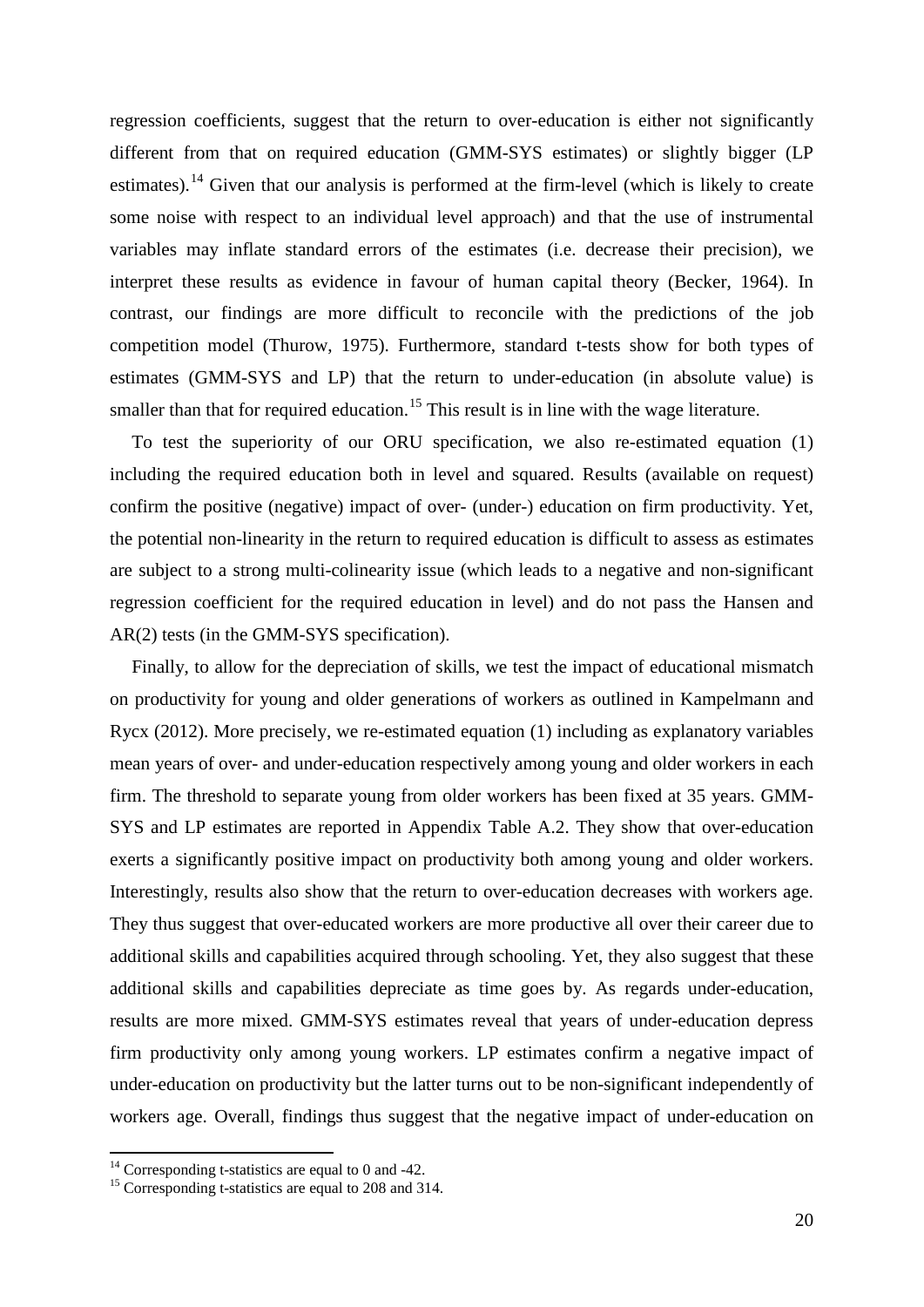productivity decreases with workers age. This may indicate that under-educated workers either succeed to compensate their lack of productivity by additional work experience and training or end up in less demanding jobs as they get older.

#### **5.2 Interactions with Working Environments**

#### *5.2.1 Skills Required by the Job*

In this section, we first investigate whether skills required by the job influence the response to educational mismatch. We thus divide our database into two distinct datasets: the first represents firms with essentially "low-skilled jobs" and gathers 7,183 firm-year observations; the second – the rest of the sample – represents firms with essentially "high-skilled jobs" and gathers 5,107 firm-year observations.

#### [Insert Table 3 about here]

We first test the reliability of the GMM estimates by applying Arellano-Bond's (1991) and Hansen's (1982) previous tests. As shown in Table 3, we do not reject both the null hypothesis of valid instruments and the null hypothesis of no autocorrelation. As shown in the second and third columns of Table 3, current productivity is positively and significantly related to its past value. Results also indicate that required and over-education exert a positive and significant impact on firm productivity in both types of firms. Yet, the magnitude of regression coefficients is found to be significantly bigger among firms with a large fraction of high-skilled jobs. Indeed, following a one unit increase in mean years of required education (over-education) the productivity of firms with a larger share of high-skilled jobs is estimated to increase on average by 3.3% (7.0%), whereas the productivity of firms with more lowskilled jobs is found to increase by 2.3% (3.3%). Similar results are obtained with the LP estimator. Results reported in columns 4 and 5 of Table 3 indeed confirm that required and over-education are both beneficial for firm productivity and that the effects of the latter are stronger among firms with a large fraction of high-skilled jobs.<sup>12</sup> As regards under-education, results are more mitigated. In all specifications, point estimates still suggest that undereducation is detrimental for productivity. However, the significance and magnitude of the latter vary according to the estimator under consideration.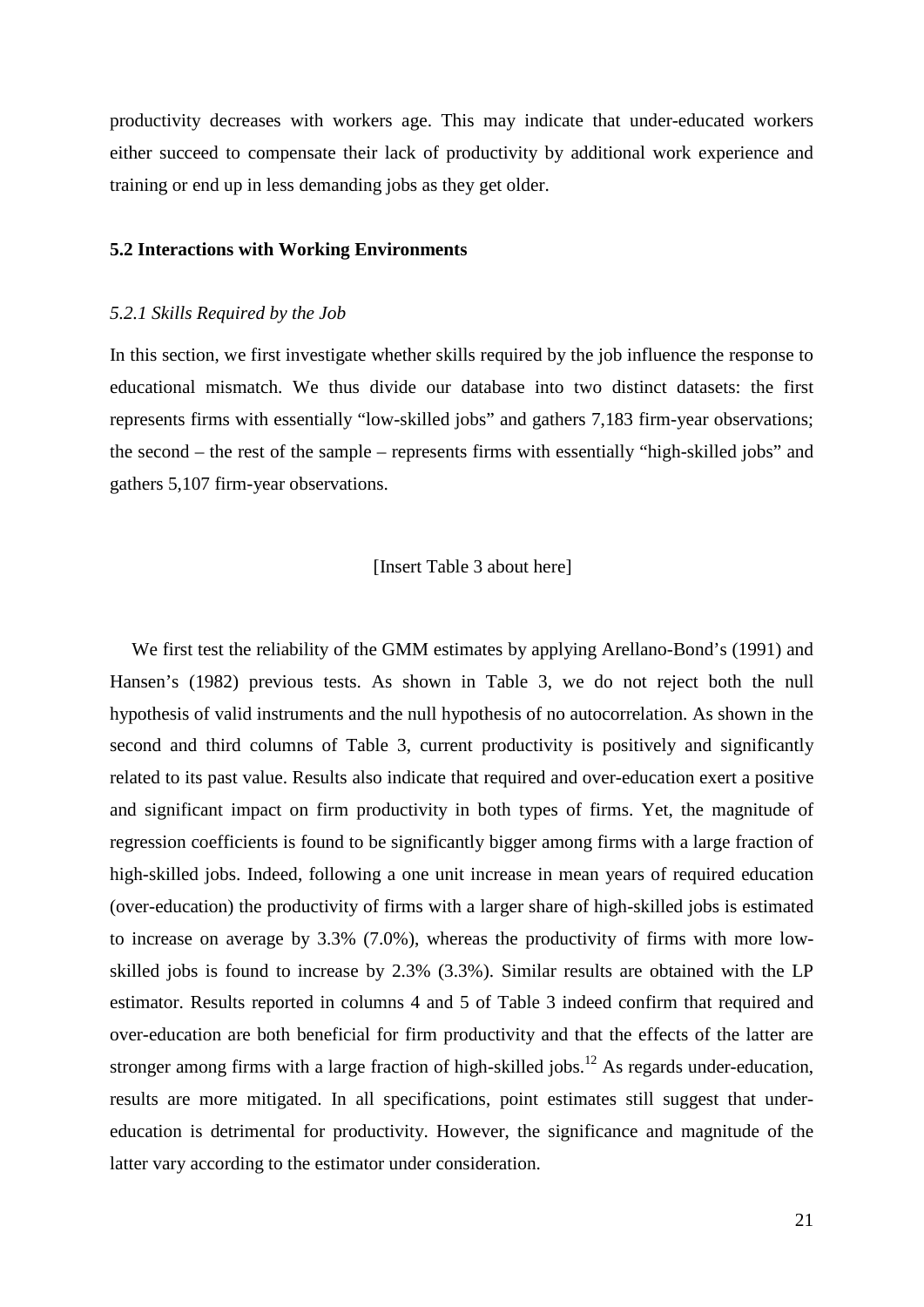#### *5.2.2 Technology/Knowledge Intensity*

We now question whether the effects of educational mismatch variables depend on the level of technological/knowledge intensity of the firm. After dividing the dataset into two groups according to the HT/KIS nomenclature, the first step runs the regressions on hightechnology/knowledge firms, which represents 3,888 firm-year observations. The second step runs the regressions on the rest of the dataset, which represents 8,402 firm-year observations concerning low-tech/knowledge firms.

#### [Insert Table 4 about here]

When relying on the GMM estimates presented in the second and third columns of Table 4, Arellano-Bond's (1991) and Hansen's (1982) tests first show that, in both cases, they reject neither the null hypothesis of valid instruments, nor the null hypothesis of no autocorrelation. The results then show that the level of required education has a positive, significant impact on firm productivity in both cases. Yet, the magnitude of this effect is found to be stronger among high-tech/knowledge intensive firms. As for educational mismatch variables, the results also suggest a stronger positive impact of over-education in high-tech/knowledge firms than in low-tech/knowledge ones.<sup>12</sup> This means that increasing the level of over-education by one year leads, the next year, to a 5.0% increase in high-tech/knowledge firms' productivity, *i.e.*, 2.0% more than in low-tech/knowledge ones. Then, under-education is estimated to decrease productivity by 1.3% in low-tech/knowledge firms, while the point estimate is nonsignificant in high-tech/knowledge ones.

Turning to LP estimates, the results presented in the fourth and fifth columns of Table 4 also show that the level of required education still has a positive impact on firm productivity in both types of firms and that this effect is more pronounced among high-tech/knowledge intensive firms. They also confirm the stronger impact of over-education in hightech/knowledge firms (as estimated by GMM-SYS), although the gap between both groups decreases, with a point estimate of 2.5% in high-tech/knowledge firms, compared to an increase of 2.3% per additional year of over-education in low-tech/knowledge firms.<sup>12</sup>

As regards under-education, no clear pattern can be found for low and hightech/knowledge intensive firms. Indeed, while LP estimates are insignificant in both types of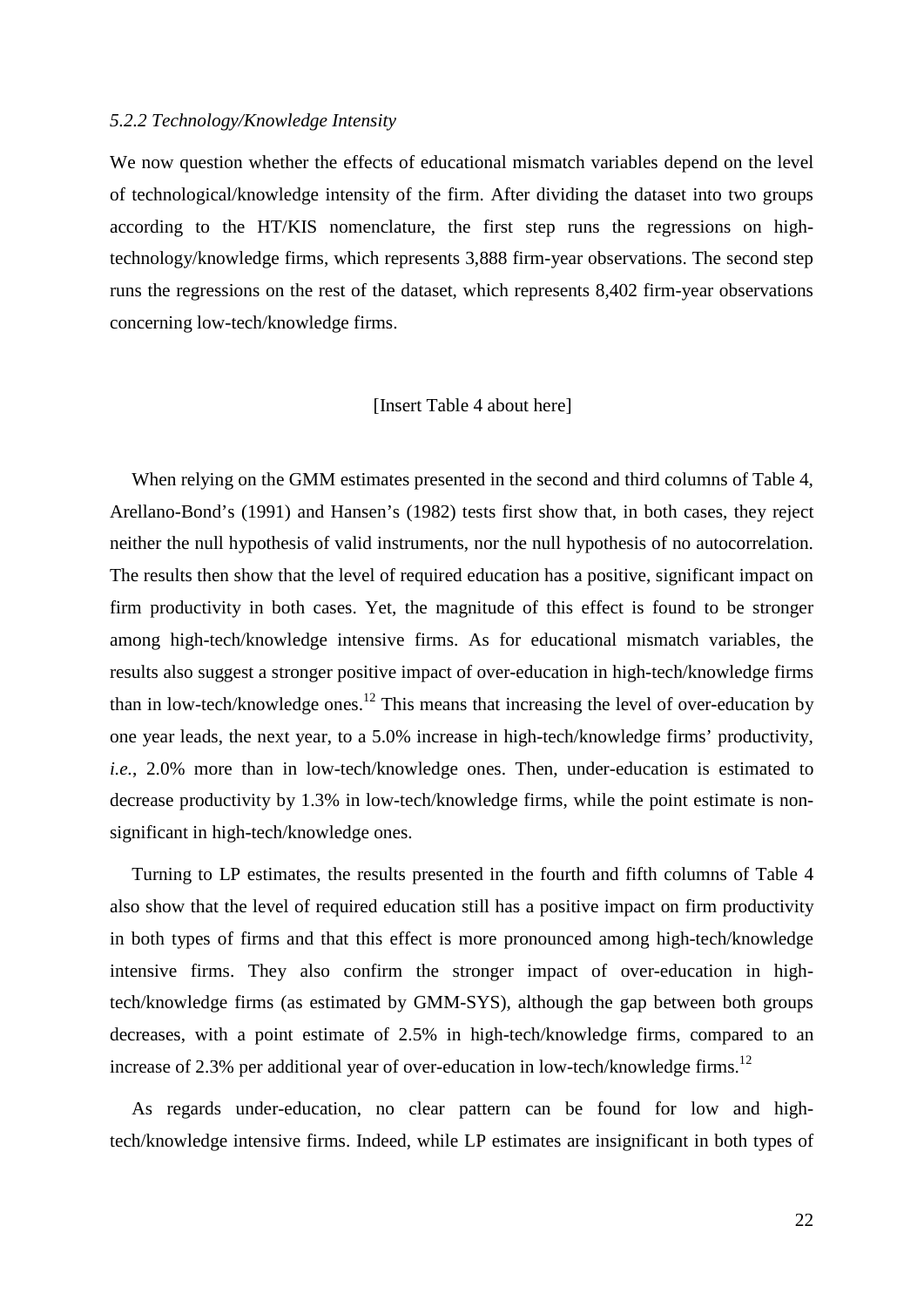environments, GMM-SYS results suggest that under-education affects productivity negatively and significantly but only among low-tech/knowledge intensive firms.

#### *5.2.3 Uncertainty of the Firm's Economic Environment*

We now investigate whether the relationship between educational mismatch and firm productivity varies if the firm is operating in a more uncertain economic context. The first regression is run on 4,685 firm-year observations concerning firms evolving in a more uncertain economic context. The second regression is run on 7,605 firm-year observations concerning firms evolving in a less uncertain context.

#### [Insert Table 5 about here]

The results presented in the second and third columns of Table 5 rely on the GMM-SYS estimator. They first appear to be reliable since Arellano-Bond's (1991) and Hansen's (1982) tests don't reject the null hypothesises of respectively no autocorrelation and valid instruments. The results then show that firm productivity is positively and significantly related to its past value. Moreover, required, over-, and under-education seem to have a stronger impact on productivity when firms are evolving in more uncertainty. More precisely, an increase of one year in the mean years of required education leads to a stronger increase in productivity if the firm operates in uncertainty (3.1%) than if it operates in a less uncertain environment (2.4%). Then, when the mean years of over-education increases by one year, firm productivity increases, the next year, by 4.0% for firms operating in a more uncertain environment, compared to 2.2% for firms that are evolving in less uncertainty. Finally, an additional year of under-education is estimated to lower productivity by 1.2% in case of a more uncertain economic context, compared to a drop of 0.9% when the economic environment is less uncertain.<sup>12</sup>

Turning to LP estimates, results tend to confirm that over-education has a stronger impact on firm productivity when the firm operates in a more uncertain economic context, since the point estimate for the over-education variable is estimated to be 2.7% in a more uncertain environment and only 2.3% in a less uncertain environment.<sup>12</sup> Concerning under-education, LP results are only significant in a more uncertain context with a point estimate of 1.3%.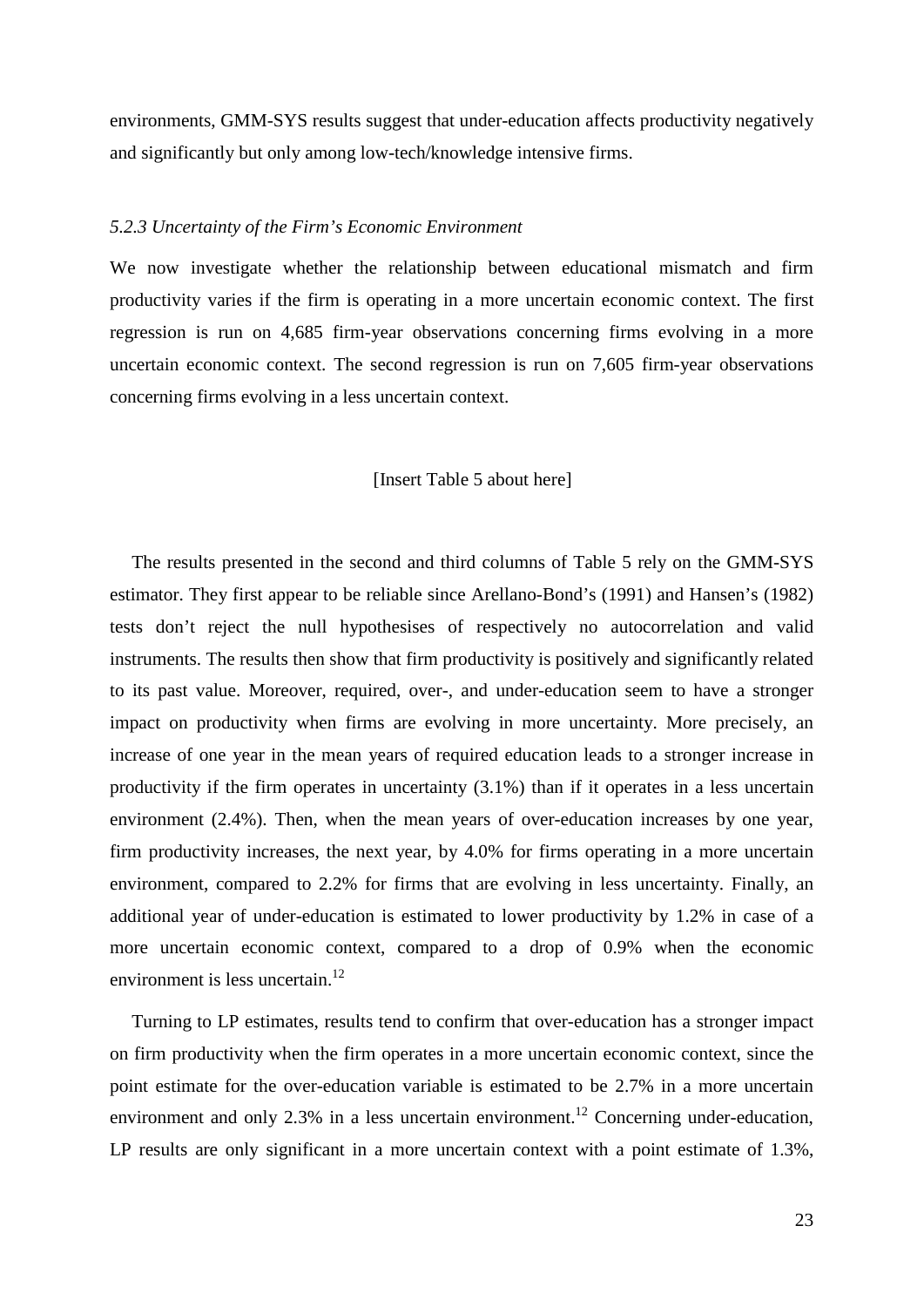suggesting that under-education has a negative impact on firm productivity only in a more uncertain economic environment. [16](#page-21-1)

#### **6. Discussion and Conclusion**

This paper provides first evidence regarding the direct impact of educational mismatch on firm productivity across working environments. More precisely, we explored the way working environments, differentiated by (i) the level of skills required by the job, (ii) the degree of technological/knowledge intensity, and (iii) the uncertainty of the economic context, may influence the relation between educational mismatch variables and productivity. In order to address these issues, we relied on detailed Belgian linked employer-employee panel data covering the period 1999-2010, used an ORU (Over-, Required, and Under-education) specification aggregated at firm level and considered the average firm-level value added per worker as dependent variable. We thus estimated how mean years of over- and undereducation within firms affect the productivity of these firms (conditional on mean years of required education) across different working environments. To do so, we relied on both the dynamic system-GMM estimator developed by Blundell and Bond (1998) and the structural approach suggested by Levinsohn and Petrin (2003).

Controlling for a large set of covariates, simultaneity issues, time-invariant unobserved workplace characteristics and dynamics in the adjustment process of productivity, we found that a higher level of required education impacts significantly and positively firm productivity but also that increasing the level of over- (under-)education fosters (hampers) firm productivity. These results can be easily reconciled with the literature on the wage effects of educational mismatch. Indeed, they support the assumption that over- (under-)educated workers earn more (less) than those who have just the required education for the job because they are more (less) productive than the latter. On the contrary, our results are not in line with the hypothesis that over-educated workers are less productive because of frustration and a lower degree of job satisfaction.

<sup>&</sup>lt;sup>16</sup> We also examined the interaction between the degree of technology/knowledge intensity and the uncertainty of the firm's economic environment. In particular, we compared the return to over-education in hightech/knowledge and low-tech/knowledge intensive firms operating in a *more* uncertain environment. Estimates reported in Appendix Table A.3 show that the productivity gains from over-education are significantly larger in the former category of firms. Although caution is required as GMM-SYS estimates do not pass the AR(2) test, these results suggest that the wage premium associated to over-education can be interpreted as a risk premium paid by a firm to protect itself against the negative consequences of the uncertainty faced. We thank an anonymous referee for suggesting this interpretation.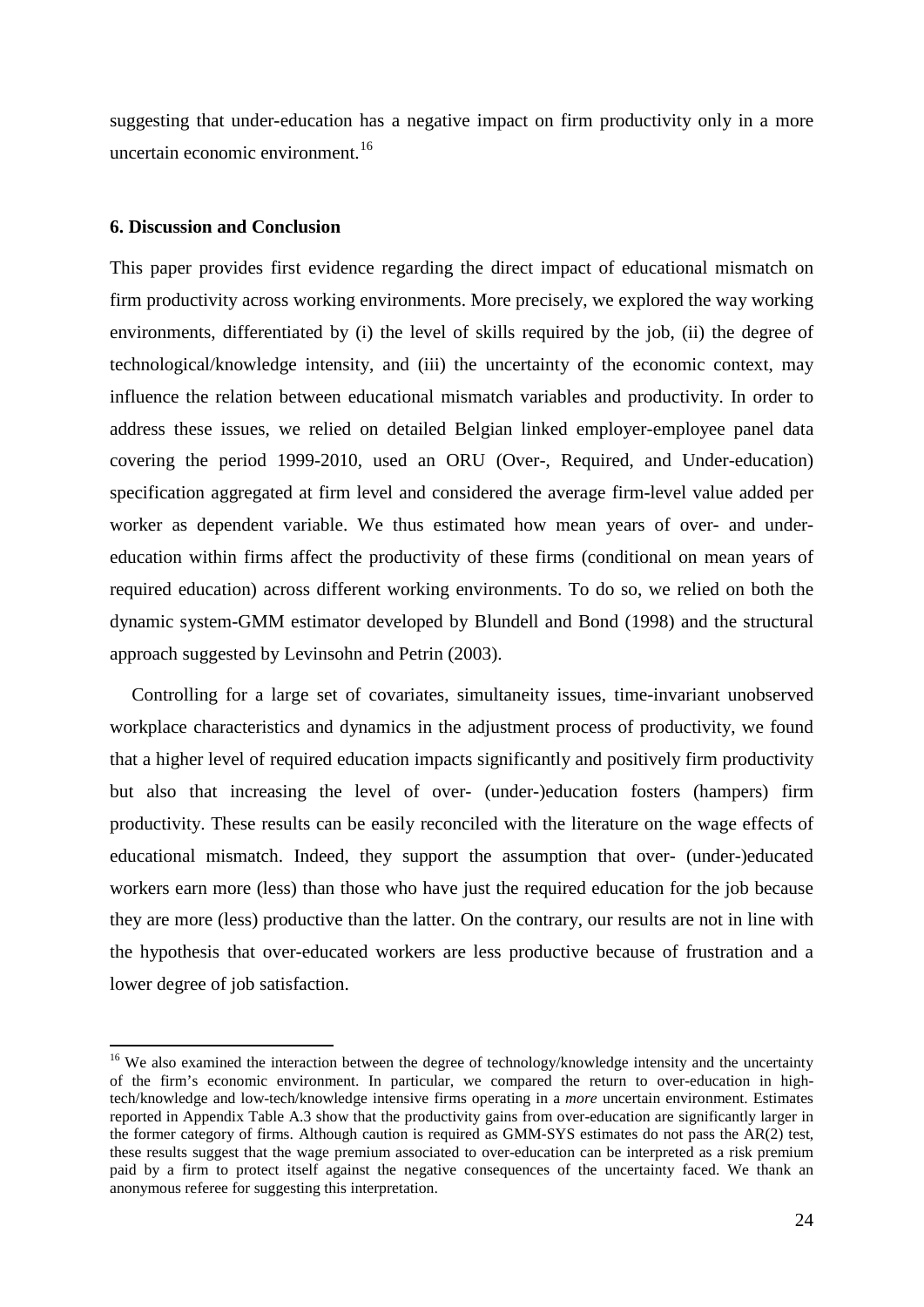As regards the role of working environments, we started by considering the skills required by the job. Our results suggest that over-education exerts a positive and significant impact on productivity whatever the type of skills required by firms. Yet, the impact of over-education is found to be significantly stronger among firms with a larger fraction of high-skilled jobs. Put differently, results suggest that over-educated workers contribute more to firm value added when the latter require higher on the job skills. These findings seem compatible with Brown's (1990) assumption according to which worker's productivity is more "workers' quality" sensitive when jobs require higher skills. At the same time, they also appear to back up the idea that mean workforce quality depends positively upon the share of over-educated workers within firms as the latter i) are more likely to have better unobserved characteristics (as suggested *e.g.*, by Weiss (1995)), and ii) generate intra-firm knowledge spillovers and benefit from positive externalities from highly educated co-workers (as highlighted in *e.g.*, in Booth and Snower (1996)). In contrast, our results do not support the hypothesis that over-educated workers would hamper firm productivity due to frustration potentially exacerbated in a less skills' demanding environment.

We then studied the influence of the firm's level of technology/knowledge on the ORUproductivity nexus, by distinguishing between high- and low-technology/knowledge firms according to a nomenclature developed by Eurostat. Our results support the assumption of a higher return for over-education in firms qualified as technology/knowledge intensive. This provides evidence that over-educated workers are even more productive in a hightech/knowledge environment, and supports the notion of adaptability developed by Nelson and Phelps (1966), according to whom over-educated workers should benefit from a hightech/knowledge context. The results also support the idea, suggested by Krueger and Kumar (2004), of a higher level of productivity among over-educated, who would benefit from a moving technological environment due to their higher capability to react.

Finally we investigated whether a different response from productivity to educational mismatch appears according to the uncertainty of the economic context. Our results suggest a higher return for over-education in firms that are operating in more uncertain contexts, which tends to confirm the role of over-educated workers in these situations, as developed by Bulmahn and Kräkel (2002), thanks to the improvised and ad hoc solutions they can bring to the firm. They also confirm the predominance of the adaptability criterion developed by Stankiewics (2004), according to which over-educated workers are more flexible, more adaptable, and thus more productive in uncertainty.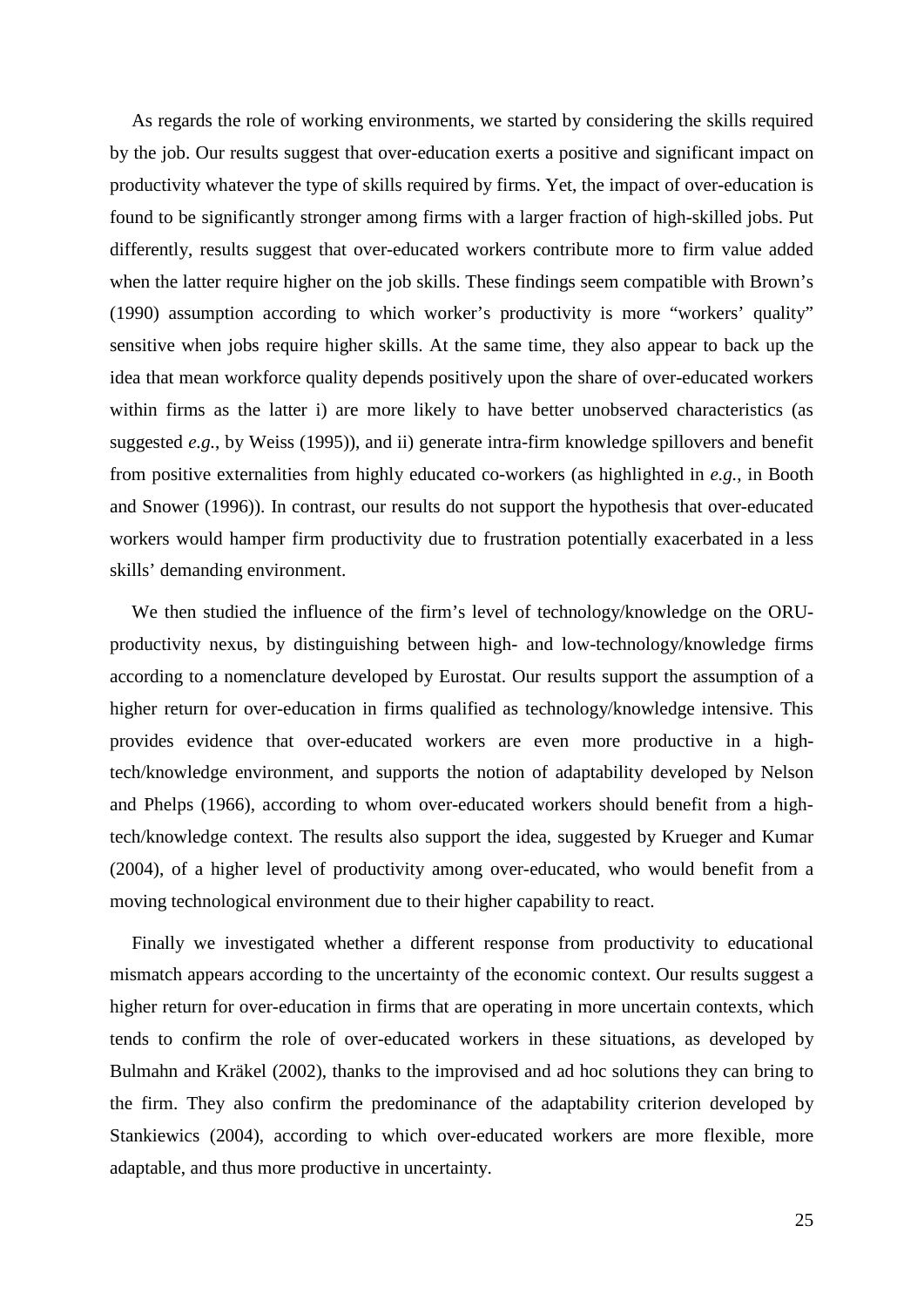As regards the moderating role of working environments in the effects of under-education on productivity, conclusions are somewhat less clear-cut as results vary across specifications. Yet, a more uncertain economic context is systematically found to accentuate the detrimental effect of under-education on productivity.

It is finally worth mentioning that the three working environments assessed can be related to some extent, as jobs requiring higher skills, high-tech/knowledge firms, and firms that operate in a more uncertain context all correspond to challenging and changing working conditions. A similar trend can thus theoretically be expected, and our empirical results indeed suggest that over-educated workers would be more productive in firms that (i) require higher skills, (ii) rely on high-technological/knowledge processes for their production, and (iii) operate in a more uncertain economic context.

#### **References**

- Arellano, M., & Bond, S. (1991). Some tests of specification for panel data: Monte Carlo evidence and an application to employment equations. *Review of Economic Studies*, *58*, 277-297.
- Arellano, M., & Bover, O. (1995). Another look at the instrumental variable estimation of error-components models. *Journal of Econometrics*, *68*, 29-51.
- Autor, D., Katz, L., & Krueger, A. (1998), Computing inequality: Have computers changed the labor market? *Quarterly Journal of Economics*, *113*, 1169-1213.
- Bandura, A. (1986). Social Foundations of Thought and Action: A social Cognitive View*.*  Englewood Cliffs: Prentice-Hall.
- Barrick, M., & Mount, M. (1991). The big five personality dimensions and job performance: A meta-analysis. *Personnel Psychology*, *44*, 1-26.
- Bartel, A., & Sicherman, N. (1998). Technological change and the skill acquisition of young workers. *Journal of Labor Economics*, *16*: 718-755.
- Battu, H., Seaman, P., & Sloane, P. (1999). Overeducation, undereducation and the British labour market. *Applied Economics*, *31*, 1437-1453.
- Becker, G. (1964). Human Capital. New York: NBER.
- Blanchflower, D., & Bryson, A. (2010). The wage impact of trade unions in the UK public and private sectors. *Economica*, *77*, 92-109.
- Blundell, R., & Bond, S. (1998). Initial conditions and moment restrictions in dynamic panel data models. *Journal of Econometrics*, *87*, 115-143.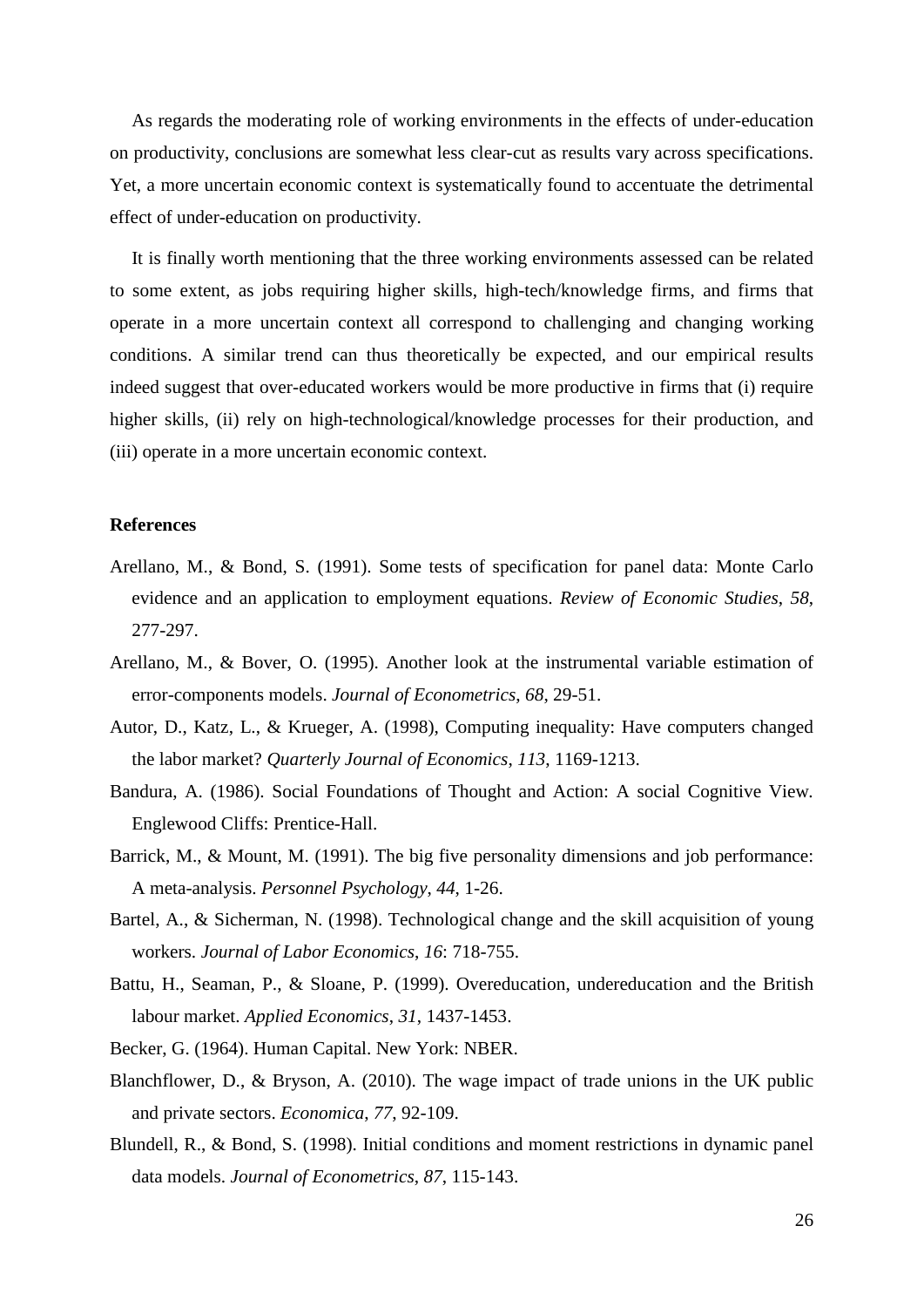- Booth, A., & Snower, D. (1996). Acquiring Skills: Market Failures, their Symptoms and Policy Responses. Cambridge: Cambridge University Press.
- Brown, C. (1990). Firms' choice of method of pay. *Industrial and Labor Relations Review*, *43*, 165-182.
- Büchel, F. (2002). The effects of overeducation on productivity in Germany The firms' viewpoint. *Economics of Education Review*, *21*, 263-275.
- Bulmahn, G., & Kräkel, M. (2002). Overeducated workers as an insurance device. *Labour*, *16*: 383-402.
- Caplan, B. (2003). Stigler-Becker versus Myers-Briggs: Why preference-based explanations are scientifically meaningful and empirically important. *Journal of Economic Behaviour & Organization*, *50*, 391-405.
- Demunter, C. (2000). Structure and distribution of earnings survey. DGSIE Working Paper. Brussels: Belgium.
- Dolton, P., & Silles, M. (2008). The effects of over-education on earnings in the graduate labour market. *Economics of Education Review*, *27*, 125-139.
- Duncan, G., & Hoffman, S. (1981). The incidence and wage effects of overeducation. *Economics of Education Review*, *1*, 75-86.
- European Commission (2012). Education and Training Monitor 2012. Luxembourg: Publications Office of the European Union.
- European Union (2009). Council Conclusions of 12 May 2009 on a strategic framework for European cooperation in education and training. Luxembourg: Official Journal C119 of 28.5.2009.
- European Union (2012). Employment and Social Developments in Europe 2012. Luxembourg: Publications Office of the European Union.
- Eurostat (2012). High-tech Statistics Statistics Explained. Luxembourg: Eurostat.
- Freeman, R. (1976). The Overeducated American. New York: Academic Press.
- Green, F., & Yu, Z. (2010). Overqualification, job dissatisfaction, and increasing dispersion in the returns to graduate education. *Oxford Economic Papers*, *62*, 740-763.
- Grunau, P. (2014). The impact of overeducated and undereducated workers on firm-level productivity – First evidence for Germany, mimeo, Institute for Employment Research (IAB), Nuremberg, Germany. Paper presented at the Workshop *[Firm-level Analysis of](http://perso.uclouvain.be/vincent.vandenberghe/Workshop2014/FLALMIssues.html)  [Labour Market Issues](http://perso.uclouvain.be/vincent.vandenberghe/Workshop2014/FLALMIssues.html)*, Université Catholique de Louvain, Belgium, May 28, 2014.
- Hansen, L. (1982). Large sample properties of generalized method of moments estimators. *Econometrica*, *50*, 1029-1054.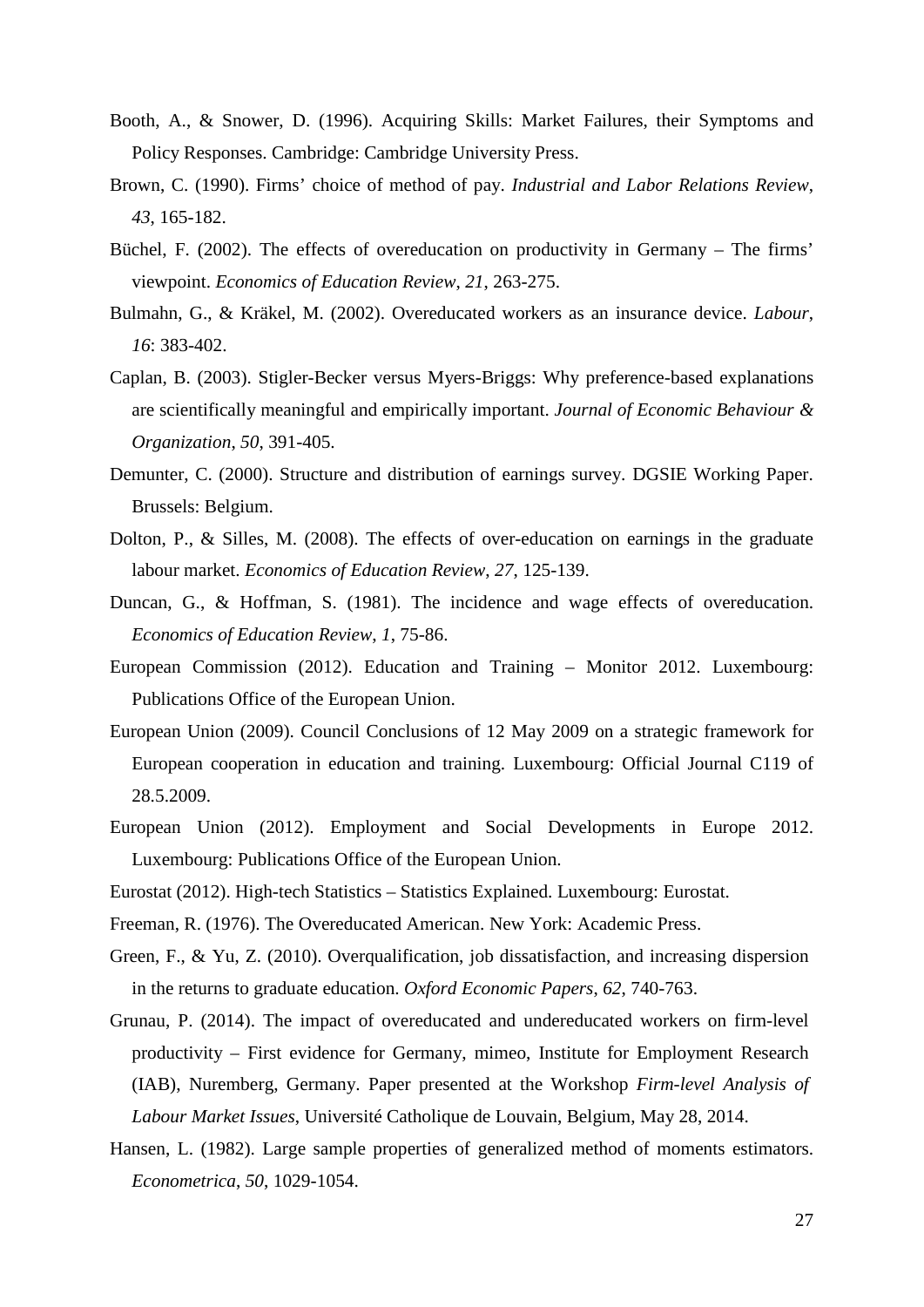- Hartog, J. (2000). Over-education and earnings: Where are we, where should we go? *Economics of Education Review*, *19*, 131-147.
- Hersch, J. (1991). Education match and job match. *Review of Economics and Statistics*, *73*, 140-144.
- Hogan, J., & Ones, D. (1997). Conscientiousness and integrity at work. In: R. Hogan, J. Johnson, & S. Briggs (Eds.), *Handbook of Personality Psychology*. NY: Academic Press.
- Ilmakunnas, P., & Ilmakunnas, S. (2011). Diversity at the workplace: Whom does it benefit? *De Economist*, *159*: 223-255.
- Judge, T., Thoresen, C., Bono, J., & Patton, G. (2001). The job satisfaction-job performance relationship: A qualitative and quantitative review. *Psychological Bulletin*, *127*, 376-407.
- Kampelmann, S., & Rycx, F. (2012). The impact of educational mismatch on firm productivity: Evidence from linked panel data. *Economics of Education Review*, *31*, 918- 931.
- Krueger, D., & Kumar, K. (2004). Skill-specific rather than general education: A reason for US-Europe growth differences? *Journal of Economic Growth*, *9*, 167-207.
- Lazear, E. (1989). Pay equality and industrial politics. *Journal of Political Economy*, *97*, 561- 580.
- Lazear, E., & Rosen, S. (1981). Rank-order tournaments as optimum labor contracts. *Journal of Political Economy*, *89*, 841-864.
- Levinsohn, J., & Petrin, A. (2003). Estimating production functions using inputs to control for unobservables. *Review of Economic Studies*, *70*, 317-341.
- Mahy, B., Rycx, F., & Volral, M. (2011). Wage dispersion and firm productivity in different working environments. *British Journal of Industrial Relations*, *49*, 460-485.
- Manning, A. (2003). Monopsony in Motion. Imperfect Competition in Labor Markets. Princeton: Princeton University Press.
- Marshall, A. (1890). Principles of Economics. New York: Macmillan.
- Mavromaras, K., McGuinness, S., O'Leary, N., Sloane, P., & Fok, Y. (2010). The problem of overskilling in Australian and Britain. *The Manchester School*, *78*, 219-241.
- Mavromaras, K., & McGuinness, S. (2012). Overskilling dynamics and education pathways. *Economics of Education Review*, *31*, 619-628.
- McGuinness, S. (2006). Overeducation in the labour market. *Journal of Economic Surveys*, *20*, 387-418.
- McGuinness, S., & Sloane, P. (2011). Labour market mismatch among UK graduates: An analysis using REFLEX data. *Economics of Education Review*, *30*, 130-145.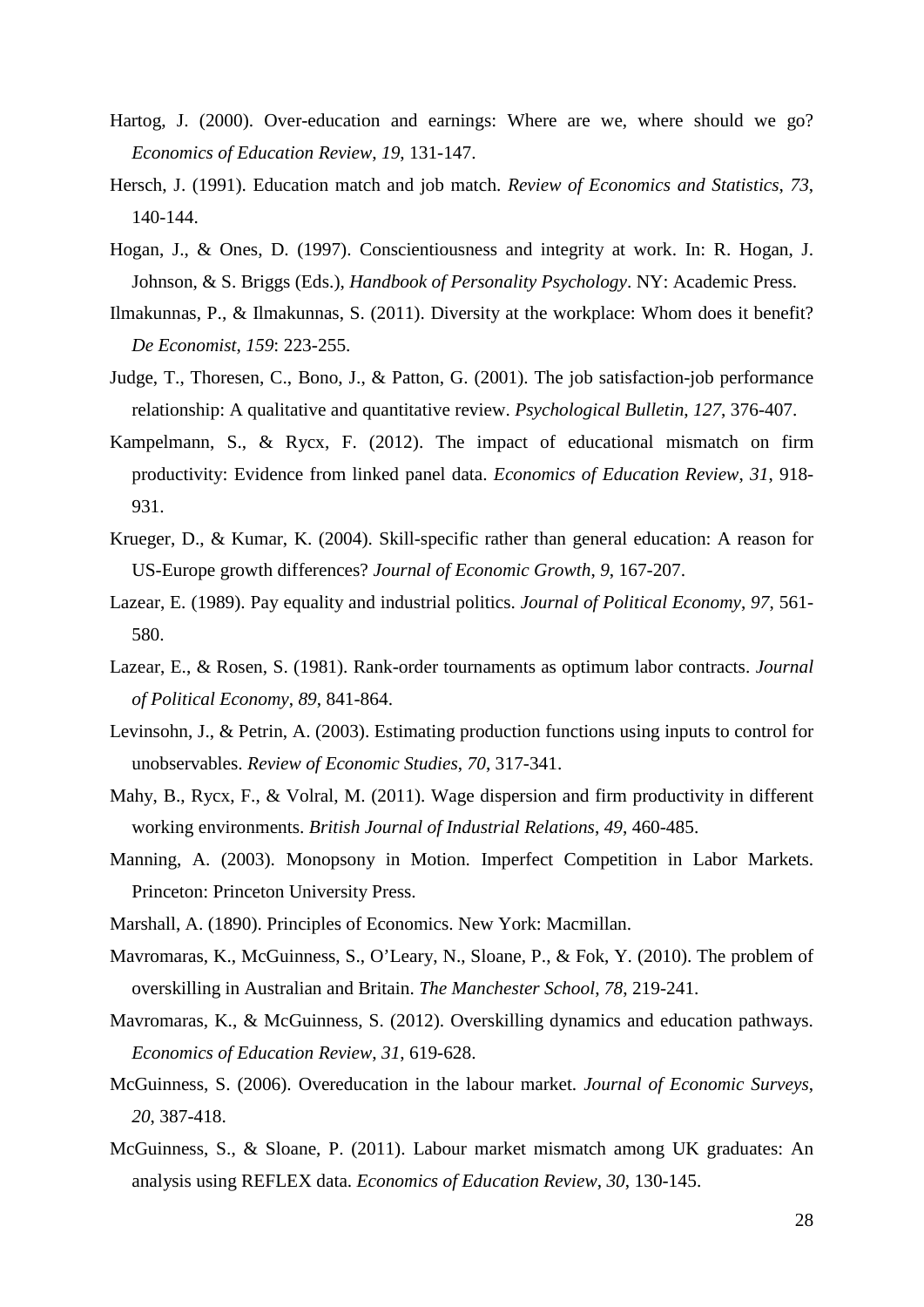- McQuaid, R., Raeside, R., Canduela, J., Egdell, V., & Colin, L. (2012). Engaging Low Skilled Employees in Workplace Learning. UK Commission for Employment and Skills (UKCES), Evidence Report 43.
- Mortensen, D. (2003). Wage Dispersion: Why Are Similar Workers Paid Differently. Cambridge (Ma.): MIT Press.
- Nelson, R., & Phelps, E. (1966). Investment in humans, technological diffusion and economic growth. *American Economic Review*, *56*, 69-75.
- Olley, S., & Pakes, A. (1996). The dynamics of productivity in the telecommunications equipment industry. *Econometrica*, *64*, 1263-1297.
- Petrin, A., Poi, B., & Levinsohn, J. (2004). Production function estimation in Stata using inputs to control for unobservables. *Stata Journal*, *4*, 113-123.
- Roodman, D. (2009). How to do xtabond2: An introduction to difference and system GMM in Stata. *Stata Journal*, *9*, 86-136.
- Rumberger, R. (1987). The impact of surplus schooling on productivity and earnings. *Journal of Human Resources*, *22*, 24-50.
- Sattinger, M. (2012). [Qualitative Mismatches.](http://ideas.repec.org/a/now/fntmic/0700000052.html) Hanover (Ma.): Now Publishers.
- Sattinger, M., & Hartog, J. (2013). [Nash bargaining and the wage consequences of](http://ideas.repec.org/a/eee/labeco/v23y2013icp50-56.html)  [educational mismatches.](http://ideas.repec.org/a/eee/labeco/v23y2013icp50-56.html) *[Labour Economics](http://ideas.repec.org/s/eee/labeco.html)*, *23*, 50-56.
- Sicherman, N. (1991). Overeducation in the labor market. *Journal of Labor Economics*, *9*, 101-122.
- Spence, M. (1973). Job market signalling. *Quarterly Journal of Economics*, *87*, 355-374.
- Stankiewics, F. (2004). Travail, progrès technique et valorité différentielle : le problème de la sélection des travailleurs. *Revue d'Economie Politique*, *114*, 111-131.
- Thurow, L. (1975). Generating Inequality. Mechanisms of Distribution in the U.S. Economy. New York: Basic Books.
- Thurow, L. (1979). A job-competition model. In Michael Piore (Ed.) *Unemployment and Inflation: Institutionalist and Structuralist Views*. New York: Sharpe.
- Tsang, M. (1987). The impact of underutilization of education on productivity: A case study of the U.S. bell companies. *Economics of Education Review*, *6*, 239-254.
- Tsang, M., Rumberger, R., & Levin, H. (1991). The impact of surplus schooling on worker productivity. *Industrial Relations*, *30*, 209-228.
- Van Beveren, I. (2012). Total factor productivity estimation: A practical review. *Journal of Economic Surveys*, *26*, 98-128.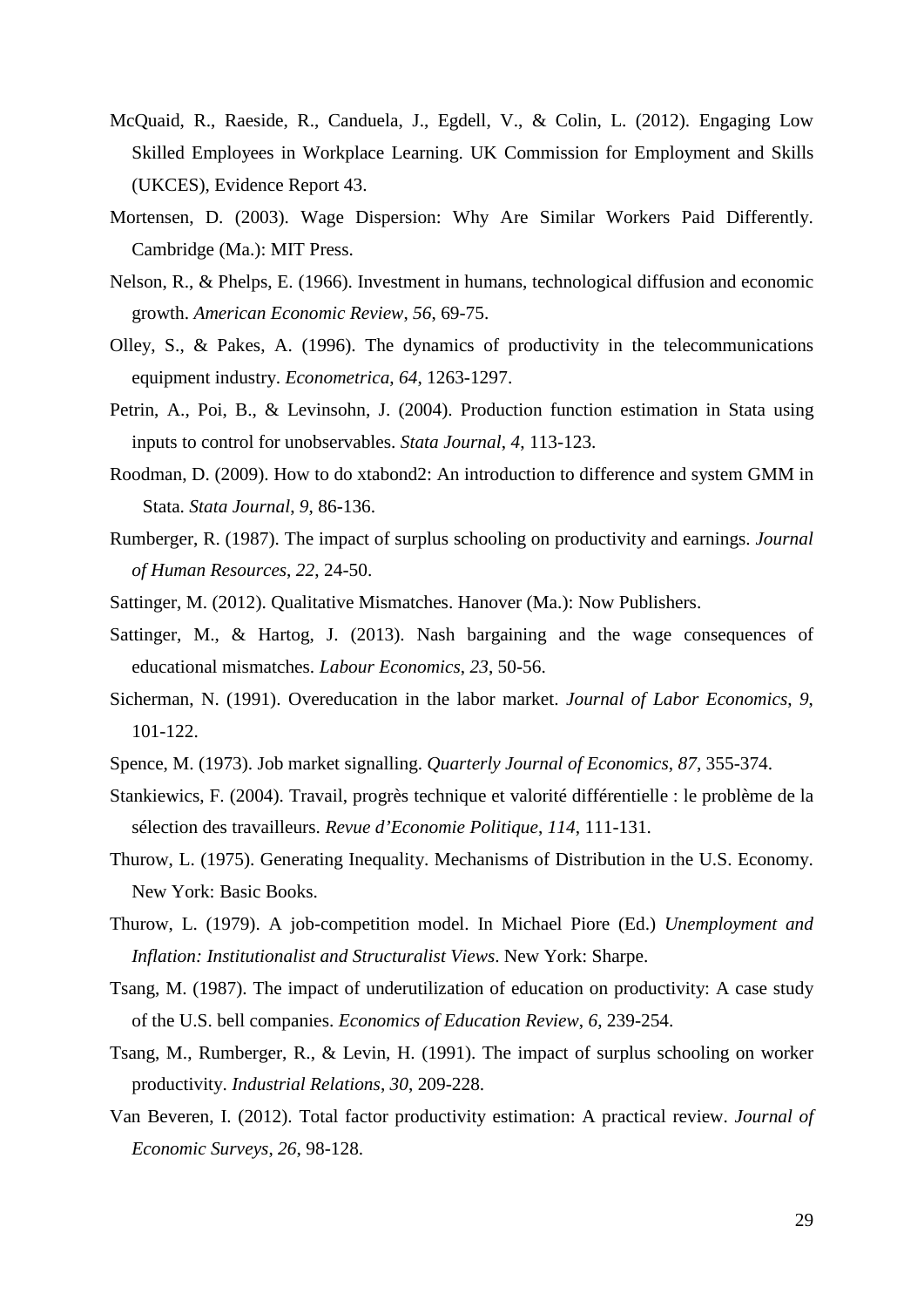- Van der Meer, P. (2006). The validity of two education requirement measures. *Economics of Education Review*, *25*, 211-219.
- Verhaest, D., & Omey, E. (2006). The impact of overeducation and its measurement. *Social Indicators Research*, *77*, 419-448.
- Verhaest, D., & Omey, E. (2009). Objective over-education and worker well-being: A shadow price approach. *Journal of Economic Psychology*, *30*, 469-481.
- Vroom, V. (1964). Work and Motivation. New York: Wiley.
- Weiss, A. (1995). Human capital vs. signalling explanations of wages. *Journal of Economic Perspectives*, *9*, 133-154.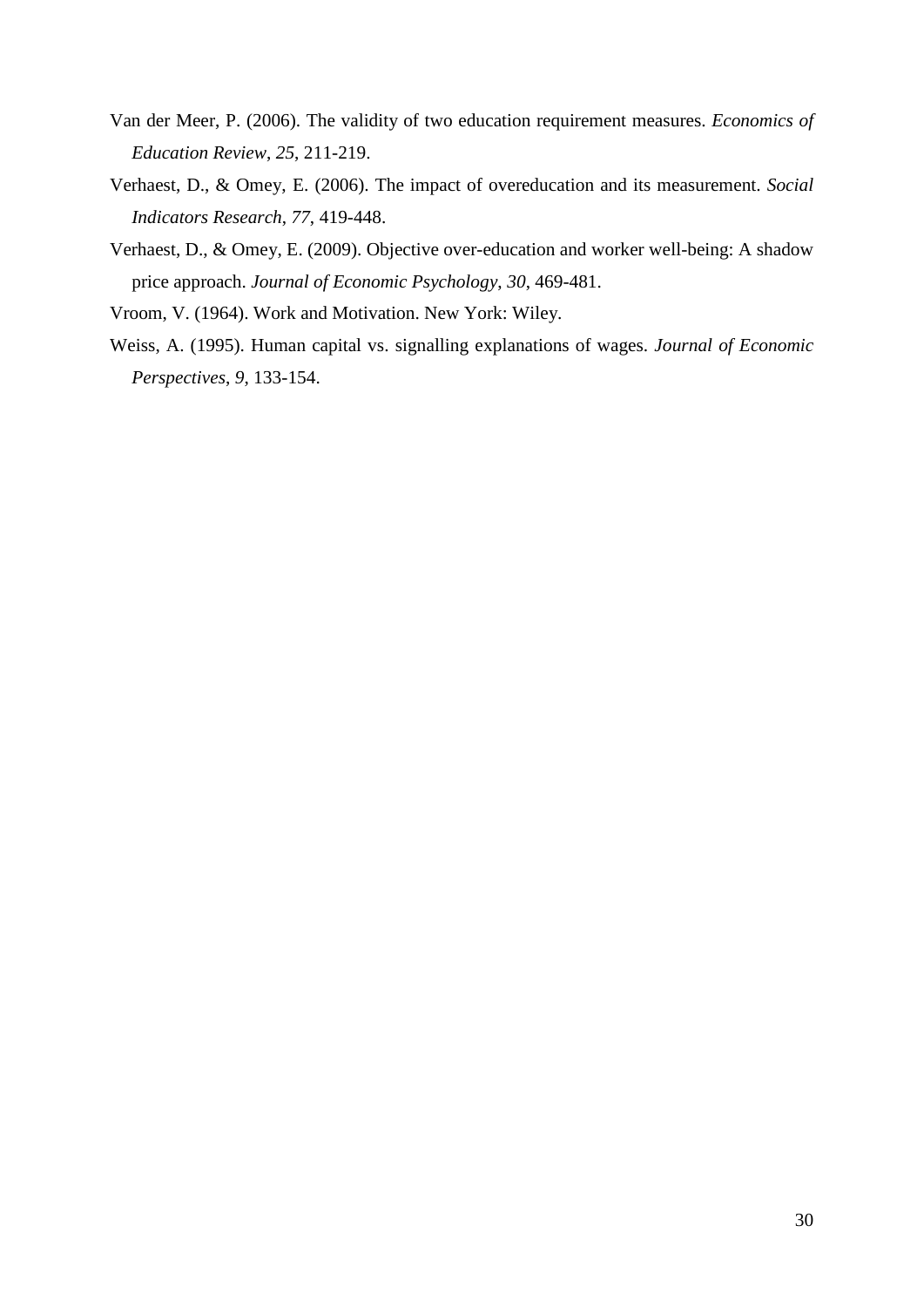| Variables                                                | Mean    | Std. Dev. |
|----------------------------------------------------------|---------|-----------|
| Annual value added per worker <sup>a</sup> ( $\bigoplus$ | 94,435  | 602,856   |
| Required education (years)                               | 12.01   | 1.36      |
| Over-education                                           |         |           |
| Percentage of workers                                    | 20.35   | 22.08     |
| Years                                                    | 0.53    | 0.62      |
| Under-education                                          |         |           |
| Percentage of workers                                    | 27.72   | 26.40     |
| Years                                                    | $-0.94$ | 1.03      |
| Workers with 10 years or more of tenure $(\%)$           | 37.44   | 23.75     |
| Women $(\%)$                                             | 28.33   | 24.64     |
| Blue-collar workers <sup>b</sup> (%)                     | 52.39   | 35.22     |
| Share of workers $<$ 30 years                            | 21.78   | 14.73     |
| Share of workers between 30 and 49 years                 | 60.89   | 13.79     |
| Share of workers $> 49$ years                            | 17.33   | 12.51     |
| Part-time (%)                                            | 16.40   | 17.55     |
| Firm size (number of workers)                            | 250.19  | 448.32    |
| Firm-level collective agreement (%)                      | 28.69   | 45.08     |
| Sector $(\%)$                                            |         |           |
| Mining and quarrying (B)                                 | 0.68    |           |
| Manufacturing (C)                                        | 52.66   |           |
| Electricity, gas, steam and air conditioning             |         |           |
| supply; Water supply, sewerage, waste                    |         |           |
| management and remediation                               |         |           |
| activities $(D+E)$                                       | 0.63    |           |
| Construction (F)                                         | 8.85    |           |
| Wholesale and retail trade,                              |         |           |
| repair of motor vehicles and                             |         |           |
| motorcycles (G)                                          | 15.28   |           |
| Accommodation and food services                          |         |           |
| activities (I)                                           | 1.81    |           |
| Transport and storage; Information and                   |         |           |
| communication $(H+J)$                                    | 5.88    |           |
| Financial and insurance activities (K)                   | 1.59    |           |
| Real estate activities; Professional,                    |         |           |
| scientific and technical activities;                     |         |           |
| Administrative and support service                       |         |           |
| activities $(L+M+N)$                                     | 12.60   |           |
| Number of firm-year observations                         |         | 12,290    |

*Table 1*. Descriptive Statistics of Selected Variables, 1999-2010

Data source:SES-SBS 1999-2010.

*Notes*: <sup>a</sup> At 2004 constant prices. <sup>b</sup> The distinction between blue- and white-collar workers is based on the International Standard Classification of Occupations (ISCO-08). Workers belonging to groups 1–5 are considered to be white-collar workers (1: Managers; 2: Professionals; 3: Technicians and associate professionals; 4: Clerical support workers; 5: Services and sales workers), and those from groups 7–9 are

considered to be blue-collar workers (7: Craft and related trades workers; 8: Plant and machine operators and assemblers; 9: Elementary occupations).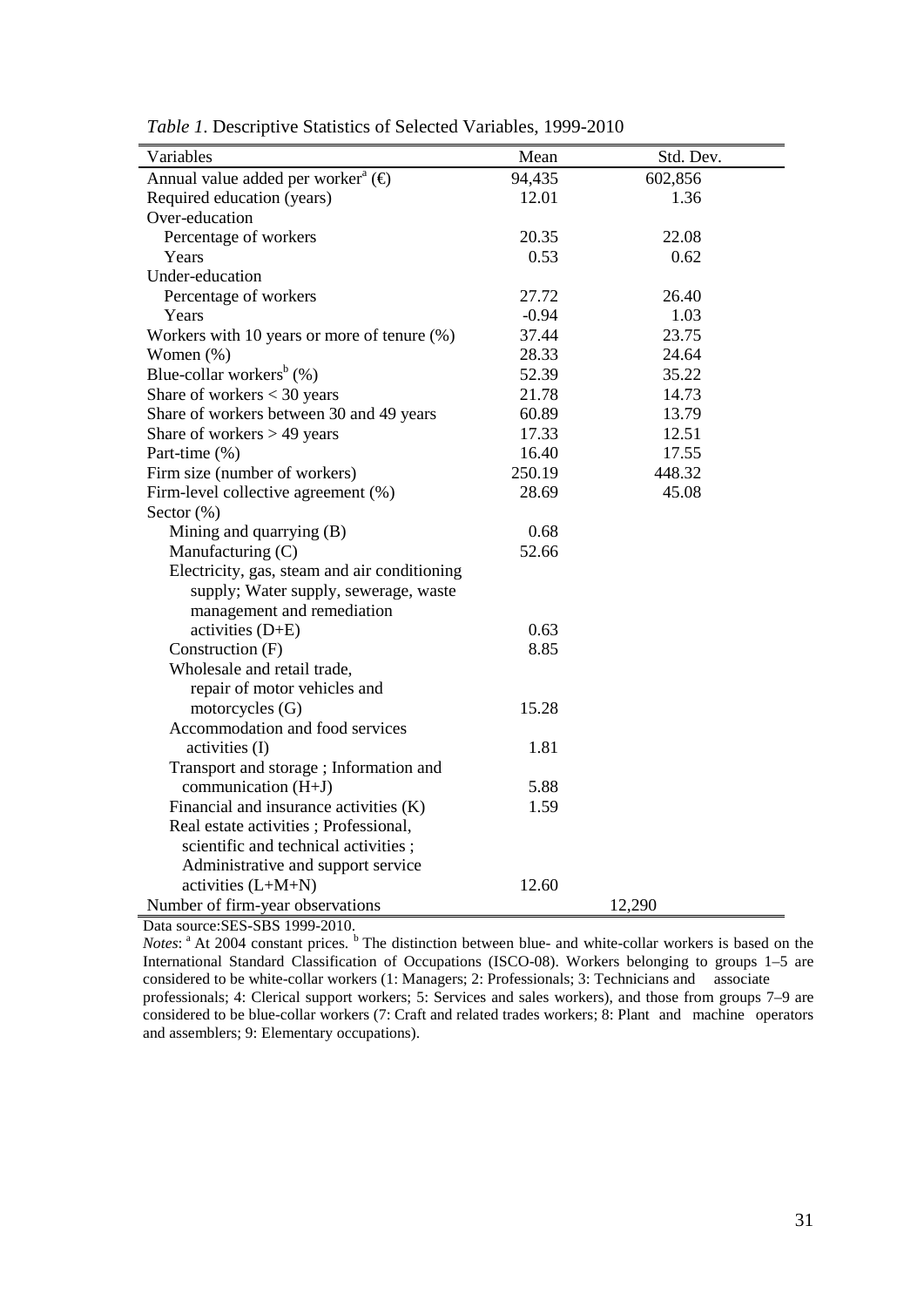| Dependent variable                                       | Value-added per worker (ln) |            |            |  |
|----------------------------------------------------------|-----------------------------|------------|------------|--|
|                                                          | <b>OLS</b>                  | $GMM-SYSe$ | LP         |  |
| Value added per worker (one year lagged, in ln)          | $0.886***$                  | $0.623***$ | $0.822***$ |  |
|                                                          | (0.018)                     | (0.043)    | (0.024)    |  |
| Required education (one year lagged, in years)           | $0.013***$                  | $0.023***$ | $0.023***$ |  |
|                                                          | (0.003)                     | (0.005)    | (0.004)    |  |
| Over-education (one year lagged, in years)               | $0.018***$                  | $0.023***$ | $0.026***$ |  |
|                                                          | (0.004)                     | (0.007)    | (0.007)    |  |
| Under-education <sup>a</sup> (one year lagged, in years) | $0.005**$                   | $0.011**$  | $0.007*$   |  |
|                                                          | (0.002)                     | (0.004)    | (0.004)    |  |
| Worker characteristics <sup>b</sup>                      | <b>YES</b>                  | <b>YES</b> | <b>YES</b> |  |
| Firm characteristics <sup>c</sup>                        | <b>YES</b>                  | <b>YES</b> | <b>YES</b> |  |
| Year dummies $(11)$                                      | <b>YES</b>                  | <b>YES</b> | <b>YES</b> |  |
| Adjusted R-squared                                       | 0.871                       |            |            |  |
| Sig. model (p-value)                                     | 0.000                       | 0.000      |            |  |
| Hansen statistic                                         |                             | 483.7      |            |  |
| $p$ -value                                               |                             | 0.41       |            |  |
| Arellano-Bond statistic $(AR2)^d$                        |                             | 1.47       |            |  |
| $p$ -value                                               |                             | 0.14       |            |  |
| Number of firm-year observations                         | 12,290                      | 12,290     | 12,290     |  |

*Table 2*. Educational Mismatch and Productivity (OLS, GMM and LP estimates, 1999-2010)

*Notes*: Robust standard errors are reported between brackets.<br><sup>a</sup> By definition, mean years of under-education take negative values in our dataset. Therefore, a positive regression coefficient should be interpreted as fol

 $<sup>b</sup>$  Shares of the workforce that: (i) has at least 10 years of tenure, and (ii) is younger than 30 and older than 49 years, respectively. The shares of women, blue-collar and part-time workers as well as the conditio</sup>

<sup>c</sup> Sectorial affiliation (8 dummies), number of workers, age of the firm, and level of wage bargaining (1 dummy).  $\frac{d}{d}$  AR2 displays the test for second-order autocorrelation in the first-differenced errors.

<sup>e</sup> First and second-lags of explanatory variables are used as instruments in the GMM specification, excluding time dummies.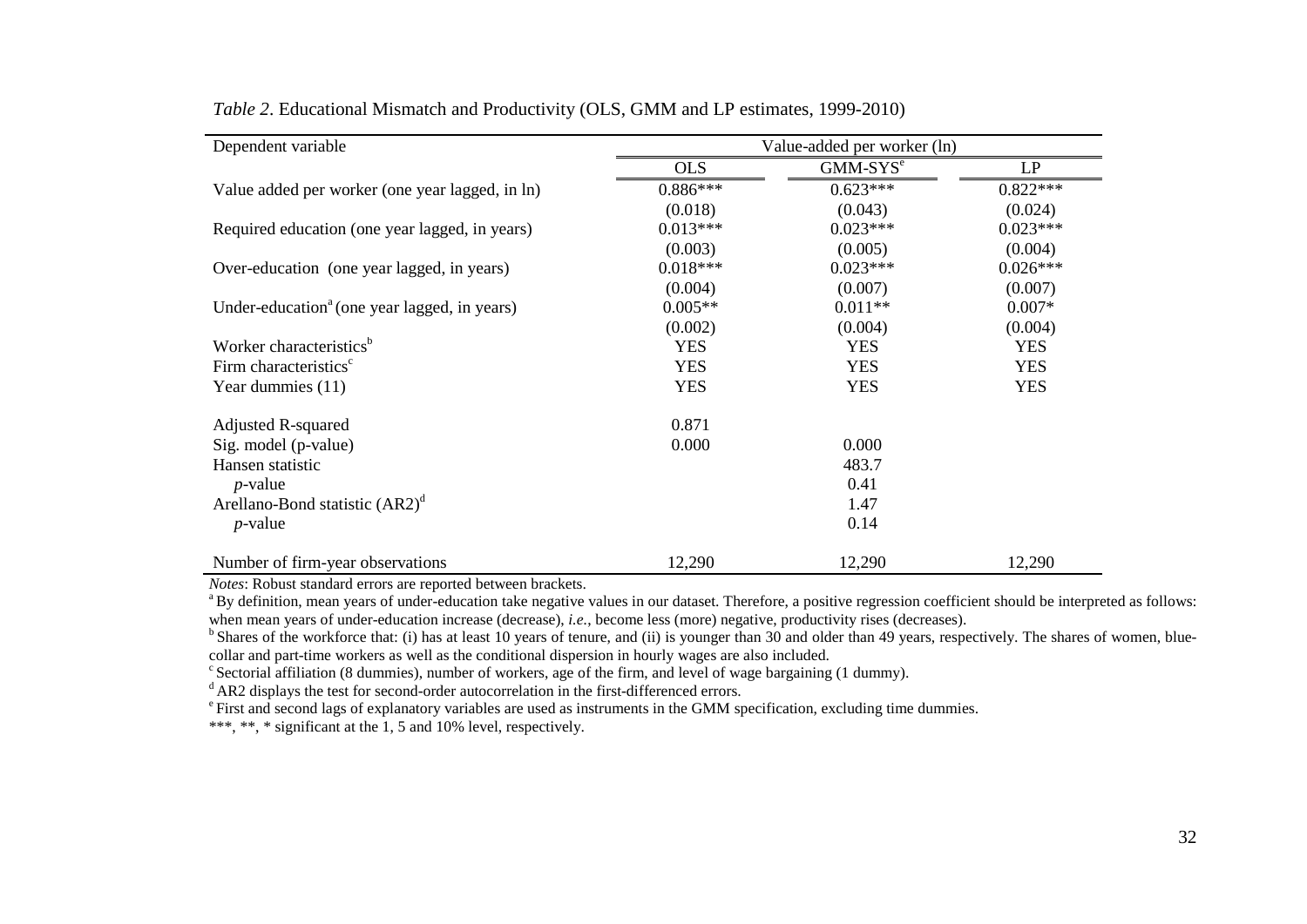| Dependent variable                                       | Value added per worker (ln) |                           |             |              |
|----------------------------------------------------------|-----------------------------|---------------------------|-------------|--------------|
|                                                          | <b>GMM-SYS</b>              |                           | LP          |              |
|                                                          | Low-Skilled <sup>e</sup>    | High-Skilled <sup>t</sup> | Low-Skilled | High-Skilled |
| Value added per worker (one year lagged, in ln)          | $0.595***$                  | $0.777***$                | $0.780***$  | $0.807***$   |
|                                                          | (0.042)                     | (0.033)                   | (0.027)     | (0.036)      |
| Required education (one year lagged, in years)           | $0.023***$                  | $0.033**$                 | $0.014***$  | $0.033***$   |
|                                                          | (0.006)                     | (0.014)                   | (0.005)     | (0.011)      |
| Over-education (one year lagged, in years)               | $0.033***$                  | $0.070***$                | $0.017**$   | $0.040***$   |
|                                                          | (0.008)                     | (0.024)                   | (0.008)     | (0.016)      |
| Under-education <sup>a</sup> (one year lagged, in years) | $0.010**$                   | 0.004                     | 0.001       | $0.029**$    |
|                                                          | (0.004)                     | (0.018)                   | (0.004)     | (0.011)      |
| Worker Characteristics <sup>b</sup>                      | <b>YES</b>                  | <b>YES</b>                | <b>YES</b>  | <b>YES</b>   |
| Firm Characteristics <sup>c</sup>                        | <b>YES</b>                  | <b>YES</b>                | <b>YES</b>  | <b>YES</b>   |
| Year dummies $(11)$                                      | <b>YES</b>                  | <b>YES</b>                | <b>YES</b>  | <b>YES</b>   |
| Sig. model (p-value)                                     | 0.000                       | 0.000                     |             |              |
| Hansen statistic                                         | 447.8                       | 490.9                     |             |              |
| $p$ -value                                               | 0.36                        | 0.56                      |             |              |
| Arellano-Bond statistic $(AR2)^d$                        | 1.44                        | 0.97                      |             |              |
| $p$ -value                                               | 0.15                        | 0.33                      |             |              |
| Number of firm-year observations                         | 7,183                       | 5,107                     | 7,183       | 5,107        |

*Table 3*. Educational Mismatch and Productivity According to Skills Required by the Job (GMM and LP estimates, 1999-2010)

Notes: Robust standard errors are reported between brackets.<br><sup>a</sup> By definition, mean years of under-education take negative values in our dataset. Therefore, a positive regression coefficient should be interpreted as follo

 $<sup>b</sup>$  Share of the workforce that: (i) has at least 10 years of tenure, and (ii) is younger than 30 and older than 49 years, respectively. The share of women, blue-collar and part-time workers as well as the conditiona</sup>

<sup>c</sup> Sectorial affiliation (8 dummies), number of workers, age of the firm, and level of wage bargaining (1 dummy).  $\frac{d}{d}$  AR2 displays the test for second-order autocorrelation in the first-differenced errors.

<sup>e</sup> First and second lags of explanatory variables are used as instruments in the GMM specification, excluding time dummies.<br><sup>f</sup> Second and third lags of explanatory variables are used as instruments in the GMM specificati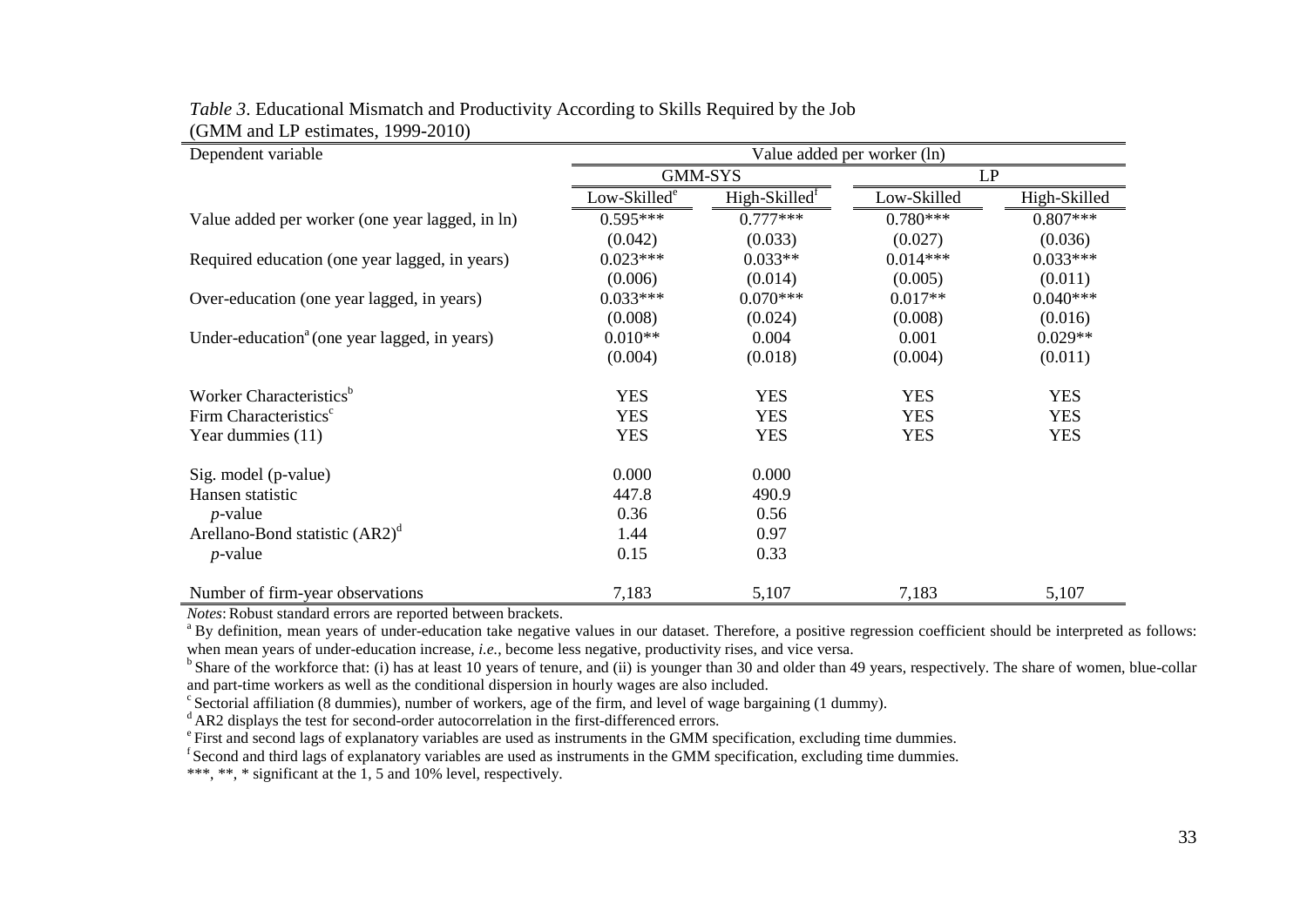| Dependent variable                                       | Value added per worker (ln) |                        |                |                |
|----------------------------------------------------------|-----------------------------|------------------------|----------------|----------------|
|                                                          | <b>GMM-SYS</b>              |                        |                | LP             |
|                                                          | Low-                        | High-                  | Low-           | High-          |
|                                                          | Tech/Knowledge              | Tech/Knowledge         | Tech/Knowledge | Tech/Knowledge |
|                                                          | Intensity <sup>e</sup>      | Intensity <sup>e</sup> | Intensity      | Intensity      |
| Value added per worker (one year lagged, in ln)          | $0.535***$                  | $0.758***$             | $0.795***$     | $0.821***$     |
|                                                          | (0.074)                     | (0.037)                | (0.031)        | (0.031)        |
| Required education (one year lagged, in years)           | $0.025***$                  | $0.034**$              | $0.017***$     | $0.027***$     |
|                                                          | (0.007)                     | (0.014)                | (0.005)        | (0.008)        |
| Over-education (one year lagged, in years)               | $0.030***$                  | $0.050*$               | $0.023***$     | $0.025*$       |
|                                                          | (0.008)                     | (0.028)                | (0.007)        | (0.013)        |
| Under-education <sup>a</sup> (one year lagged, in years) | $0.013***$                  | $-0.004$               | 0.004          | 0.016          |
|                                                          | (0.005)                     | (0.015)                | (0.003)        | (0.010)        |
| Worker Characteristics <sup>b</sup>                      | <b>YES</b>                  | <b>YES</b>             | <b>YES</b>     | <b>YES</b>     |
| Firm Characteristics <sup>c</sup>                        | <b>YES</b>                  | <b>YES</b>             | <b>YES</b>     | <b>YES</b>     |
| Year dummies (11)                                        | <b>YES</b>                  | <b>YES</b>             | <b>YES</b>     | <b>YES</b>     |
| Sig. model (p-value)                                     | 0.000                       | 0.000                  |                |                |
| Hansen statistic                                         | 596.0                       | 337.1                  |                |                |
| $p$ -value                                               | 0.49                        | 0.43                   |                |                |
| Arellano-Bond statistic $(AR2)^d$                        | 1.63                        | 0.42                   |                |                |
| $p$ -value                                               | 0.10                        | 0.68                   |                |                |
| Number of firm-year observations                         | 8,402                       | 3,888                  | 8,402          | 3,888          |

*Table 4*. Educational Mismatch and Productivity According to Technology/Knowledge Intensity (GMM and LP estimates, 1999-2010)

Notes: Robust standard errors are reported between brackets.<br><sup>a</sup> By definition, mean years of under-education take negative values in our dataset. Therefore, a positive regression coefficient should be interpreted as follo

 $<sup>b</sup>$  Share of the workforce that: (i) has at least 10 years of tenure, and (ii) is younger than 30 and older than 49 years, respectively. The share of women, blue-collar and part-time workers as well as the conditiona</sup>

<sup>c</sup> Sectorial affiliation (8 dummies), number of workers, age of the firm, and level of wage bargaining (1 dummy).  $\frac{d}{d}$  AR2 displays the test for second-order autocorrelation in the first-differenced errors.

<sup>e</sup> First and third lags of explanatory variables are used as instruments in the GMM specification, excluding time dummies.<br><sup>f</sup> Fourth and fifth lags of explanatory variables are used as instruments in the GMM specificatio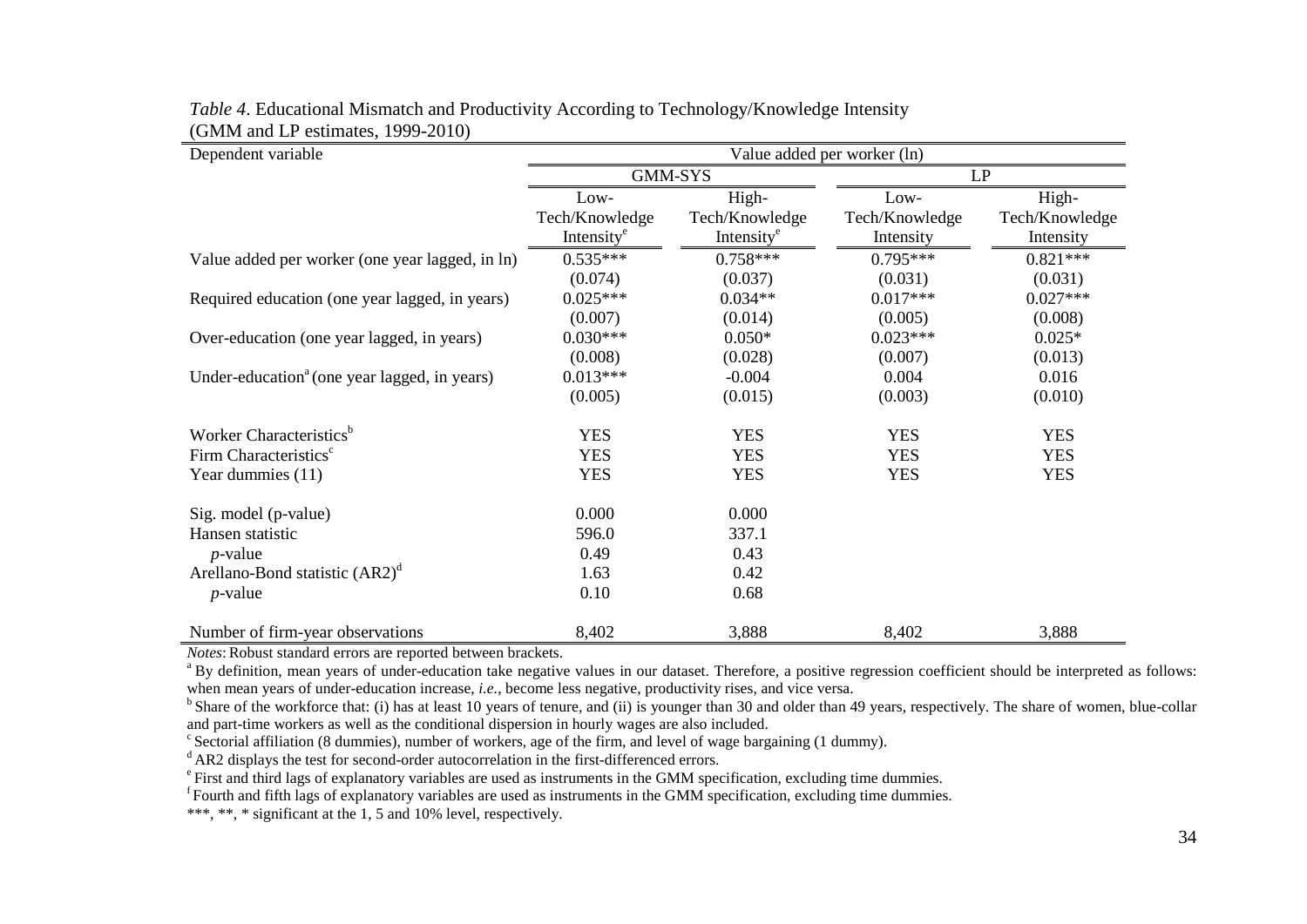| Dependent variable                                       | Value added per worker (ln) |                        |            |            |
|----------------------------------------------------------|-----------------------------|------------------------|------------|------------|
|                                                          | <b>GMM-SYS</b>              |                        | LP         |            |
|                                                          | Less                        | More                   | Less       | More       |
|                                                          | Uncertain <sup>e</sup>      | Uncertain <sup>f</sup> | Uncertain  | Uncertain  |
| Value added per worker (one year lagged, in ln)          | $0.693***$                  | $0.637***$             | $0.812***$ | $0.796***$ |
|                                                          | (0.054)                     | (0.070)                | (0.027)    | (0.045)    |
| Required education (one year lagged, in years)           | $0.024***$                  | $0.031***$             | $0.021***$ | $0.022**$  |
|                                                          | (0.007)                     | (0.009)                | (0.005)    | (0.010)    |
| Over-education (one year lagged, in years)               | $0.022**$                   | $0.040***$             | $0.023***$ | $0.027**$  |
|                                                          | (0.009)                     | (0.012)                | (0.008)    | (0.013)    |
| Under-education <sup>a</sup> (one year lagged, in years) | $0.009*$                    | $0.012*$               | 0.005      | $0.013*$   |
|                                                          | (0.006)                     | (0.007)                | (0.004)    | (0.007)    |
| Worker Characteristics <sup>b</sup>                      | <b>YES</b>                  | <b>YES</b>             | <b>YES</b> | <b>YES</b> |
| Firm Characteristics <sup>c</sup>                        | <b>YES</b>                  | <b>YES</b>             | <b>YES</b> | <b>YES</b> |
| Year dummies (11)                                        | <b>YES</b>                  | <b>YES</b>             | <b>YES</b> | <b>YES</b> |
| Sig. model (p-value)                                     | 0.000                       | 0.000                  |            |            |
| Hansen statistic                                         | 679.0                       | 457.0                  |            |            |
| $p$ -value                                               | 0.19                        | 0.20                   |            |            |
| Arellano-Bond statistic $(AR2)^d$                        | 1.27                        | 1.55                   |            |            |
| $p$ -value                                               | 0.20                        | 0.12                   |            |            |
| Number of firm-year observations                         | 7,605                       | 4,685                  | 7,605      | 4,685      |

### *Table 5*. Educational Mismatch and Productivity According to Economic Environment Uncertainty (GMM and LP estimates, 1999-2010)

Notes: Robust standard errors are reported between brackets.<br><sup>a</sup> By definition, mean years of under-education take negative values in our dataset. Therefore, a positive regression coefficient should be interpreted as follo

 $<sup>b</sup>$  Share of the workforce that: (i) has at least 10 years of tenure, and (ii) is younger than 30 and older than 49 years, respectively. The share of women, blue-collar and part-time workers as well as the conditiona</sup>

<sup>c</sup> Sectorial affiliation (8 dummies), number of workers, age of the firm, and level of wage bargaining (1 dummy).  $\frac{d}{d}$  AR2 displays the test for second-order autocorrelation in the first-differenced errors.

<sup>e</sup> First and third lags of explanatory variables are used as instruments in the GMM specification, excluding time dummies.<br><sup>f</sup> First and second lags of explanatory variables are used as instruments in the GMM specificatio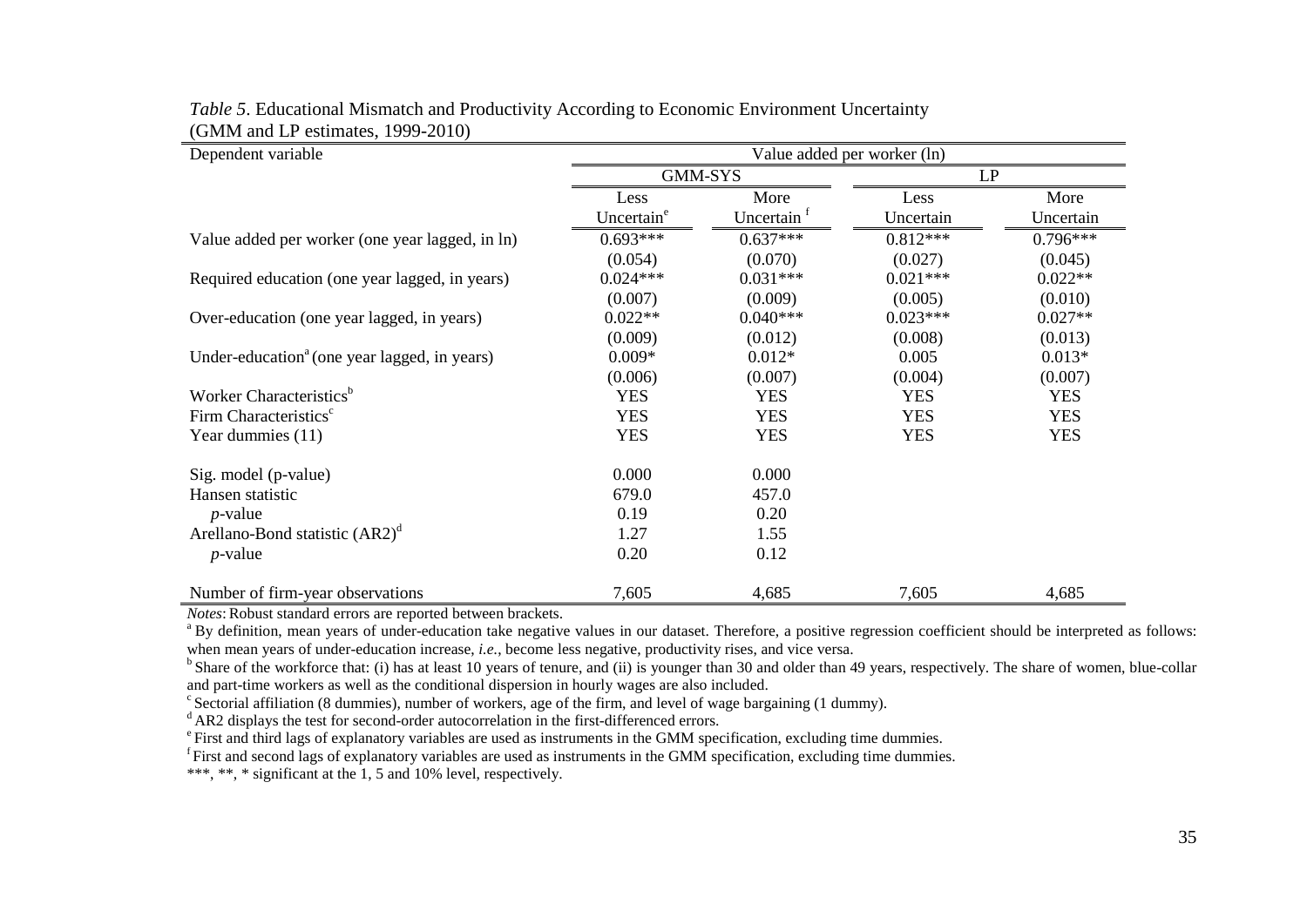| Dependent variable                              | Value-added per worker (ln) |            |
|-------------------------------------------------|-----------------------------|------------|
|                                                 | $GMM-SYSd$                  | LP         |
| Value added per worker (one year lagged, in ln) | $0.631***$                  | $0.933***$ |
|                                                 | (0.048)                     | (0.026)    |
| Attained education (one year lagged, in years)  | $0.020***$                  | $0.013***$ |
|                                                 | (0.004)                     | (0.003)    |
| Worker characteristics <sup>a</sup>             | <b>YES</b>                  | YES        |
| Firm characteristics <sup>b</sup>               | <b>YES</b>                  | <b>YES</b> |
| Year dummies $(11)$                             | <b>YES</b>                  | <b>YES</b> |
| <b>Adjusted R-squared</b>                       |                             |            |
| Sig. model (p-value)                            | 0.000                       |            |
| Hansen statistic                                | 754.06                      |            |
| $p$ -value                                      | 0.42                        |            |
| Arellano-Bond statistic $(AR2)^c$               | 1.65                        |            |
| $p$ -value                                      | 0.10                        |            |
| Number of firm-year observations                | 12,290                      | 12,290     |

*Table A.1*. Attained Education and Productivity (GMM and LP estimates, 1999-2010)

*Notes*: Robust standard errors are reported between brackets.<br><sup>a</sup> Shares of the workforce that: (i) has at least 10 years of tenure, and (ii) is younger than 30 and older than 49 years, respectively. The shares of women,

 $^{\circ}$  Sectorial affiliation (8 dummies), number of workers, age of the firm, and level of wage bargaining (1 dummy).<br>  $^{\circ}$  AR2 displays the test for second-order autocorrelation in the first-differenced errors.<br>
<sup>d</sup> Fi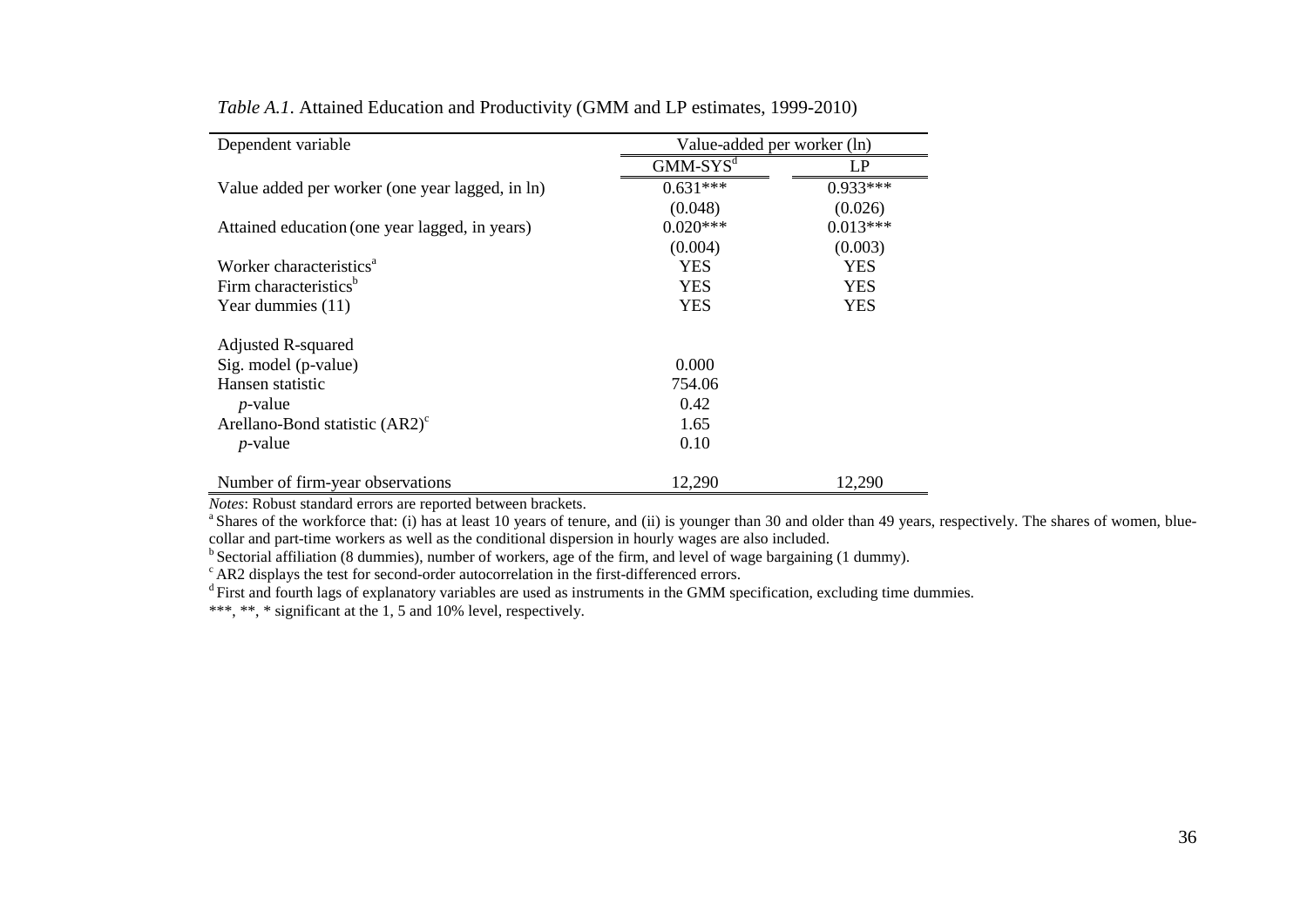| Dependent variable                               | Value added per worker (ln) |            |  |
|--------------------------------------------------|-----------------------------|------------|--|
|                                                  | $GMM^e$                     | LP         |  |
| Value added per worker                           | $0.652***$                  | $0.828***$ |  |
| (one year lagged, in ln)                         | (0.042)                     | (0.015)    |  |
| Required education                               | $0.031***$                  | $0.028***$ |  |
| (one year lagged, in years)                      | (0.006)                     | (0.007)    |  |
| Over-education among young workers               | $0.029*$                    | $0.053***$ |  |
| (one year lagged, in years)                      | (0.016)                     | (0.017)    |  |
| Over-education among older workers               | $0.017**$                   | $0.010**$  |  |
| (one year lagged, in years)                      | (0.008)                     | (0.004)    |  |
| Under-education among young workers <sup>a</sup> | $0.021**$                   | 0.0002     |  |
| (one year lagged, in years)                      | (0.010)                     | (0.008)    |  |
| Under-education among older workers <sup>a</sup> | 0.009                       | 0.009      |  |
| (one year lagged, in years)                      | (0.007)                     | (0.007)    |  |
| Worker Characteristics <sup>b</sup>              | <b>YES</b>                  | <b>YES</b> |  |
| Firm Characteristics <sup>c</sup>                | <b>YES</b>                  | <b>YES</b> |  |
| Year dummies $(11)$                              | <b>YES</b>                  | <b>YES</b> |  |
| Sig. model (p-value)                             | 0.000                       |            |  |
| Hansen statistic                                 | 797.62                      |            |  |
| $p$ -value                                       | 0.12                        |            |  |
| Arellano-Bond statistic $(AR2)^d$                | 1.68                        |            |  |
| $p$ -value                                       | 0.10                        |            |  |
| Number of                                        | 12,290                      | 12,290     |  |
| firm-year observations                           |                             |            |  |

*Table A.2.-* Educational Mismatch and Productivity According to Workers' Age (GMM and LP estimates, 1999-2010)

Notes: Robust standard errors are reported between brackets. Computation based on methodology outlined in Kampelmann and Rycx (2012).<br><sup>a</sup> By definition, mean years of under-education take negative values in our dataset. Th when mean years of under-education increase (decrease), *i.e.*, become less (more) negative, productivity rises (decreases).<br><sup>b</sup> Shares of the workforce that (i) has at least 10 years of tenure, and (ii) is younger than 30

collar and part-time workers as well as the conditional dispersion in hourly wages are also included. <sup>c</sup> Sectorial affiliation (8 dummies), number of workers, age of the firm, and level of wage bargaining (1 dummy). <sup>d</sup>AR2 displays the test for second-order autocorrelation in the first-differenced errors.<br><sup>e</sup> First and second lags of explanatory variables are used as instruments